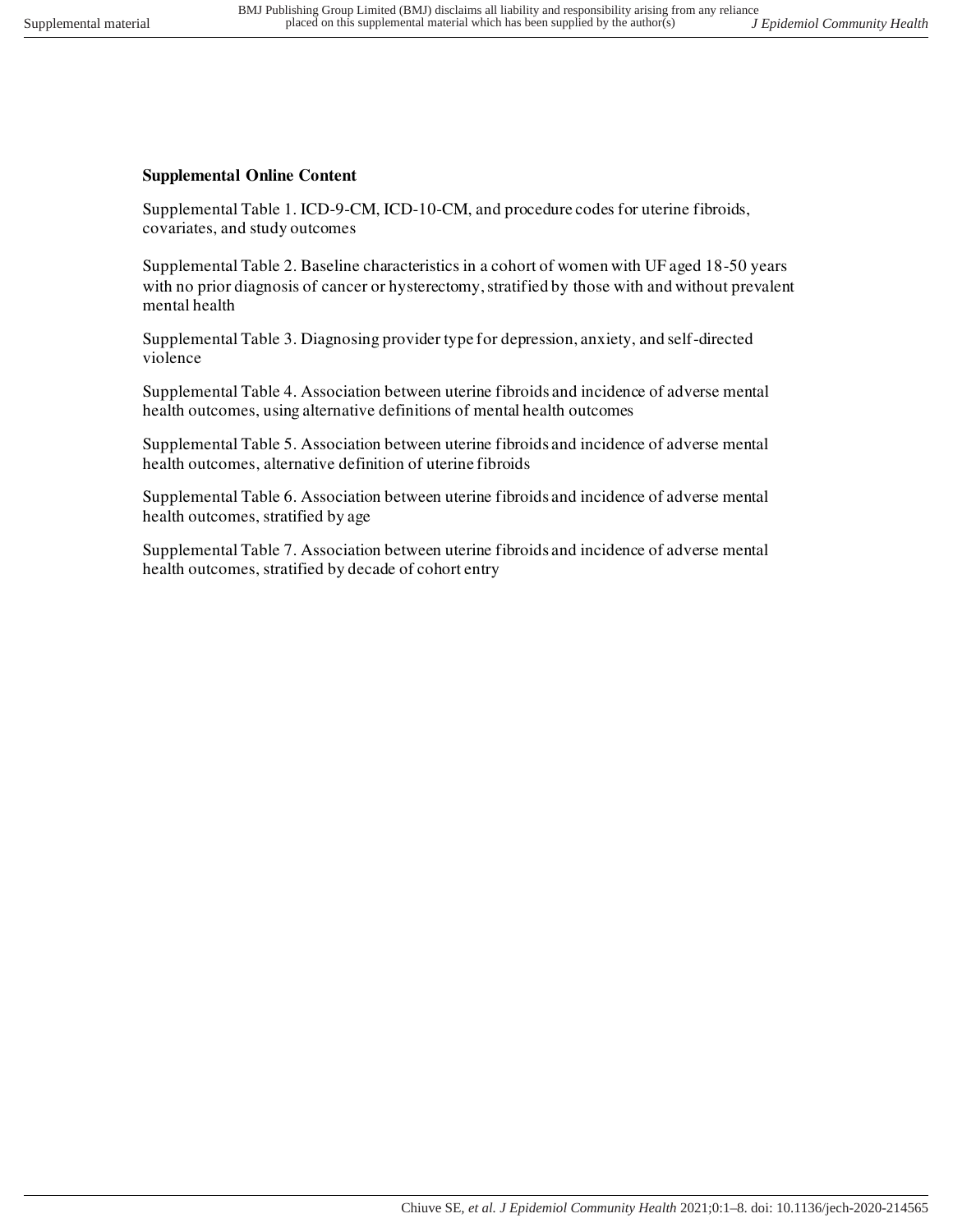Supplemental Table 1. ICD-9-CM, ICD-10-CM, and procedure codes for endometriosis, covariates, and study outcomes

| <b>Measure</b>              | <b>Definition</b>                                                                                                                                                                                                                                                                                                                                                                                                                                |
|-----------------------------|--------------------------------------------------------------------------------------------------------------------------------------------------------------------------------------------------------------------------------------------------------------------------------------------------------------------------------------------------------------------------------------------------------------------------------------------------|
| <b>Exposure</b>             |                                                                                                                                                                                                                                                                                                                                                                                                                                                  |
| <b>Uterine Fibroids</b>     | ICD-9: 218.0, 218.1, 218.2, 218.9                                                                                                                                                                                                                                                                                                                                                                                                                |
|                             | ICD-10: D25.0, D25.1, D25.2, D25.9                                                                                                                                                                                                                                                                                                                                                                                                               |
| Ultra sonography            | CPT/HCPCS: 76830, 76856                                                                                                                                                                                                                                                                                                                                                                                                                          |
| Pelvic MRI                  | ICD-9:793.6                                                                                                                                                                                                                                                                                                                                                                                                                                      |
|                             | ICD-9 Proc: 88.95                                                                                                                                                                                                                                                                                                                                                                                                                                |
|                             | ICD-10: R93.5                                                                                                                                                                                                                                                                                                                                                                                                                                    |
|                             | ICD-10 Proc: 8E0WXBH, BR3CY0Z, BR3CYZZ, BR3CZZZ, BR3FY0Z, BR3FYZZ,<br>BR3FZZZ, BW3GY0Z, BW3GYZZ, BW3GZZZ                                                                                                                                                                                                                                                                                                                                         |
|                             | CPT/HCPCS: 72195, 72196, 72197, 74181, 74182, 74183                                                                                                                                                                                                                                                                                                                                                                                              |
| General Medical Exam/Annual | ICD-9: V70, V70.0, V70.3, V70.5, V70.8, V70.9, V72.31                                                                                                                                                                                                                                                                                                                                                                                            |
| Gynecological Visit         | ICD-10: Z00.0, Z00.00, Z00.01, Z01.41, Z01.411, Z01.419                                                                                                                                                                                                                                                                                                                                                                                          |
|                             | CPT/HCPCS: 99386, S0610, S0612, S0613                                                                                                                                                                                                                                                                                                                                                                                                            |
| <b>Outcomes</b>             |                                                                                                                                                                                                                                                                                                                                                                                                                                                  |
| Depression                  | ICD-9: 296.2, 296.3, 298.0, 300.4, 309, 309.0, 309.1, 309.28, 311, 296.20, 296.21,<br>296.22, 296.23, 296.24, 296.25, 296.26, 296.30, 296.31, 296.32, 296.33, 296.34,<br>296.35, 296.36                                                                                                                                                                                                                                                          |
|                             | ICD-10: F32, F32.0, F32.1, F32.2, F32.3, F32.4, F32.5, F32.8, F32.9, F33, F33.0,<br>F33.1, F33.2, F33.3, F33.4, F33.40, F33.41, F33.42, F33.8, F33.9, F34.1                                                                                                                                                                                                                                                                                      |
| Anxiety                     | ICD-9: 300.00, 300.02, 300.0, 293.84, 300.3, 308.3, 309.8, 300, 300.01, 300.09,<br>309.81, 309.82, 309.83, 309.89, 309.21, 309.24, 309.28                                                                                                                                                                                                                                                                                                        |
|                             | ICD-10: F41.1, F41, F41.0, F41.3, F41.8, F41.9, F43.0, F43.10, F43.12, F43.22,<br>F43.23, F43.8                                                                                                                                                                                                                                                                                                                                                  |
| Self-Directed Violence      | Suicidal behavior, intentional self-inflicted injury or self harm                                                                                                                                                                                                                                                                                                                                                                                |
|                             | ICD-9: E950, E950.0, E950.1, E950.2, E950.3, E950.4, E950.5, E950.6, E950.7,<br>E950.8, E950.9, E951, E951.0, E951.1, E951.8, E952, E952.0, E952.1, E952.8,<br>E952.9, E953, E953.0, E953.1, E953.8, E953.9, E954, E955, E955.0, E955.1, E955.2,<br>E955.3, E955.4, E955.5, E955.6, E955.7, E955.9, E956, E957, E957.0, E957.1,<br>E957.2, E957.9, E958, E958.0, E958.1, E958.2, E958.3, E958.4, E958.5, E958.6,<br>E958.7, E958.8, E958.9, E959 |
|                             | ICD-10: T14.91, T36.1X2, T36.7X2, T42.2X2, T42.2X2A, T42.2X2D, T42.2X2S,<br>T42.3X2, T42.3X2A, T42.3X2D, T42.3X2S, T42.4X2, T42.4X2A, T42.4X2D,<br>T42.4X2S, X71.0XXA, X71.1XXA, X71.2, X71.3XXA, X71.8XXA, X71.9XXA,                                                                                                                                                                                                                            |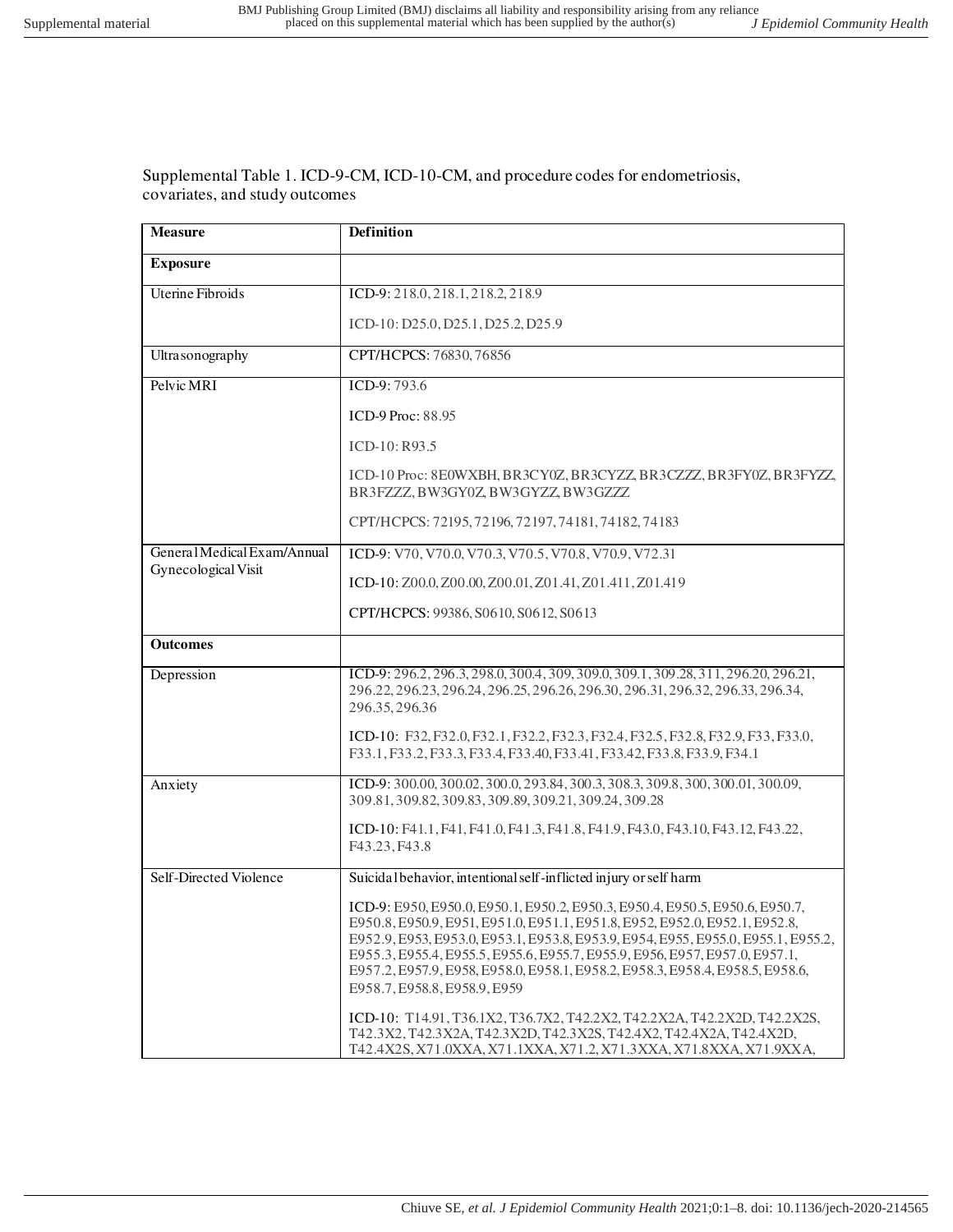| <b>Measure</b>                 | <b>Definition</b>                                                                                                                                                                                                                                                                                                                                                                                                                                                                                                                                                                                                                                                                                                                          |
|--------------------------------|--------------------------------------------------------------------------------------------------------------------------------------------------------------------------------------------------------------------------------------------------------------------------------------------------------------------------------------------------------------------------------------------------------------------------------------------------------------------------------------------------------------------------------------------------------------------------------------------------------------------------------------------------------------------------------------------------------------------------------------------|
|                                | X72.XXXA, X72.XXXD, X72.XXXS, X73.0XXA, X73.0XXD, X73.0XXS, X73.1,<br>X73.1XXA, X73.2XXA, X73.2XXD, X73.8XXA, X73.8XXS, X73.9XXA,<br>X73.9XXD, X74.01XA, X74.01XS, X74.02XA, X74.09XA, X74.8XXA, X74.8XXD,<br>X74.9XXA, X74.9XXD, X74.9XXS, X75, X76.XXXA, X76.XXXD, X76.XXXS,<br>X77.1XXA, X77.2XXA, X77.3XXA, X77.8XXA, X77.9XXA, X77.9XXD, X78,<br>X78.0, X78.0XXA, X78.0XXD, X78.0XXS, X78.1XXA, X78.1XXD, X78.1XXS,<br>X78.2XXA, X78.8XXA, X78.8XXD, X78.8XXS, X78.9XXA, X78.9XXD,<br>X78.9XXS, X79.XXXA, X79.XXXD, X79.XXXS, X80.XXXA, X80.XXXD,<br>X81.0XXA, X81.0XXS, X81.1XXA, X81.8XXA, X82.0XXA, X82.0XXD,<br>X82.2XXA, X82.8XXA, X82.8XXD, X82.8XXS, X83.0XXA, X83.2XXA,<br>X83.8XXA, X83.8XXD, X83.8XXS, Z91.5                |
|                                | Suicidal ideation                                                                                                                                                                                                                                                                                                                                                                                                                                                                                                                                                                                                                                                                                                                          |
|                                | ICD-9: V62.84                                                                                                                                                                                                                                                                                                                                                                                                                                                                                                                                                                                                                                                                                                                              |
|                                | ICD-10: R45.851                                                                                                                                                                                                                                                                                                                                                                                                                                                                                                                                                                                                                                                                                                                            |
| Anti-depressant medication use | AHFSC Therapeutic Category: 281604, 28160412, 28160416, 28160420, 28160424,<br>28160428, 28160492                                                                                                                                                                                                                                                                                                                                                                                                                                                                                                                                                                                                                                          |
|                                | NDC Generic Name: AMITRIPTYLINE HCL, AMITRIPTYLINE<br>HCL/CHLORDIAZEPOXIDE, AMOXAPINE, CITALOPRAMHYDROBROMIDE,<br>DESIPRAMINE HCL, DESVENLAFAXINE, DESVENLAFAXINE FUMARATE,<br>DESVENLAFAXINE SUCCINATE, DOXEPIN HCL, DULOXETINE HCL,<br>ESCITALOPRAMOXALATE, FLUOXETINE, FLUOXETINE HCL,<br>FLUVOXAMINE MALEATE, IMIPRAMINE HCL, IMIPRAMINE PAMOATE,<br>LEVOMILNACIPRANHCL, MAPROTILINEHCL, NORTRIPTYLINEHCL,<br>PAROXETINE HCL, PAROXETINEMESYLATE,<br>PERPHENAZINE/AMITRIPTYLINE HCL, PROTRIPTYLINE HCL, SERTRALINE<br>HCL, TRIMIPRAMINE MALEATE, VENLAFAXINEHCL, VILAZODONE HCL,<br>BUPROPION HCL, MIRTAZAPINE, NEFAZODONE HCL, PHENELZINE<br>SULFATE, TRANYLCYPROMINE SULFATE, TRAZODONE HCL,<br><b>ISOCARBOXAZID</b>                 |
|                                | NDC Brand Name: ETRAFON 2-10, ETRAFON 2-25, TRIAVIL 10-2, TRIAVIL 2-<br>10, TRIAVIL 2-25, TRIAVIL 25-2, TRIAVIL 25-4, TRIAVIL 4-10, TRIAVIL 4-25,<br>TRIAVIL 4-50, LUVOX, LUVOX CR, ELAVIL, ENDEP, VANATRIP,<br>LIMBITROL, LIMBITROLDS, ASENDIN, APLENZIN, BUPROBAN, FORFIVO<br>XL, WELLBUTRIN, WELLBUTRIN SR, WELLBUTRIN XL, ZYBAN,<br>BUDEPRION SR, BUDEPRION XL, CELEXA, CITALOPRAM, NORPRAMIN,<br>KHEDEZLA, PRISTIQ, SINEQUAN, SILENOR, ZONALON, ADAPIN,<br>CYMBALTA, IRENKA, LEXAPRO, RAPIFLUX, PROZAC, PROZAC WEEKLY,<br>SARAFEM, FETZIMA, LUDIOMIL, REMERON, SERZONE, AVENTYL HCL,<br>PAMELOR, SYMBYAX, PAXIL, PAXIL CR, PEXEVA, NARDIL, VIVACTIL,<br>ZOLOFT, PARNATE, DESYREL, SURMONTIL, EFFEXOR, EFFEXOR XR,<br>VIIBRYD, MARPLAN |
| Anti-anxiety medication use    | NDC Generic Name: ALPRAZOLAM, ATENOLOL, CHLORDIAZEPOXIDE,<br>CLONAZEPAM, DIAZEPAM, ESCITALOPRAM OXALATE, FLUOXETINE,<br>GABAPENTIN, LORAZEPAM, OXAZEPAM, PREGABALIN, AMITRIPTYLINE<br>HCL/CHLORDIAZEPOXIDE, PROPRANOLOL HCL, SERTRALINE HCL,<br>TRANYLCYPROMINE SULFATE, VENLAFAXINE HCL, AMITRIPTYLINE                                                                                                                                                                                                                                                                                                                                                                                                                                    |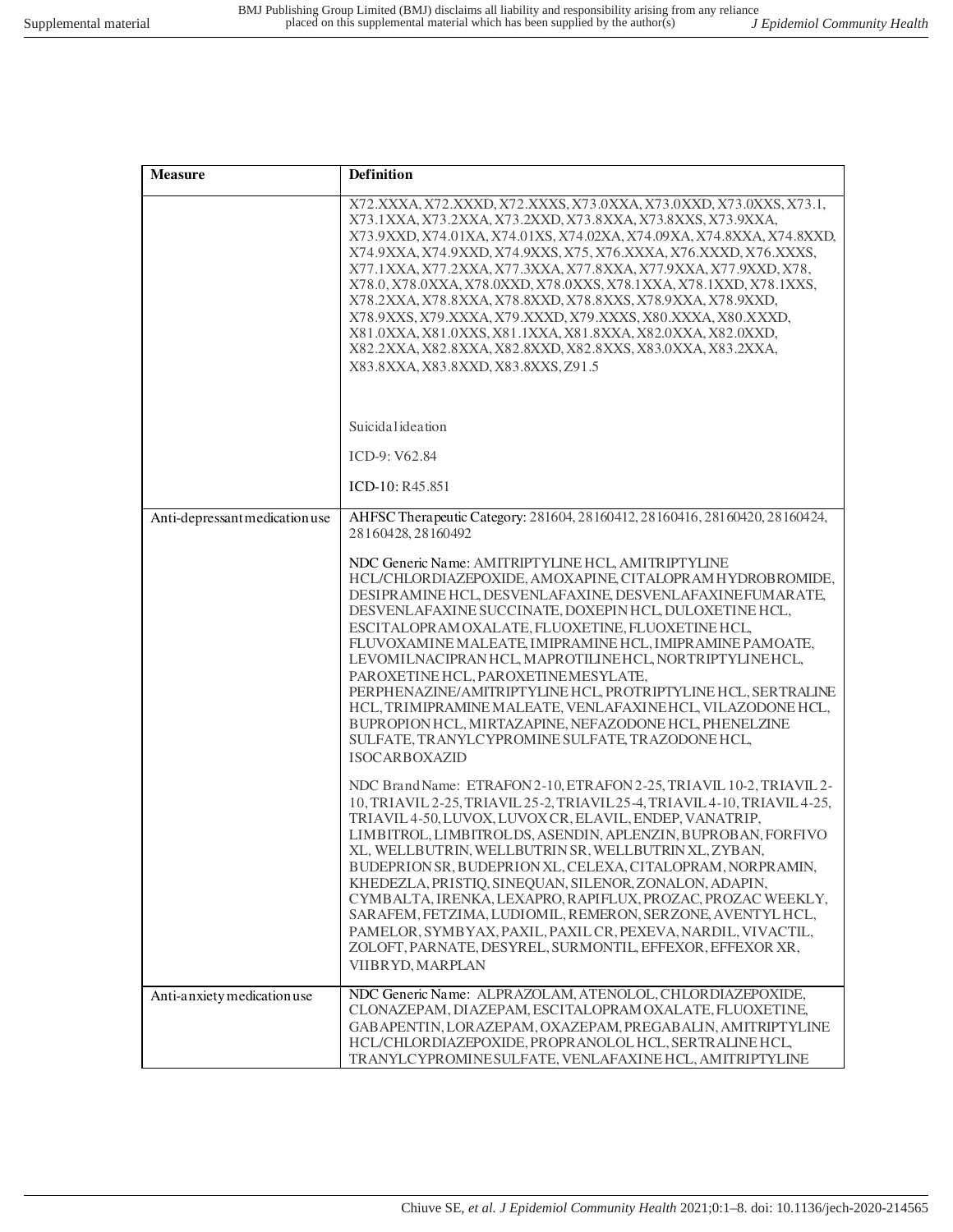| <b>Measure</b>                                    | <b>Definition</b>                                                                                                                                                                                                                                                                                                                                                                                                                                                                                                                                                                                                                                           |
|---------------------------------------------------|-------------------------------------------------------------------------------------------------------------------------------------------------------------------------------------------------------------------------------------------------------------------------------------------------------------------------------------------------------------------------------------------------------------------------------------------------------------------------------------------------------------------------------------------------------------------------------------------------------------------------------------------------------------|
|                                                   | HCL, BUSPIRONE HCL, CHLORAL HYDRATE, CLOMIPRAMINE HCL,<br>CLORAZEPATE DIPOTASSIUM, DESIPRAMINEHCL, HYDROXYZINEHCL,<br>IMIPRAMINE HCL, NORTRIPTYLINE HCL, PAROXETINE HCL, PAROXETINE<br>MESYLATE, PHENELZINE SULFATE                                                                                                                                                                                                                                                                                                                                                                                                                                         |
|                                                   | NDC Brand Name: ANAFRANIL, ATIVAN, BUSPAR, EFFEXOR, INDERAL,<br>KLONOPIN, LEXAPRO, LIBRIUM, LYRICA, NARDIL, NEURONTIN,<br>NORPRAMIN, PAMELOR, PARNATE, PAXIL, PROZAC, SERAX, TENORMIN,<br>TOFRANIL, VALIUM, XANAX, ZOLOFT, XANAX XR, RAPIFLUX, PROZAC<br>WEEKLY, SARAFEM, LORAZEPAM INTENSOL, ENDEP, VANATRIP,<br>LIMBITROL, LIMBITROLDS, VANSPAR, AQUACHLORAL, NOCTEC,<br>TRANXENE T-TAB, TRANXENE-T, VISTARIL, VISTARIL IM, HYZINE,<br>VISTAJECT, REZINE, TOFRANIL-PM, AVENTYL HCL, PAXIL CR                                                                                                                                                              |
| <b>Procedures</b>                                 |                                                                                                                                                                                                                                                                                                                                                                                                                                                                                                                                                                                                                                                             |
| Hysterectomy                                      | ICD-10 Proc: 0UT04ZZ, 0UT14ZZ, 0UT24ZZ, 0UT44ZZ, 0UT54ZZ, 0UT64ZZ,<br>0UT74ZZ, 0UT94ZZ, 0UT07ZZ, 0UT08ZZ, 0UT17ZZ, 0UT18ZZ, 0UT27ZZ,<br>0UT28ZZ, 0UT40ZZ, 0UT50ZZ, 0UT60ZZ, 0UT70ZZ, 0UT90ZZ, 0UT0FZZ,<br>0UT1FZZ, 0UT2FZZ, 0UT5FZZ, 0UT6FZZ, 0UT7FZZ, 0UT9FZZ, 0UTC4ZZ,<br>0UT47ZZ, 0UT57ZZ, 0UT58ZZ, 0UT67ZZ, 0UT68ZZ, 0UT77ZZ, 0UT78ZZ,<br>0UT97ZZ<br>CPT/HCPCS: 58150, 58152, 58180, 58200, 58210, 58240, 58260, 58262, 58263,<br>58267, 58270, 58275, 58280, 58285, 58290, 58291, 58292, 58293, 58294, 58541,<br>58542, 58543, 58544, 58550, 58552, 58553, 58554, 58570, 58571, 58572, 58573,<br>58953, 58954, 58956, 68.4, 68.51, 68.61, S2078, 56308 |
| Myomectomy                                        | CPT/HCPCS: 58146, 58546, 58140, 58145, 58545, 58561                                                                                                                                                                                                                                                                                                                                                                                                                                                                                                                                                                                                         |
| Uterine Artery Embolization                       | ICD-9 Proc: 68.24, 68.25                                                                                                                                                                                                                                                                                                                                                                                                                                                                                                                                                                                                                                    |
|                                                   | ICD-10 Proc: 04LE0DT, 04LE3DT, 04LE4DT, 04LF0DU, 04LF3DU, 04LF4DU,<br>04LE0CT, 04LE0ZT, 04LE3CT, 04LE3ZT, 04LE4CT, 04LE4ZT, 04LF0CU,<br>04LF0ZU, 04LF3CU, 04LF3ZU, 04LF4CU, 04LF4ZU                                                                                                                                                                                                                                                                                                                                                                                                                                                                         |
| <b>Covariates</b>                                 |                                                                                                                                                                                                                                                                                                                                                                                                                                                                                                                                                                                                                                                             |
| <b>Encounter with a mental</b><br>health provider | NUCC Taxonomy Code: 103GC0700X, 103TP2700X, 103TE1100X, 102X00000X,<br>103TH0004X, 103TM1800X, 103TR0400X, 103TF0000X, 103TF0200X,<br>103TP2701X, 163WP0807X, 103TP0016X, 103TP0814X, 103TA0700X,<br>103TH0100X, 101YS0200X, 2084P0802X, 101YP1600X, 103TA0400X,<br>1041S0200X, 103TS0200X, 364SP0809X, 364SP0808X, 102L00000X,<br>163WP0809X, 261QM0850X, 103TB0200X, 163WP0808X, 103TC2200X,<br>261QM0801X, 103TC1900X, 103G00000X, 2084P0804X, 363LP0808X,<br>251 S00000X, 103 K00000X, 101 YA0400X, 101 Y00000X, 104 100000X,<br>106H00000X, 103T00000X, 103TC0700X, 2084P0800X, 101YP2500X,<br>101YM0800X, 1041C0700X                                  |
| <b>Symptoms</b>                                   |                                                                                                                                                                                                                                                                                                                                                                                                                                                                                                                                                                                                                                                             |
| Heavy Menstrual Bleeding                          | ICD-9: 626.2, 626.8, 626.9, 627.0                                                                                                                                                                                                                                                                                                                                                                                                                                                                                                                                                                                                                           |
|                                                   | ICD-10: N92.0, N92.1, N92.4                                                                                                                                                                                                                                                                                                                                                                                                                                                                                                                                                                                                                                 |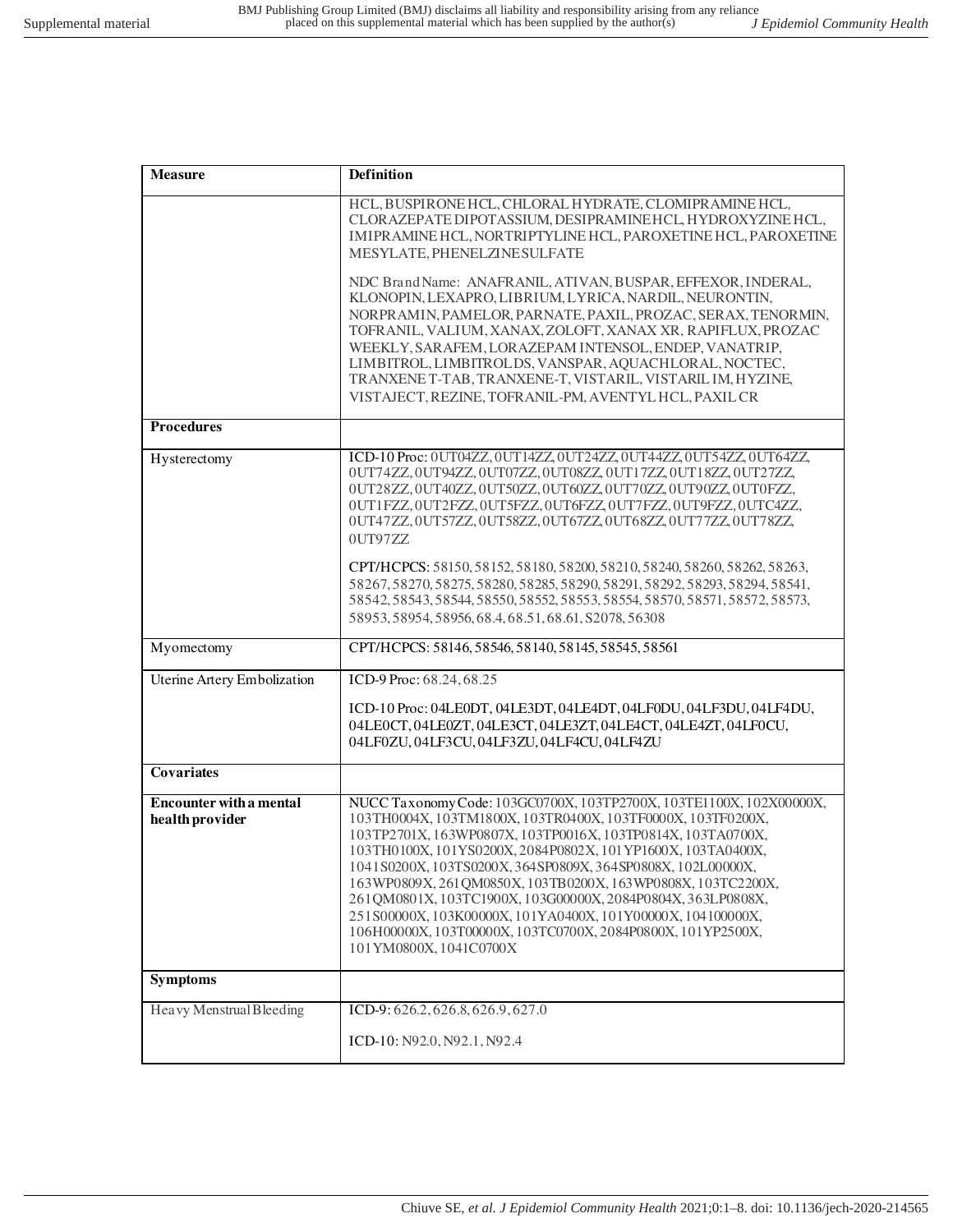| <b>Measure</b>              | <b>Definition</b>                                                                                                                                                                                                                                                                                                                                                                                                                                                                                                                                                                                                                                                                                                                                                                                                                                                                                                                                                                                                                                                                                                                                                                                                                                                                                                                                                                                                                                                                                                                                                                                                               |
|-----------------------------|---------------------------------------------------------------------------------------------------------------------------------------------------------------------------------------------------------------------------------------------------------------------------------------------------------------------------------------------------------------------------------------------------------------------------------------------------------------------------------------------------------------------------------------------------------------------------------------------------------------------------------------------------------------------------------------------------------------------------------------------------------------------------------------------------------------------------------------------------------------------------------------------------------------------------------------------------------------------------------------------------------------------------------------------------------------------------------------------------------------------------------------------------------------------------------------------------------------------------------------------------------------------------------------------------------------------------------------------------------------------------------------------------------------------------------------------------------------------------------------------------------------------------------------------------------------------------------------------------------------------------------|
| Anemia or Blood Transfusion | ICD-9: 280.0, 280.00, 280.01, 280.02, 280.03, 280.04, 280.05, 280.06, 280.07,<br>280.08, 280.09, 280.0Y, 999.62, E876.0, 999.6, 999.61, 999.63, 999.69, 999.8,<br>999.89, 999.83, 999.84, 999.85                                                                                                                                                                                                                                                                                                                                                                                                                                                                                                                                                                                                                                                                                                                                                                                                                                                                                                                                                                                                                                                                                                                                                                                                                                                                                                                                                                                                                                |
|                             | ICD-9 Proc: 99.06, 99, 99.02, 99.04, 99.07, 99.03, 99.05, 99.08                                                                                                                                                                                                                                                                                                                                                                                                                                                                                                                                                                                                                                                                                                                                                                                                                                                                                                                                                                                                                                                                                                                                                                                                                                                                                                                                                                                                                                                                                                                                                                 |
|                             | ICD-10: D50.0, D50.8, D50.9, D62, D63.8, T80.911A, T80.919A, T80.310A,<br>T80.311A, T80.39XA, T80.89XA, T80.319A, T80.30XA, T80.910A, T80.92XA,<br>Y65.0                                                                                                                                                                                                                                                                                                                                                                                                                                                                                                                                                                                                                                                                                                                                                                                                                                                                                                                                                                                                                                                                                                                                                                                                                                                                                                                                                                                                                                                                        |
|                             | ICD-10 Proc: 30233R1, 30240M1, 30240N1, 30240P1, 30240R1, 30240T1, 30243R1,<br>30250P1, 30253L1, 30260T1, 30263M1, 30233M1, 30240K1, 30240L1, 30243P1,<br>30250H1, 30250K1, 30253K1, 30253T1, 30260M1, 30260N1, 30260P1, 30263P1,<br>30233L1, 30240H1, 30240J1, 30243K1, 30243L1, 30243N1, 30250L1, 30250T1,<br>30253N1, 30260L1, 30263N1, 30263T1, 30230H1, 30230N1, 30230P1, 30233P1,<br>30233T1, 30243H1, 30243T1, 30250M1, 30253H1, 30253M1, 30253R1, 30260H1,<br>30263K1, 30230R1, 30233H1, 30233K1, 30233N1, 30243M1, 30250N1, 30250R1,<br>30253P1, 30260K1, 30260R1, 30263H1, 30263L1, 30263R1                                                                                                                                                                                                                                                                                                                                                                                                                                                                                                                                                                                                                                                                                                                                                                                                                                                                                                                                                                                                                           |
|                             | CPT/HCPCS: 36430                                                                                                                                                                                                                                                                                                                                                                                                                                                                                                                                                                                                                                                                                                                                                                                                                                                                                                                                                                                                                                                                                                                                                                                                                                                                                                                                                                                                                                                                                                                                                                                                                |
| Dysmenorrhea                | ICD-9: $625.3$                                                                                                                                                                                                                                                                                                                                                                                                                                                                                                                                                                                                                                                                                                                                                                                                                                                                                                                                                                                                                                                                                                                                                                                                                                                                                                                                                                                                                                                                                                                                                                                                                  |
|                             | ICD-10: N94.6                                                                                                                                                                                                                                                                                                                                                                                                                                                                                                                                                                                                                                                                                                                                                                                                                                                                                                                                                                                                                                                                                                                                                                                                                                                                                                                                                                                                                                                                                                                                                                                                                   |
| Dyspareunia                 | ICD-9: $625.0$                                                                                                                                                                                                                                                                                                                                                                                                                                                                                                                                                                                                                                                                                                                                                                                                                                                                                                                                                                                                                                                                                                                                                                                                                                                                                                                                                                                                                                                                                                                                                                                                                  |
|                             | ICD-10: N94.1                                                                                                                                                                                                                                                                                                                                                                                                                                                                                                                                                                                                                                                                                                                                                                                                                                                                                                                                                                                                                                                                                                                                                                                                                                                                                                                                                                                                                                                                                                                                                                                                                   |
| Pelvic Pain                 | ICD-9: 625.8, 625.9, 789.00, 789.01, 789.02, 789.03, 789.04, 789.05, 789.06, 789.07,<br>789.09                                                                                                                                                                                                                                                                                                                                                                                                                                                                                                                                                                                                                                                                                                                                                                                                                                                                                                                                                                                                                                                                                                                                                                                                                                                                                                                                                                                                                                                                                                                                  |
|                             | ICD-10: N94.89, R10.10, R10.11, R10.12, R10.13, R10.2, R10.30, R10.31, R10.32,<br>R10.33, R10.84, R10.9                                                                                                                                                                                                                                                                                                                                                                                                                                                                                                                                                                                                                                                                                                                                                                                                                                                                                                                                                                                                                                                                                                                                                                                                                                                                                                                                                                                                                                                                                                                         |
| <b>Medical conditions</b>   |                                                                                                                                                                                                                                                                                                                                                                                                                                                                                                                                                                                                                                                                                                                                                                                                                                                                                                                                                                                                                                                                                                                                                                                                                                                                                                                                                                                                                                                                                                                                                                                                                                 |
| Pregnancy                   | ICD-9: 630, 631, 631.0, 631.8, 632, 633, 633.0, 633.00, 633.01, 633.1, 633.10,<br>633.11, 633.2, 633.20, 633.21, 633.8, 633.80, 633.81, 633.9, 633.90, 633.91, 634,<br>634.0, 634.00, 634.01, 634.02, 634.1, 634.10, 634.11, 634.12, 634.2, 634.20, 634.21,<br>634.22, 634.3, 634.30, 634.31, 634.32, 634.4, 634.40, 634.41, 634.42, 634.5, 634.50,<br>634.51, 634.52, 634.6, 634.60, 634.61, 634.62, 634.7, 634.70, 634.71, 634.72, 634.8,<br>634.80, 634.81, 634.82, 634.9, 634.90, 634.91, 634.92, 635, 635.0, 635.00, 635.01,<br>635.02, 635.1, 635.10, 635.11, 635.12, 635.2, 635.20, 635.21, 635.22, 635.3, 635.30,<br>635.31, 635.32, 635.4, 635.40, 635.41, 635.42, 635.5, 635.50, 635.51, 635.52, 635.6,<br>635.60, 635.61, 635.62, 635.7, 635.70, 635.71, 635.72, 635.8, 635.80, 635.81, 635.82,<br>635.9, 635.90, 635.91, 635.92, 636, 636.0, 636.00, 636.01, 636.02, 636.1, 636.10,<br>636.11, 636.12, 636.2, 636.20, 636.21, 636.22, 636.3, 636.30, 636.31, 636.32, 636.4,<br>636.40, 636.41, 636.42, 636.5, 636.50, 636.51, 636.52, 636.6, 636.60, 636.61, 636.62,<br>636.7, 636.70, 636.71, 636.72, 636.8, 636.80, 636.81, 636.82, 636.9, 636.90, 636.91,<br>636.92, 637, 637.0, 637.00, 637.01, 637.02, 637.1, 637.10, 637.11, 637.12, 637.2,<br>637.20, 637.21, 637.22, 637.3, 637.30, 637.31, 637.32, 637.4, 637.40, 637.41, 637.42,<br>637.5, 637.50, 637.51, 637.52, 637.6, 637.60, 637.61, 637.62, 637.7, 637.70, 637.71,<br>637.72, 637.8, 637.80, 637.81, 637.82, 637.9, 637.90, 637.91, 637.92, 638, 638.0,<br>638.1, 638.2, 638.3, 638.4, 638.5, 638.6, 638.7, 638.8, 638.9, 639, 639.0, 639.1, 639.2, |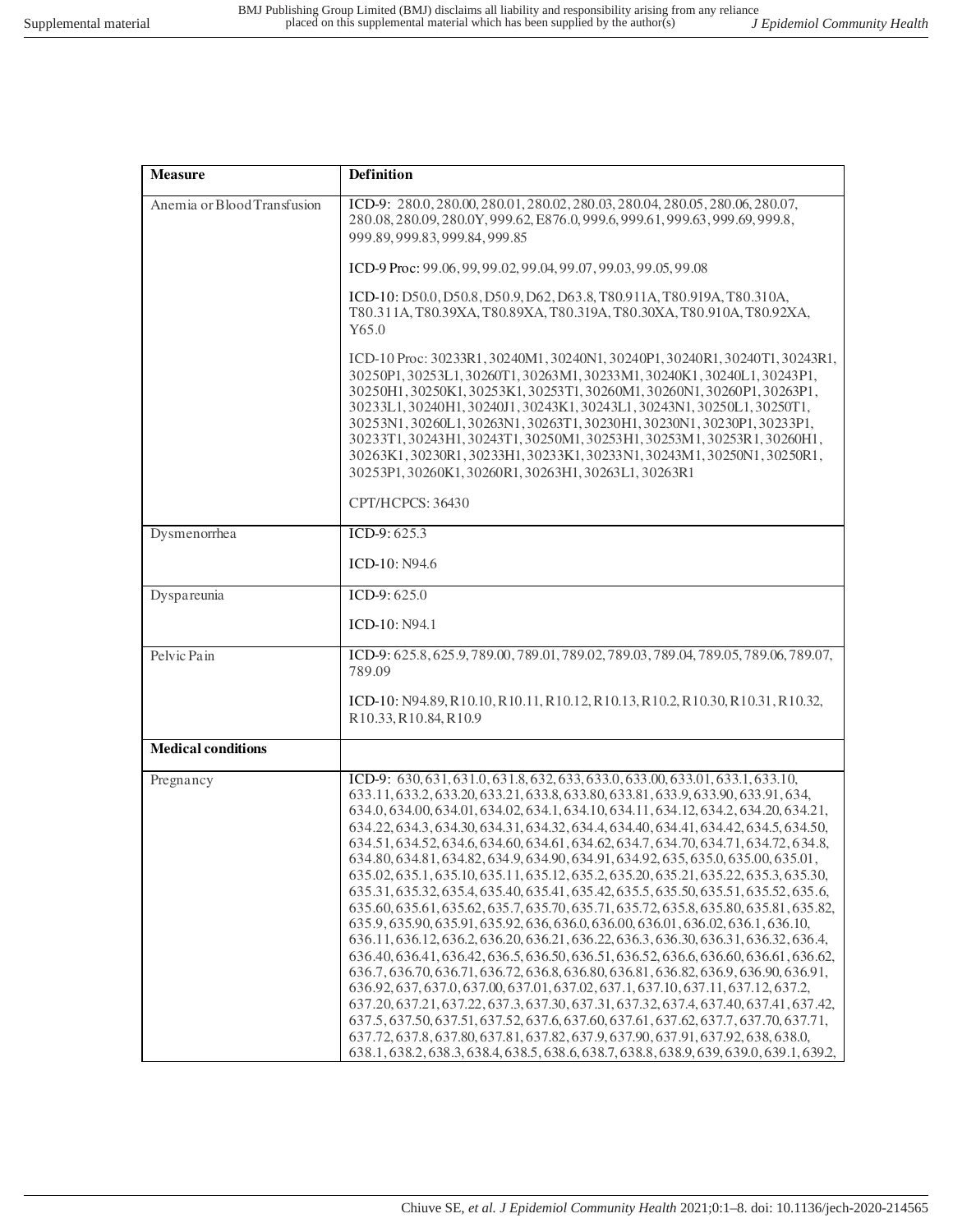| <b>Measure</b> | Definition                                                                             |
|----------------|----------------------------------------------------------------------------------------|
|                | 639.3, 639.4, 639.5, 639.6, 639.8, 639.9, 640, 640.0, 640.00, 640.01, 640.03, 640.8,   |
|                | 640.80, 640.81, 640.83, 640.9, 640.90, 640.91, 640.93, 641, 641.0, 641.00, 641.01,     |
|                | 641.03, 641.1, 641.10, 641.11, 641.13, 641.2, 641.20, 641.21, 641.23, 641.3, 641.30,   |
|                | 641.31, 641.33, 641.8, 641.80, 641.81, 641.83, 641.9, 641.90, 641.91, 641.93, 642,     |
|                | 642.0, 642.00, 642.01, 642.02, 642.03, 642.04, 642.1, 642.10, 642.11, 642.12, 642.13,  |
|                | 642.14, 642.2, 642.20, 642.21, 642.22, 642.23, 642.24, 642.3, 642.30, 642.31, 642.32,  |
|                | 642.33, 642.34, 642.4, 642.40, 642.41, 642.42, 642.43, 642.44, 642.5, 642.50, 642.51,  |
|                | 642.52, 642.53, 642.54, 642.6, 642.60, 642.61, 642.62, 642.63, 642.64, 642.7, 642.70,  |
|                | 642.71, 642.72, 642.73, 642.74, 642.9, 642.90, 642.91, 642.92, 642.93, 642.94, 643,    |
|                | 643.0, 643.00, 643.01, 643.03, 643.1, 643.10, 643.11, 643.13, 643.2, 643.20, 643.21,   |
|                | 643.23, 643.8, 643.80, 643.81, 643.83, 643.9, 643.90, 643.91, 643.93, 644, 644.0,      |
|                | 644.00, 644.03, 644.1, 644.10, 644.13, 644.2, 644.20, 644.21, 645, 645.1, 645.10,      |
|                | 645.11, 645.13, 645.2, 645.20, 645.21, 645.23, 646, 646.0, 646.00, 646.01, 646.03,     |
|                | 646.1, 646.10, 646.11, 646.12, 646.13, 646.14, 646.2, 646.20, 646.21, 646.22, 646.23,  |
|                | 646.24, 646.3, 646.30, 646.31, 646.33, 646.4, 646.40, 646.41, 646.42, 646.43, 646.44,  |
|                | 646.5, 646.50, 646.51, 646.52, 646.53, 646.54, 646.6, 646.60, 646.61, 646.62, 646.63,  |
|                | 646.64, 646.7, 646.70, 646.71, 646.73, 646.8, 646.80, 646.81, 646.82, 646.83, 646.84,  |
|                | 646.9, 646.90, 646.91, 646.93, 647, 647.0, 647.00, 647.01, 647.02, 647.03, 647.04,     |
|                | 647.1, 647.10, 647.11, 647.12, 647.13, 647.14, 647.2, 647.20, 647.21, 647.22, 647.23,  |
|                | 647.24, 647.3, 647.30, 647.31, 647.32, 647.33, 647.34, 647.40, 647.41, 647.42,         |
|                | 647.43, 647.54, 647.50, 647.51, 647.52, 647.53, 647.54, 647.6, 647.60, 647.61,         |
|                | 647.62, 647.63, 647.64, 647.8, 647.80, 647.81, 647.82, 647.83, 647.84, 647.9, 647.90,  |
|                | 647.91, 647.92, 647.93, 647.94, 648, 648.0, 648.00, 648.01, 648.02, 648.03, 648.04,    |
|                | 648.1, 648.10, 648.11, 648.12, 648.13, 648.14, 648.2, 648.20, 648.21, 648.22, 648.23,  |
|                | 648.24, 648.3, 648.30, 648.31, 648.32, 648.33, 648.34, 648.40, 648.41, 648.42,         |
|                | 648.43, 648.44, 648.5, 648.50, 648.51, 648.52, 648.53, 648.54, 648.6, 648.60, 648.61,  |
|                | 648.62, 648.63, 648.64, 648.7, 648.70, 648.71, 648.72, 648.73, 648.74, 648.8, 648.80,  |
|                | 648.81, 648.82, 648.83, 648.84, 648.9, 648.90, 648.91, 648.92, 648.93, 648.94, 649,    |
|                | 649.0, 649.00, 649.01, 649.02, 649.03, 649.04, 649.1, 649.10, 649.11, 649.12, 649.13,  |
|                | 649.14, 649.2, 649.20, 649.21, 649.22, 649.23, 649.24, 649.3, 649.30, 649.31, 649.32,  |
|                | 649.33, 649.34, 649.4, 649.40, 649.41, 649.42, 649.43, 649.44, 649.5, 649.50, 649.51,  |
|                | 649.53, 649.6, 649.60, 649.61, 649.62, 649.63, 649.64, 649.7, 649.70, 649.71, 649.73,  |
|                | 649.8, 649.81, 649.82, 650, 651, 651.0, 651.00, 651.01, 651.03, 651.1, 651.10, 651.11, |
|                | 651.13, 651.2, 651.20, 651.21, 651.23, 651.3, 651.30, 651.31, 651.33, 651.4, 651.40,   |
|                | 651.41, 651.43, 651.5, 651.50, 651.51, 651.53, 651.6, 651.60, 651.61, 651.63, 651.7,   |
|                | 651.70, 651.71, 651.73, 651.8, 651.80, 651.81, 651.83, 651.9, 651.90, 651.91, 651.93,  |
|                | 652, 652.0, 652.00, 652.01, 652.03, 652.1, 652.10, 652.11, 652.13, 652.2, 652.20,      |
|                | 652.21, 652.23, 652.3, 652.30, 652.31, 652.33, 652.4, 652.40, 652.41, 652.43, 652.5,   |
|                | 652.50, 652.51, 652.53, 652.6, 652.60, 652.61, 652.63, 652.7, 652.70, 652.71, 652.73,  |
|                | 652.8, 652.80, 652.81, 652.83, 652.9, 652.90, 652.91, 652.93, 653, 653.0, 653.00,      |
|                | 653.01, 653.03, 653.1, 653.10, 653.11, 653.13, 653.2, 653.20, 653.21, 653.23, 653.3,   |
|                | 653.30, 653.31, 653.33, 653.4, 653.40, 653.41, 653.43, 653.5, 653.50, 653.51, 653.53,  |
|                | 653.6, 653.60, 653.61, 653.63, 653.7, 653.70, 653.71, 653.73, 653.8, 653.80, 653.81,   |
|                | 653.83, 653.9, 653.90, 653.91, 653.93, 654, 654.0, 654.00, 654.01, 654.02, 654.03,     |
|                | 654.04, 654.1, 654.10, 654.11, 654.12, 654.13, 654.14, 654.2, 654.20, 654.21, 654.23,  |
|                | 654.3, 654.30, 654.31, 654.32, 654.33, 654.34, 654.4, 654.40, 654.41, 654.42, 654.43,  |
|                | 654.44, 654.5, 654.50, 654.51, 654.52, 654.53, 654.54, 654.6, 654.60, 654.61, 654.62,  |
|                | 654.63, 654.64, 654.7, 654.70, 654.71, 654.72, 654.73, 654.74, 654.8, 654.80, 654.81,  |
|                | 654.82, 654.83, 654.84, 654.9, 654.90, 654.91, 654.92, 654.93, 654.94, 655, 655.0,     |
|                | 655.00, 655.01, 655.03, 655.1, 655.10, 655.11, 655.13, 655.2, 655.20, 655.21, 655.23,  |
|                | 655.3, 655.30, 655.31, 655.33, 655.4, 655.40, 655.41, 655.43, 655.5, 655.50, 655.51,   |
|                | 655.53, 655.6, 655.60, 655.61, 655.63, 655.7, 655.70, 655.71, 655.73, 655.8, 655.80,   |
|                | 655.81, 655.83, 655.9, 655.90, 655.91, 655.93, 656, 656.0, 656.00, 656.01, 656.03,     |
|                | 656.1, 656.10, 656.11, 656.13, 656.2, 656.20, 656.21, 656.23, 656.3, 656.30, 656.31,   |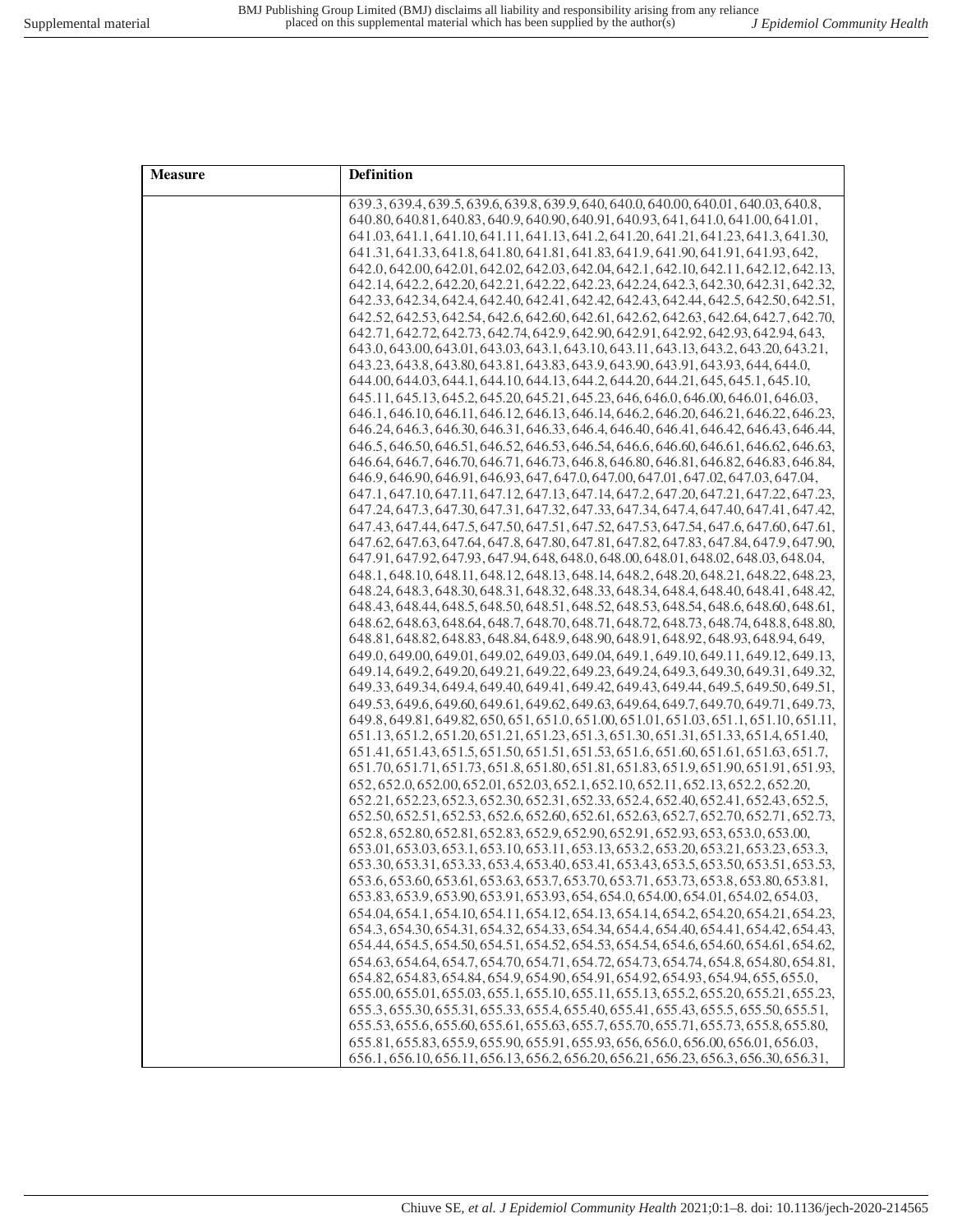| <b>Measure</b> | Definition                                                                                                                                                                    |
|----------------|-------------------------------------------------------------------------------------------------------------------------------------------------------------------------------|
|                | 656.33, 656.4, 656.40, 656.41, 656.43, 656.5, 656.50, 656.51, 656.53, 656.6, 656.60,<br>656.61, 656.63, 656.7, 656.70, 656.71, 656.73, 656.8, 656.80, 656.81, 656.83, 656.9,  |
|                | 656.90, 656.91, 656.93, 657, 657.00, 657.01, 657.03, 658, 658.0, 658.00, 658.01,                                                                                              |
|                | 658.03, 658.1, 658.10, 658.11, 658.13, 658.2, 658.20, 658.21, 658.23, 658.3, 658.30,                                                                                          |
|                | 658.31, 658.33, 658.4, 658.40, 658.41, 658.43, 658.8, 658.80, 658.81, 658.83, 658.9,                                                                                          |
|                | 658.90, 658.91, 658.93, 659, 659.0, 659.00, 659.01, 659.03, 659.1, 659.10, 659.11,                                                                                            |
|                | 659.13, 659.2, 659.20, 659.21, 659.23, 659.3, 659.30, 659.31, 659.33, 659.4, 659.40,                                                                                          |
|                | 659.41, 659.43, 659.5, 659.50, 659.51, 659.53, 659.6, 659.60, 659.61, 659.63, 659.7,                                                                                          |
|                | 659.70, 659.71, 659.73, 659.8, 659.80, 659.81, 659.83, 659.9, 659.90, 659.91, 659.93,                                                                                         |
|                | 660, 660.0, 660.00, 660.01, 660.03, 660.1, 660.10, 660.11, 660.13, 660.2, 660.20,                                                                                             |
|                | 660.21, 660.23, 660.3, 660.30, 660.31, 660.33, 660.4, 660.40, 660.41, 660.43, 660.5,                                                                                          |
|                | 660.50, 660.51, 660.53, 660.6, 660.60, 660.61, 660.63, 660.7, 660.70, 660.71, 660.73,                                                                                         |
|                | 660.8, 660.80, 660.81, 660.83, 660.9, 660.90, 660.91, 660.93, 661, 661.0, 661.00,                                                                                             |
|                | 661.01,661.03,661.1,661.10,661.11,661.13,661.2,661.20,661.21,661.23,661.3<br>661.30, 661.31, 661.33, 661.4, 661.40, 661.41, 661.43, 661.9, 661.90, 661.91, 661.93,            |
|                | 662, 662, 0, 662, 00, 662, 01, 662, 03, 662, 1, 662, 10, 662, 11, 662, 13, 662, 2, 662, 20,                                                                                   |
|                | 662.21, 662.23, 662.3, 662.31, 662.31, 662.33, 663.0, 663.00, 663.01, 663.03,                                                                                                 |
|                | 663.1, 663.10, 663.11, 663.13, 663.2, 663.20, 663.21, 663.23, 663.3, 663.30, 663.31,                                                                                          |
|                | 663.33, 663.4, 663.40, 663.41, 663.43, 663.5, 663.50, 663.51, 663.53, 663.6, 663.60,                                                                                          |
|                | 663.61, 663.63, 663.8, 663.80, 663.81, 663.83, 663.9, 663.90, 663.91, 663.93, 664,                                                                                            |
|                | 664.0, 664.00, 664.01, 664.04, 664.1, 664.10, 664.11, 664.14, 664.2, 664.20, 664.21,                                                                                          |
|                | 664.24, 664.3, 664.30, 664.31, 664.34, 664.4, 664.40, 664.41, 664.44, 664.5, 664.50,                                                                                          |
|                | 664.51, 664.54, 664.6, 664.60, 664.61, 664.64, 664.8, 664.80, 664.81, 664.84, 664.9                                                                                           |
|                | 664.90, 664.91, 664.94, 665, 665.0, 665.00, 665.01, 665.03, 665.1, 665.10, 665.11,                                                                                            |
|                | 665.2, 665.20, 665.22, 665.24, 665.3, 665.30, 665.31, 665.34, 665.4, 665.40, 665.41,<br>665.44, 665.5, 665.50, 665.51, 665.54, 665.6, 665.60, 665.61, 665.64, 665.7, 665.70,  |
|                | 665.71, 665.72, 665.74, 665.8, 665.80, 665.81, 665.82, 665.83, 665.84, 665.9, 665.90,                                                                                         |
|                | 665.91, 665.92, 665.93, 665.94, 666, 666.0, 666.00, 666.02, 666.04, 666.1, 666.10,                                                                                            |
|                | 666.12, 666.14, 666.2, 666.20, 666.22, 666.24, 666.3, 666.30, 666.32, 666.34, 667,                                                                                            |
|                | 667.0, 667.00, 667.02, 667.04, 667.1, 667.10, 667.12, 667.14, 668, 668.0, 668.00,                                                                                             |
|                | 668.01, 668.02, 668.03, 668.04, 668.1, 668.10, 668.11, 668.12, 668.13, 668.14, 668.2,                                                                                         |
|                | 668.20, 668.21, 668.22, 668.23, 668.24, 668.8, 668.80, 668.81, 668.82, 668.83,                                                                                                |
|                | 668.84, 668.9, 668.90, 668.91, 668.92, 668.93, 668.94, 669, 669.0, 669.00, 669.01,                                                                                            |
|                | 669.02, 669.03, 669.04, 669.1, 669.10, 669.11, 669.12, 669.13, 669.14, 669.2, 669.20,                                                                                         |
|                | 669.21, 669.22, 669.23, 669.24, 669.3, 669.30, 669.32, 669.34, 669.4, 669.40, 669.41,                                                                                         |
|                | 669.42, 669.43, 669.44, 669.5, 669.50, 669.51, 669.6, 669.60, 669.61, 669.7, 669.70,<br>669.71, 669.8, 669.80, 669.81, 669.82, 669.83, 669.84, 669.9, 669.90, 669.91, 669.92, |
|                | 669.93, 669.94, 670, 670.0, 670.00, 670.02, 670.04, 670.1, 670.10, 670.12, 670.14,                                                                                            |
|                | 670.2, 670.20, 670.22, 670.24, 670.3, 670.30, 670.32, 670.34, 670.8, 670.80, 670.82,                                                                                          |
|                | 670.84, 671, 671.0, 671.00, 671.01, 671.02, 671.03, 671.04, 671.1, 671.10, 671.11,                                                                                            |
|                | 671.12, 671.13, 671.14, 671.2, 671.20, 671.21, 671.22, 671.23, 671.24, 671.3, 671.30,                                                                                         |
|                | 671.31, 671.33, 671.4, 671.40, 671.42, 671.44, 671.5, 671.50, 671.51, 671.52, 671.53,                                                                                         |
|                | 671.54, 671.8, 671.80, 671.81, 671.82, 671.83, 671.84, 671.9, 671.90, 671.91, 671.92,                                                                                         |
|                | 671.93, 671.94, 672, 672.00, 672.02, 672.04, 673, 673.0, 673.00, 673.01, 673.02,                                                                                              |
|                | 673.03, 673.04, 673.1, 673.10, 673.11, 673.12, 673.13, 673.14, 673.2, 673.20, 673.21,                                                                                         |
|                | 673.22, 673.23, 673.24, 673.3, 673.30, 673.31, 673.32, 673.33, 673.34, 673.8, 673.80,                                                                                         |
|                | 673.81, 673.82, 673.83, 673.84, 674, 674.0, 674.00, 674.01, 674.02, 674.03, 674.04,<br>674.1, 674.10, 674.12, 674.14, 674.2, 674.20, 674.22, 674.24, 674.3, 674.30, 674.32,   |
|                | 674.34, 674.4, 674.40, 674.42, 674.44, 674.5, 674.50, 674.51, 674.52, 674.53, 674.54,                                                                                         |
|                | 674.8, 674.80, 674.82, 674.84, 674.9, 674.90, 674.92, 674.94, 675, 675.0, 675.00,                                                                                             |
|                | 675.01, 675.02, 675.03, 675.04, 675.1, 675.10, 675.11, 675.12, 675.13, 675.14, 675.2,                                                                                         |
|                | 675.20, 675.21, 675.22, 675.23, 675.24, 675.8, 675.80, 675.81, 675.82, 675.83,                                                                                                |
|                | 675.84, 675.9, 675.90, 675.91, 675.92, 675.93, 675.94, 676, 676.0, 676.00, 676.01,                                                                                            |
|                | 676.02, 676.03, 676.04, 676.1, 676.10, 676.11, 676.12, 676.13, 676.14, 676.2, 676.20,                                                                                         |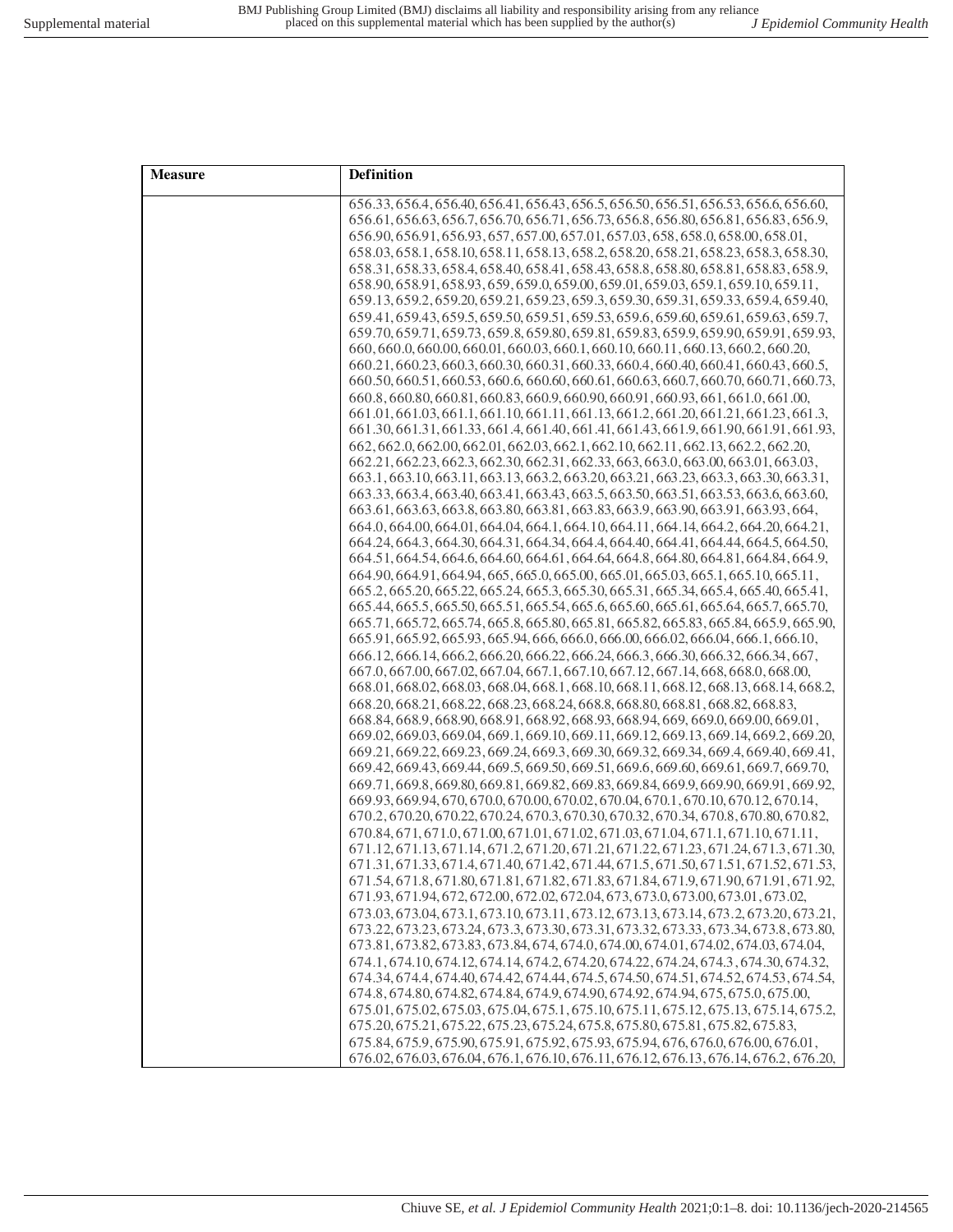| <b>Measure</b> | Definition                                                                                                                                                                                                                                                                                                                                                                                                                                                                                                                                                                                                                                                                                                                                                                                                                                                                                                                                                                                                                                                                                                                                                                                                                                                                                                                                                                                                                                                                                                                                                                                                                                                                                                                                                                                                                                                                                                                                                                                                                                                                                                                                                                                                                                                                                                                                                                                                                                                                  |
|----------------|-----------------------------------------------------------------------------------------------------------------------------------------------------------------------------------------------------------------------------------------------------------------------------------------------------------------------------------------------------------------------------------------------------------------------------------------------------------------------------------------------------------------------------------------------------------------------------------------------------------------------------------------------------------------------------------------------------------------------------------------------------------------------------------------------------------------------------------------------------------------------------------------------------------------------------------------------------------------------------------------------------------------------------------------------------------------------------------------------------------------------------------------------------------------------------------------------------------------------------------------------------------------------------------------------------------------------------------------------------------------------------------------------------------------------------------------------------------------------------------------------------------------------------------------------------------------------------------------------------------------------------------------------------------------------------------------------------------------------------------------------------------------------------------------------------------------------------------------------------------------------------------------------------------------------------------------------------------------------------------------------------------------------------------------------------------------------------------------------------------------------------------------------------------------------------------------------------------------------------------------------------------------------------------------------------------------------------------------------------------------------------------------------------------------------------------------------------------------------------|
|                | 676.21, 676.22, 676.23, 676.24, 676.3, 676.30, 676.31, 676.32, 676.33, 676.34, 676.4,<br>676.40, 676.41, 676.42, 676.43, 676.44, 676.5, 676.50, 676.51, 676.52, 676.53,<br>676.54, 676.6, 676.60, 676.61, 676.62, 676.63, 676.64, 676.8, 676.80, 676.81, 676.82,<br>676.83, 676.84, 676.9, 676.90, 676.91, 676.92, 676.93, 676.94, 677, 678, 678.0,<br>678.00, 678.01, 678.03, 678.1, 678.10, 678.11, 678.13, 679, 679.0, 679.00, 679.01,<br>679.02, 679.03, 679.04, 679.1, 679.10, 679.11, 679.12, 679.13, 679.14, V22, V22.0,<br>V22.1, V22.2, V23, V23.0, V23.1, V23.2, V23.3, V23.4, V23.41, V23.42, V23.49,<br>V23.5, V23.7, V23.8, V23.81, V23.82, V23.83, V23.84, V23.85, V23.86, V23.87,<br>V23.89, V23.9, V28, V28.0, V28.1, V28.2, V28.3, V28.4, V28.5, V28.6, V28.8,<br>V28.81, V28.82, V28.89, V28.9                                                                                                                                                                                                                                                                                                                                                                                                                                                                                                                                                                                                                                                                                                                                                                                                                                                                                                                                                                                                                                                                                                                                                                                                                                                                                                                                                                                                                                                                                                                                                                                                                                                            |
|                | ICD-10: A34, O01.9, O02.0, O02.1, O02.81, O02.89, O03.0, O03.1, O03.2, O03.30,<br>003.31, 003.32, 003.33, 003.34, 003.37, 003.39, 003.4, 003.5, 003.6, 003.7,<br>003.80, 003.81, 003.82, 003.83, 003.84, 003.85, 003.86, 003.87, 003.88, 003.89,<br>003.9, 004.5, 004.6, 004.7, 004.80, 004.81, 004.82, 004.83, 004.84, 004.85,<br>004.86, 004.87, 004.88, 004.89, 007.0, 007.1, 007.2, 007.30, 007.31, 007.32,<br>007.33, 007.34, 007.35, 007.36, 007.37, 007.38, 007.39, 007.4, 008.0, 008.1,<br>008.2, 008.3, 008.4, 008.5, 008.6, 008.7, 008.81, 008.82, 008.83, 008.89, 008.9,<br>009.00, 009.10, 009.211, 009.291, 009.30, 009.40, 009.41, 009.42, 009.43,<br>009.511, 009.512, 009.513, 009.519, 009.521, 009.522, 009.523, 009.529,<br>009.611, 009.621, 009.819, 009.821, 009.822, 009.823, 009.829, 009.891,<br>009.892, 009.893, 009.899, 009.90, 009.91, 009.92, 009.93, 010.011, 010.012,<br>010.013, 010.019, 010.02, 010.03, 010.111, 010.112, 010.113, 010.119, 010.12,<br>010.13, 010.211, 010.212, 010.213, 010.219, 010.22, 010.23, 010.311, 010.312,<br>010.313, 010.319, 010.32, 010.33, 010.411, 010.412, 010.413, 010.419, 010.42,<br>010.43, 010.911, 010.912, 010.913, 010.919, 010.92, 010.93, 011.1, 011.2,<br>011.3, 011.9, 012.00, 012.01, 012.02, 012.03, 012.20, 012.21, 012.22, 012.23,<br>013.1, 013.2, 013.3, 013.9, 014.00, 014.02, 014.03, 014.10, 014.12, 014.13,<br>014.20, 014.22, 014.23, 014.90, 014.92, 014.93, 015.02, 015.03, 015.1, 015.2,<br>015.9, 016.1, 016.2, 016.3, 016.9, 020.0, 020.8, 020.9, 021.0, 021.1, 021.2,<br>021.8, 021.9, 022.00, 022.01, 022.02, 022.03, 022.10, 022.11, 022.12, 022.13,<br>022.20, 022.21, 022.22, 022.23, 022.30, 022.31, 022.32, 022.33, 022.40, 022.41,<br>O22.42, O22.43, O22.50, O22.51, O22.52, O22.53, O22.8X1, O22.8X2, O22.8X3,<br>022.8X9, 022.90, 022.91, 022.92, 022.93, 023.00, 023.10, 023.20, 023.30,<br>023.40, 023.41, 023.42, 023.43, 023.519, 023.529, 023.599, 023.90, 023.91,<br>023.92, 023.93, 024.319, 024.32, 024.419, 024.429, 024.439, 024.911, 024.912,<br>024.913, 024.92, 024.93, 025.10, 025.11, 025.12, 025.13, 025.2, 025.3, 026.00,<br>026.01, 026.02, 026.03, 026.11, 026.12, 026.13, 026.20, 026.21, 026.22, 026.23,<br>026.41, 026.42, 026.43, 026.50, 026.51, 026.52, 026.53, 026.611, 026.612,<br>026.613, 026.619, 026.62, 026.811, 026.812, 026.813, 026.819, 026.821,<br>026.822, 026.823, 026.829, 026.831, 026.832, 026.833, 026.839, 026.841, |
|                | 026.842, 026.843, 026.849, 026.851, 026.852, 026.853, 026.859, 026.872,<br>026.873, 026.879, 026.891, 026.892, 026.893, 026.899, 026.90, 030.001,<br>030.002, 030.003, 030.009, 030.021, 030.022, 030.023, 030.029, 030.101,<br>030.102, 030.103, 030.109, 030.201, 030.202, 030.203, 030.209, 030.801,<br>O30.802, O30.803, O30.809, O30.90, O30.91, O30.92, O30.93, O31.00X0,<br>O31.01X0, O31.02X0, O31.03X0, O31.10X0, O31.11X0, O31.30X0, O31.31X0,<br>O31.32X0, O31.33X0, O31.8X10, O31.8X20, O31.8X30, O31.8X90, O32.0XX0,<br>O32.1XX0, O32.2XX0, O32.3XX0, O32.4XX0, O32.6XX0, O32.8XX0, O32.9XX0,<br>033.0, 033.1, 033.2, 033.3XX0, 033.4XX0, 033.5XX0, 033.6XX0, 033.8, 033.9,<br>034.00, 034.01, 034.02, 034.03, 034.10, 034.11, 034.12, 034.13, 034.29, 034.30,<br>034.31, 034.32, 034.33, 034.40, 034.41, 034.42, 034.43, 034.511, 034.512,<br>034.513, 034.519, 034.521, 034.522, 034.523, 034.529, 034.531, 034.532,<br>034.533, 034.539, 034.591, 034.592, 034.593, 034.599, 034.60, 034.61, 034.62,                                                                                                                                                                                                                                                                                                                                                                                                                                                                                                                                                                                                                                                                                                                                                                                                                                                                                                                                                                                                                                                                                                                                                                                                                                                                                                                                                                                                                                                        |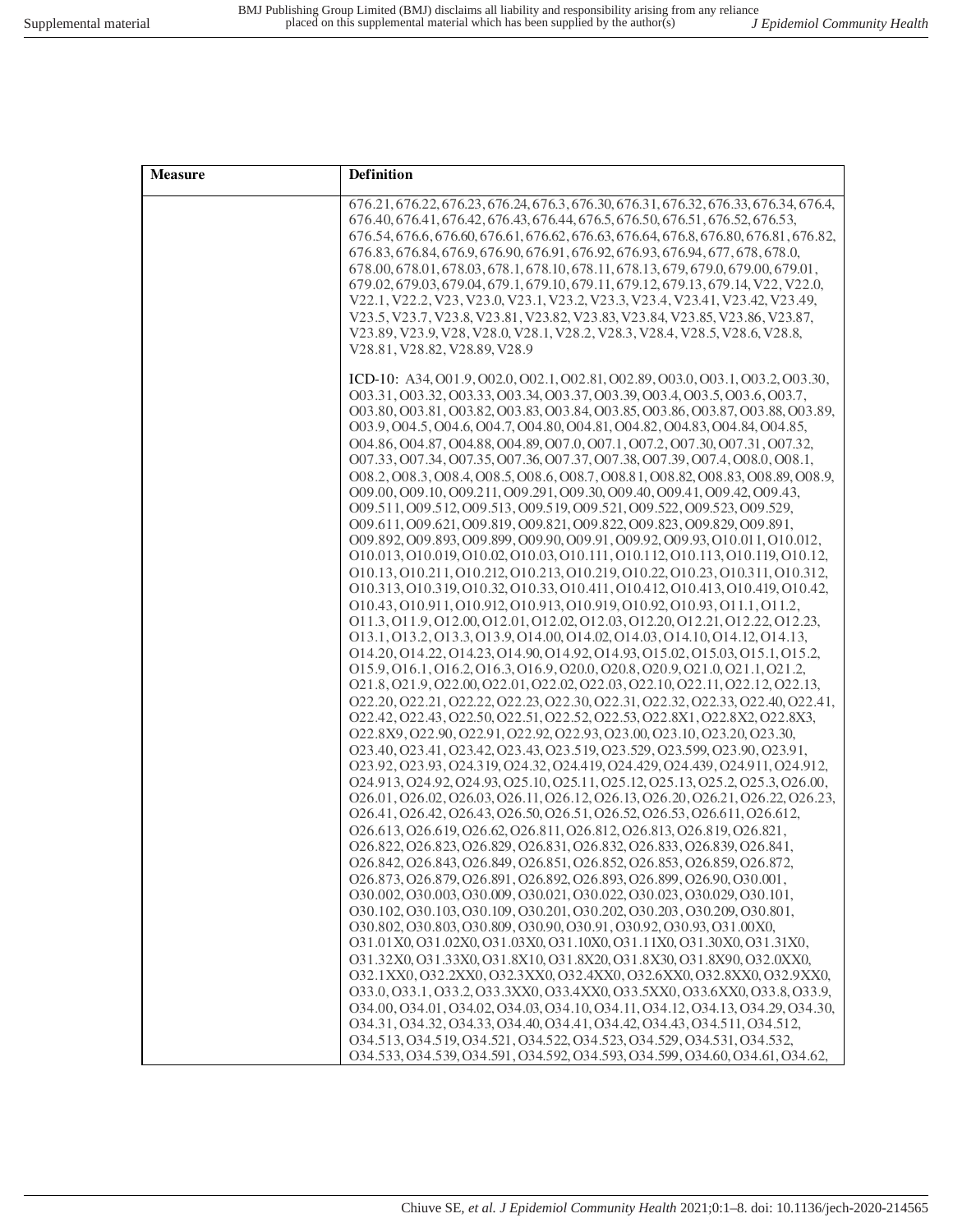| <b>Measure</b> | Definition                                                                                                                                                 |
|----------------|------------------------------------------------------------------------------------------------------------------------------------------------------------|
|                | 034.63, 034.70, 034.71, 034.72, 034.73, 034.80, 034.81, 034.82, 034.83, 034.90,                                                                            |
|                | 034.91, 034.92, 034.93, 035.0XX0, 035.1XX0, 035.2XX0, 035.3XX0, 035.4XX0,                                                                                  |
|                | O35.5XX0, O35.6XX0, O35.7XX0, O35.8XX0, O35.9XX0, O36.0110, O36.0120,                                                                                      |
|                | 036.0130, 036.0190, 036.0910, 036.0920, 036.0930, 036.0990, 036.1110,                                                                                      |
|                | 036.1120, 036.1130, 036.1190, 036.1910, 036.1920, 036.1930, 036.1990,                                                                                      |
|                | O36.4XX0, O36.5110, O36.5120, O36.5130, O36.5190, O36.5910, O36.5920,                                                                                      |
|                | O36.5930, O36.5990, O36.60X0, O36.61X0, O36.62X0, O36.63X0, O36.80X0,                                                                                      |
|                | 036.8120, 036.8130, 036.8190, 036.8210, 036.8220, 036.8230, 036.8290,<br>O36.8910, O36.8920, O36.8930, O36.8990, O36.90X0, O36.91X0, O36.92X0,             |
|                | O36.93X0, O40.1XX0, O40.2XX0, O40.3XX0, O40.9XX0, O41.00X0, O41.01X0,                                                                                      |
|                | O41.02X0, O41.03X0, O41.1010, O41.1020, O41.1030, O41.1090, O41.1210,                                                                                      |
|                | 041.1220, 041.1230, 041.1290, 041.1410, 041.1420, 041.1430, 041.1490,                                                                                      |
|                | O41.8X10, O41.8X20, O41.8X30, O41.8X90, O41.90X0, O41.91X0, O41.92X0,                                                                                      |
|                | 041.93X0, 042.00, 042.011, 042.012, 042.013, 042.02, 042.10, 042.111, 042.112,                                                                             |
|                | 042.113, 042.12, 043.011, 043.019, 043.101, 043.102, 043.103, 043.199,                                                                                     |
|                | 043.211, 043.212, 043.213, 043.221, 043.222, 043.223, 043.231, 043.232,                                                                                    |
|                | 043.233, 043.239, 043.811, 043.812, 043.813, 043.819, 043.91, 043.92, 043.93,                                                                              |
|                | 044.00, 044.01, 044.02, 044.03, 044.10, 044.11, 044.12, 044.13, 045.001,                                                                                   |
|                | 045.002, 045.003, 045.011, 045.012, 045.013, 045.021, 045.022, 045.023,                                                                                    |
|                | 045.091, 045.092, 045.093, 045.8X1, 045.8X2, 045.8X3, 045.8X9, 045.91,                                                                                     |
|                | 045.92, 045.93, 046.001, 046.002, 046.003, 046.009, 046.011, 046.012, 046.013,                                                                             |
|                | 046.019, 046.021, 046.022, 046.023, 046.029, 046.091, 046.092, 046.093,                                                                                    |
|                | 046.099, 046.8X1, 046.8X2, 046.8X3, 046.8X9, 046.90, 046.91, 046.92, 046.93,                                                                               |
|                | 047.00, 047.02, 047.03, 047.1, 047.9, 048.0, 048.1, 060.00, 060.02, 060.03,                                                                                |
|                | O60.10X0, O60.12X0, O60.13X0, O60.14X0, O61.0, O61.1, O61.9, O62.0, O62.1,                                                                                 |
|                | O62.2, O62.3, O62.4, O62.9, O63.0, O63.1, O63.2, O63.9, O64.0XX0, O64.1XX0,<br>O64.9XX0, O65.4, O65.5, O65.9, O66.0, O66.1, O66.40, O66.5, O66.8, O66.9,   |
|                | O67.0, O67.8, O67.9, O68, O69.0XX0, O69.1XX0, O69.2XX0, O69.3XX0,                                                                                          |
|                | O69.4XX0, O69.5XX0, O69.81X0, O69.82X0, O69.89X0, O69.9XX0, O70.0, O70.1,                                                                                  |
|                | 070.3, 070.4, 070.9, 071.00, 071.02, 071.03, 071.1, 071.2, 071.3, 071.4, 071.5,                                                                            |
|                | 071.6, 071.7, 071.82, 071.89, 071.9, 072.0, 072.1, 072.2, 072.3, 073.0, 073.1,                                                                             |
|                | 074.1, 074.2, 074.3, 074.8, 074.9, 075.0, 075.1, 075.2, 075.3, 075.4, 075.5,                                                                               |
|                | 075.81, 075.82, 075.89, 075.9, 076, 077.0, 080, 082, 085, 086.0, 086.11,                                                                                   |
|                | 086.12, 086.13, 086.19, 086.20, 086.21, 086.22, 086.29, 086.4, 086.81, 086.89,                                                                             |
|                | 087.0, 087.1, 087.2, 087.3, 087.4, 087.8, 087.9, 088.011, 088.012, 088.013,                                                                                |
|                | 088.019, 088.02, 088.03, 088.111, 088.112, 088.113, 088.119, 088.12, 088.13,                                                                               |
|                | 088.211, 088.212, 088.213, 088.219, 088.22, 088.23, 088.311, 088.312, 088.313,                                                                             |
|                | 088.319.088.32.088.33.088.811.088.812.088.813.088.819.088.82.088.83.                                                                                       |
|                | 089.09, 089.1, 089.2, 089.8, 089.9, 090.0, 090.1, 090.2, 090.3, 090.4, 090.5,<br>090.6, 090.81, 090.89, 090.9, 091.011, 091.012, 091.013, 091.019, 091.02, |
|                | 091.111, 091.112, 091.113, 091.119, 091.12, 091.211, 091.212, 091.213,                                                                                     |
|                | 091.219, 091.22, 091.23, 092.011, 092.012, 092.013, 092.019, 092.03, 092.111,                                                                              |
|                | 092.112, 092.113, 092.119, 092.13, 092.20, 092.29, 092.3, 092.5, 092.6, 092.70,                                                                            |
|                | 092.79, 094, 098.011, 098.012, 098.013, 098.019, 098.02, 098.03, 098.111,                                                                                  |
|                | 098.112, 098.113, 098.119, 098.12, 098.13, 098.211, 098.212, 098.213, 098.219,                                                                             |
|                | 098.22, 098.23, 098.311, 098.312, 098.313, 098.319, 098.32, 098.33, 098.42,                                                                                |
|                | 098.43, 098.511, 098.512, 098.513, 098.519, 098.52, 098.53, 098.611, 098.612,                                                                              |
|                | 098.613, 098.619, 098.62, 098.63, 098.811, 098.812, 098.813, 098.819, 098.82,                                                                              |
|                | 098.83, 098.911, 098.912, 098.913, 098.919, 098.92, 098.93, 099.011, 099.012,                                                                              |
|                | 099.013, 099.019, 099.02, 099.03, 099.111, 099.112, 099.113, 099.119, 099.12,                                                                              |
|                | 099.13, 099.210, 099.211, 099.212, 099.213, 099.214, 099.215, 099.280,                                                                                     |
|                | 099.281, 099.282, 099.283, 099.284, 099.285, 099.320, 099.321, 099.322,                                                                                    |
|                | 099.323, 099.324, 099.325, 099.330, 099.331, 099.332, 099.333, 099.334,                                                                                    |
|                | 099.335, 099.340, 099.341, 099.342, 099.343, 099.344, 099.345, 099.350,                                                                                    |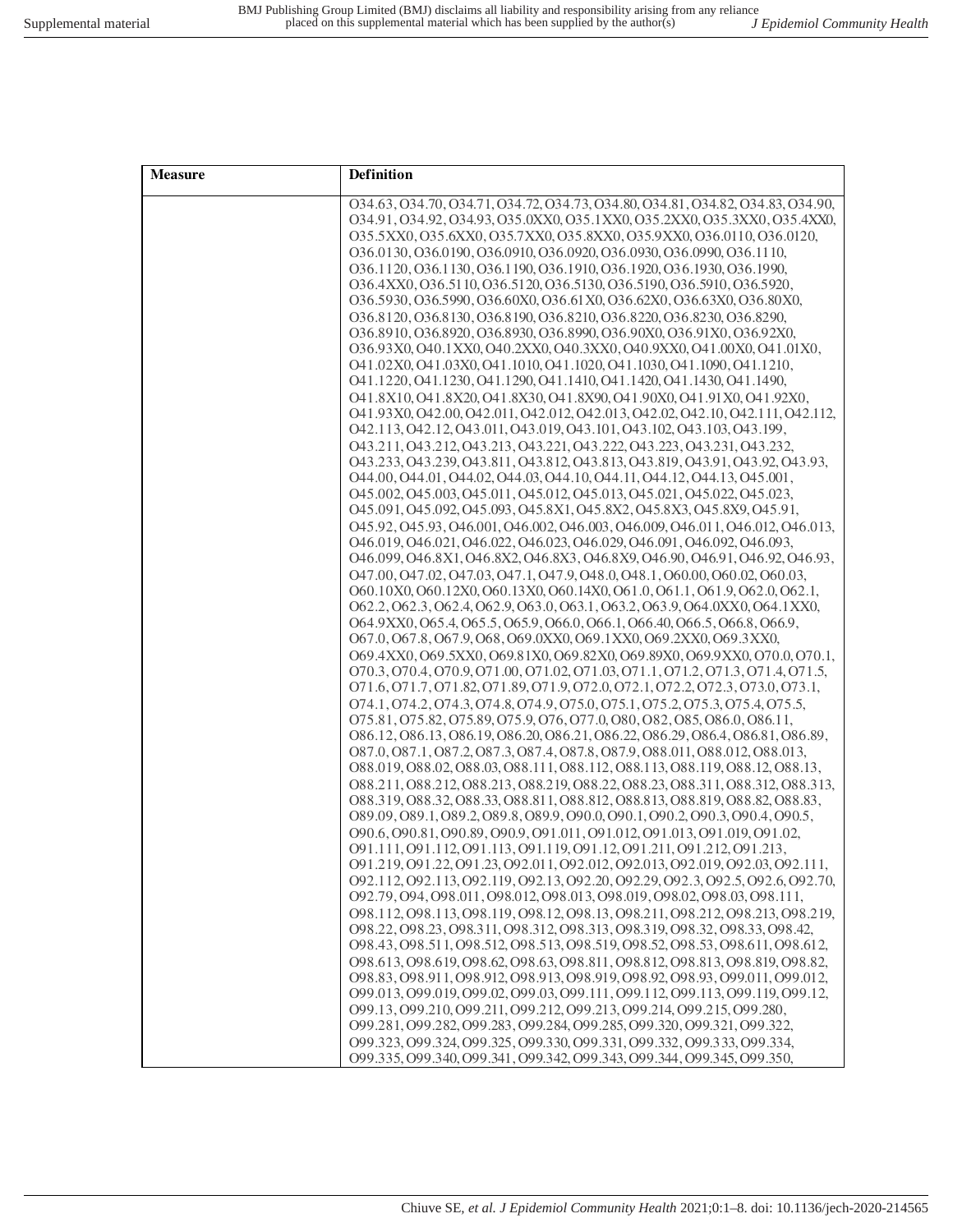| <b>Measure</b>           | Definition                                                                                                                                                                                                                                                                                                                                                                            |
|--------------------------|---------------------------------------------------------------------------------------------------------------------------------------------------------------------------------------------------------------------------------------------------------------------------------------------------------------------------------------------------------------------------------------|
|                          | 099.351, 099.352, 099.353, 099.354, 099.355, 099.411, 099.412, 099.413,<br>099.419, 099.42, 099.43, 099.53, 099.63, 099.810, 099.814, 099.815, 099.834,<br>O99.835, O99.840, O99.841, O99.842, O99.843, O99.844, O99.845, O99.89, O9A.23,<br>Z33.1, Z33.2, Z34.00, Z34.80, Z34.90                                                                                                     |
| Live birth               | ICD-9: V27.0, V27.2, V27.3, V27.5, V27.6, V30, V30.0, V30.00, V30.01, V30.1,<br>V30.2, V31, V31.0, V31.00, V31.01, V31.1, V31.2, V34, V34.0, V34.00, V34.01,<br>V34.1, V34.2, V39, V39.0, V39.00, V39.01, V39.1, V39.2, 767 and is not V27.1                                                                                                                                          |
|                          | ICD-10: 0W8NXZZ, 10D00Z2, 10D07Z3, 10D07Z4, 10D07Z5, 10D00Z0,<br>$10D00Z1$ (and is not $Z37.1$ for all)                                                                                                                                                                                                                                                                               |
|                          | CPT/HCPCS: 59410, 59515, 59610, 59409, 59514, 59618, 59620, 59622, 59510,<br>59612, 59614, 59400 (and is not V27.1 or Z37.1 for all)                                                                                                                                                                                                                                                  |
| Infertility              | ICD-9: 628.0, 628.1, 628.2, 628.3, 628.4, 628.8, 628.9, 628, V26, V26.1, V26.2,<br>V26.21, V26.4, V26.41, V26.42, V26.49, V26.81, V26.82, V26.89, V26.9                                                                                                                                                                                                                               |
|                          | ICD-9 Proc: 69.92                                                                                                                                                                                                                                                                                                                                                                     |
|                          | ICD-10: N97.0, N97.1, N97.2, N97.8, N97.9, N97, Z31, Z31.6, Z31.61, Z31.62,<br>Z31.69, Z31.8, Z31.9<br>CPT/HCPCS: 58321, 58322, 58345, 58752, 58760, 58770, 58974, 58976, 80415,<br>80426, 83001, 83002, 84830, 89253, 89254, 89255, 89258, 89268, 89272, 89280,<br>89281, 89290, 89291, S4035, S4042, 80415, 80426, 82670, 83001, 83002, 84144,<br>J0725, J3355, S0122, S0126, S0128 |
|                          | AHFSC Therapeutic Category: 68180000 and is not any of LEUPROLIDE<br>ACETATE, LEUPROLIDE ACETATE/LIDOCAINE HCL, LEUPROLIDE<br>ACETATE/NORETHINDRONE ACETATE                                                                                                                                                                                                                           |
|                          | NDC Generic Name: CLOMIPHENECITRATE, UROFOLLITROPIN, CHORIONIC<br>GONADOTROPIN, HUMAN, MENOTROPINS, FOLLITROPIN ALFA, RECOMB,<br>CHORIOGONADOTROPIN ALFA, FOLLITROPIN BETA, RECOMB,<br>HISTRELIN ACETATE, LUTROPIN ALFA, NAFARELIN ACETATE,<br>DEGARELIX ACETATE, ABARELIX, CETRORELIX ACETATE, GANIRELIX<br>ACETATE, FOLLITROPIN BETA, RECOMB/GANIRELIX ACETATE                      |
| Allergic Rhinitis        | ICD-9: 477, 477.0, 477.1, 477.2, 477.8, 477.9                                                                                                                                                                                                                                                                                                                                         |
|                          | ICD-10: J30.0, J30.1, J30.2, J30.5, J30.81, J30.89, J30.9, J30.8                                                                                                                                                                                                                                                                                                                      |
| Asthma                   | ICD-9: 493, 493.0, 493.00, 493.01, 493.02, 493.1, 493.10, 493.11, 493.12, 493.2,<br>493.20, 493.21, 493.22, 493.8, 493.81, 493.82, 493.9, 493.90, 493.91, 493.92, V17.5                                                                                                                                                                                                               |
|                          | ICD-10: J44.0, J44.1, J44.9, J45.20, J45.21, J45.22, J45.901, J45.902, J45.909,<br>J45.990, J45.991, J45.998, Z82.5                                                                                                                                                                                                                                                                   |
| Irritable Bowel Syndrome | ICD-9: 564.1                                                                                                                                                                                                                                                                                                                                                                          |
|                          | ICD-10: K58, K58.0, K58.9                                                                                                                                                                                                                                                                                                                                                             |
| Psoriasis                | ICD-9: 696, 696.0, 696.1, 696.8, 696.2                                                                                                                                                                                                                                                                                                                                                |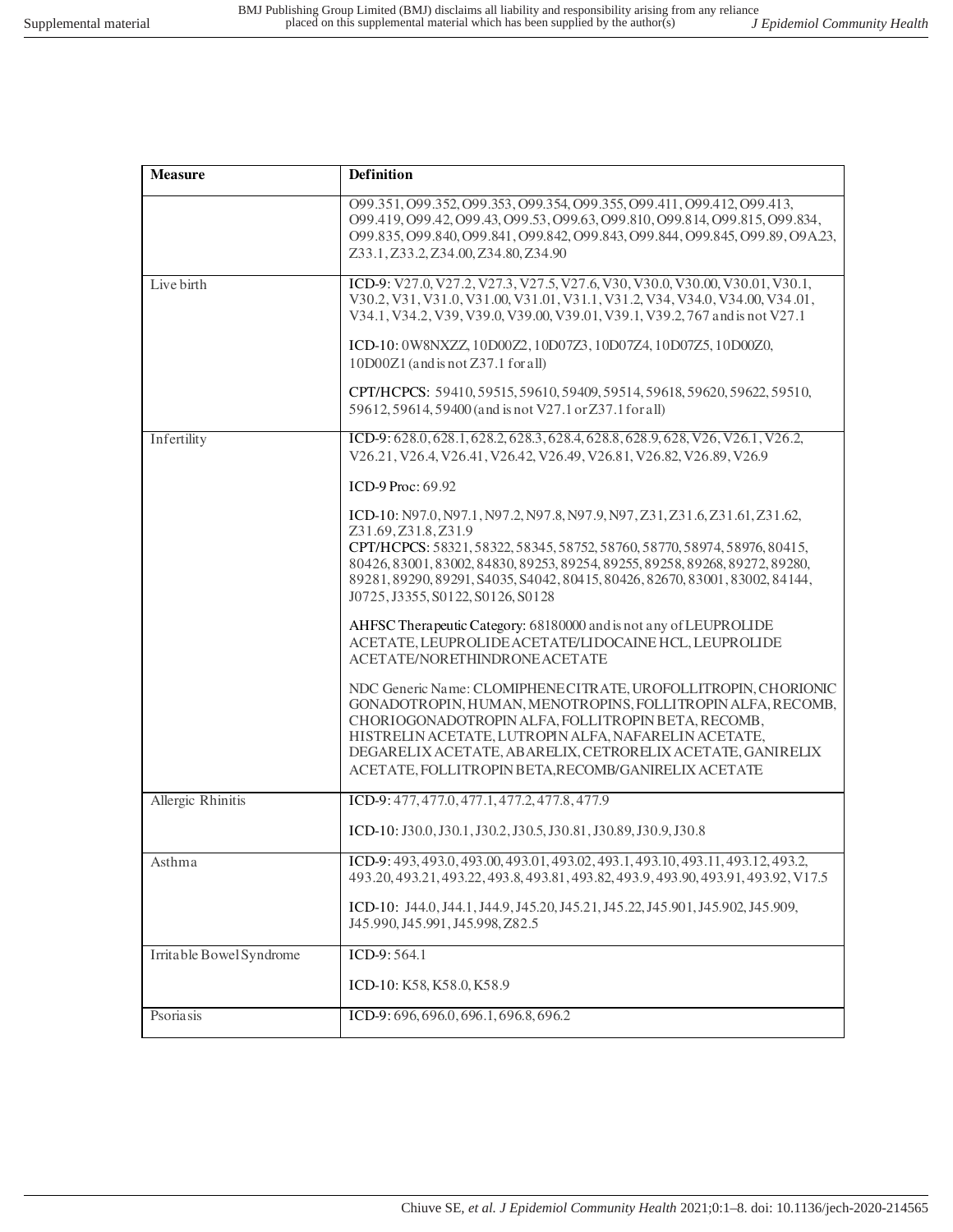| <b>Measure</b>              | Definition                                                                                                                                                                                                                                                                                                                                                                                                                                                                                                                                                                                                                                                                                                                                              |
|-----------------------------|---------------------------------------------------------------------------------------------------------------------------------------------------------------------------------------------------------------------------------------------------------------------------------------------------------------------------------------------------------------------------------------------------------------------------------------------------------------------------------------------------------------------------------------------------------------------------------------------------------------------------------------------------------------------------------------------------------------------------------------------------------|
|                             | ICD-10: L40, L40.0, L40.1, L40.3, L40.4, L40.5, L40.50, L40.51, L40.52, L40.53,<br>L40.54, L40.59, L40.8, L40.9, L40.2, L41.0, L41.1, L41.8, L44.8                                                                                                                                                                                                                                                                                                                                                                                                                                                                                                                                                                                                      |
| Eczema                      | ICD-9: 692, 692.0, 692.1, 692.2, 692.3, 692.4, 692.5, 692.6, 692.7, 692.70, 692.74,<br>692.79, 692.8, 692.81, 692.82, 692.83, 692.84, 692.89, 692.9                                                                                                                                                                                                                                                                                                                                                                                                                                                                                                                                                                                                     |
|                             | ICD-10: L25, L25.0, L25.1, L25.2, L25.3, L25.4, L25.5, L25.8, L25.9                                                                                                                                                                                                                                                                                                                                                                                                                                                                                                                                                                                                                                                                                     |
| Chronic Low Back Pain       | ICD-9: 721.3, 722.10, 722.32, 722.52, 722.93, 724.02, 724.2, 724.3, 724.5, 724.6,<br>724.70, 724.71, 724.79, 738.5, 739.3, 739.4, 846.0, 846.1, 846.2, 846.3, 846.8, 846.9,<br>847.2                                                                                                                                                                                                                                                                                                                                                                                                                                                                                                                                                                    |
|                             | ICD-10: M43.27, M43.28, M46.47, M47.817, M48.06, M51.26, M51.27, M51.36,<br>M51.37, M51.46, M51.47, M51.86, M51.87, M53.2X7, M53.2X8, M53.3, M54.30,<br>M54.89, M99.03, M99.04, M99.83, M99.84, S33.5XXA, S33.6XXA, S33.8XXA,<br>S33.9XXA                                                                                                                                                                                                                                                                                                                                                                                                                                                                                                               |
| Fatigue                     | ICD-9:780.7,780.71,780.79                                                                                                                                                                                                                                                                                                                                                                                                                                                                                                                                                                                                                                                                                                                               |
|                             | ICD-10: R53.81, R53.82, R53.83, G93.3, R53.0, R53.1                                                                                                                                                                                                                                                                                                                                                                                                                                                                                                                                                                                                                                                                                                     |
| Vitamin D Deficiency        | ICD-9: 268, 268.0, 268.1, 268.2, 268.9                                                                                                                                                                                                                                                                                                                                                                                                                                                                                                                                                                                                                                                                                                                  |
|                             | ICD-10: E55, M83.9                                                                                                                                                                                                                                                                                                                                                                                                                                                                                                                                                                                                                                                                                                                                      |
| Chronic Headaches/Migraines | ICD-9: 346.0, 346.00, 346.01, 346.1, 346.10, 346.11, 346.2, 346.20, 346.21, 346.8,<br>346.80, 346.81, 346.9, 346.90, 346.91, 784.0                                                                                                                                                                                                                                                                                                                                                                                                                                                                                                                                                                                                                      |
|                             | ICD-10: G43.001, G43.009, G43.011, G43.019, G43.101, G43.109, G43.111,<br>G43.119, G43.401, G43.409, G43.411, G43.419, G43.501, G43.509, G43.511,<br>G43.519, G43.701, G43.709, G43.711, G43.719, G43.801, G43.809, G43.811,<br>G43.819, G43.821, G43.829, G43.831, G43.839, G43.901, G43.909, G43.911,<br>G43.919, G43.A0, G43.A1, G43.B0, G43.B1, G43.C0, G43.C1, G43.D0, G43.D1,<br>G44.001, G44.009, G44.011, G44.019, G44.021, G44.029, G44.031, G44.039,<br>G44.041, G44.049, G44.051, G44.059, G44.091, G44.099, G44.1, G44.201, G44.209,<br>G44.211, G44.219, G44.221, G44.229, G44.301, G44.309, G44.311, G44.319,<br>G44.321, G44.329, G44.40, G44.41, G44.51, G44.52, G44.53, G44.59, G44.81,<br>G44.82, G44.83, G44.84, G44.85, G44.89, R51 |
| Thyroid Disease             | ICD-9: 240, 240.0, 240.9, 241, 241.0, 241.1, 241.9, 242, 242.0, 242.00, 242.01, 242.1,<br>242.10, 242.11, 242.2, 242.20, 242.21, 242.3, 242.30, 242.31, 242.4, 242.40, 242.41,<br>242.8, 242.80, 242.81, 242.9, 242.90, 242.91, 243, 244, 244.0, 244.1, 244.2, 244.3,<br>244.8, 244.9, 245.245.0, 245.1, 245.2, 245.3, 245.4, 245.8, 245.9, 246, 246.0, 246.1,<br>246.2, 246.3, 246.8, 246.9                                                                                                                                                                                                                                                                                                                                                            |
|                             | ICD-10: E00, E01, E02, E03, E04, E05, E06, E07                                                                                                                                                                                                                                                                                                                                                                                                                                                                                                                                                                                                                                                                                                          |
| Hypothyroidism              | ICD-9: 243, 244, 244.0, 244.1, 244.2, 244.3, 244.8, 244.9                                                                                                                                                                                                                                                                                                                                                                                                                                                                                                                                                                                                                                                                                               |
|                             | ICD-10: E00.9, E01.8, E03.2, E03.8, E03.9, E89.0, E02, E03, E03.3                                                                                                                                                                                                                                                                                                                                                                                                                                                                                                                                                                                                                                                                                       |
| Diabetes Mellitus, Type II  | ICD-9: 250.00, 250.02, 250.10, 250.12, 250.20, 250.22, 250.30, 250.32, 250.40,<br>250.42, 250.50, 250.52, 250.60, 250.62, 250.70, 250.72, 250.80, 250.82, 250.90,<br>250.92, 250, 250.0                                                                                                                                                                                                                                                                                                                                                                                                                                                                                                                                                                 |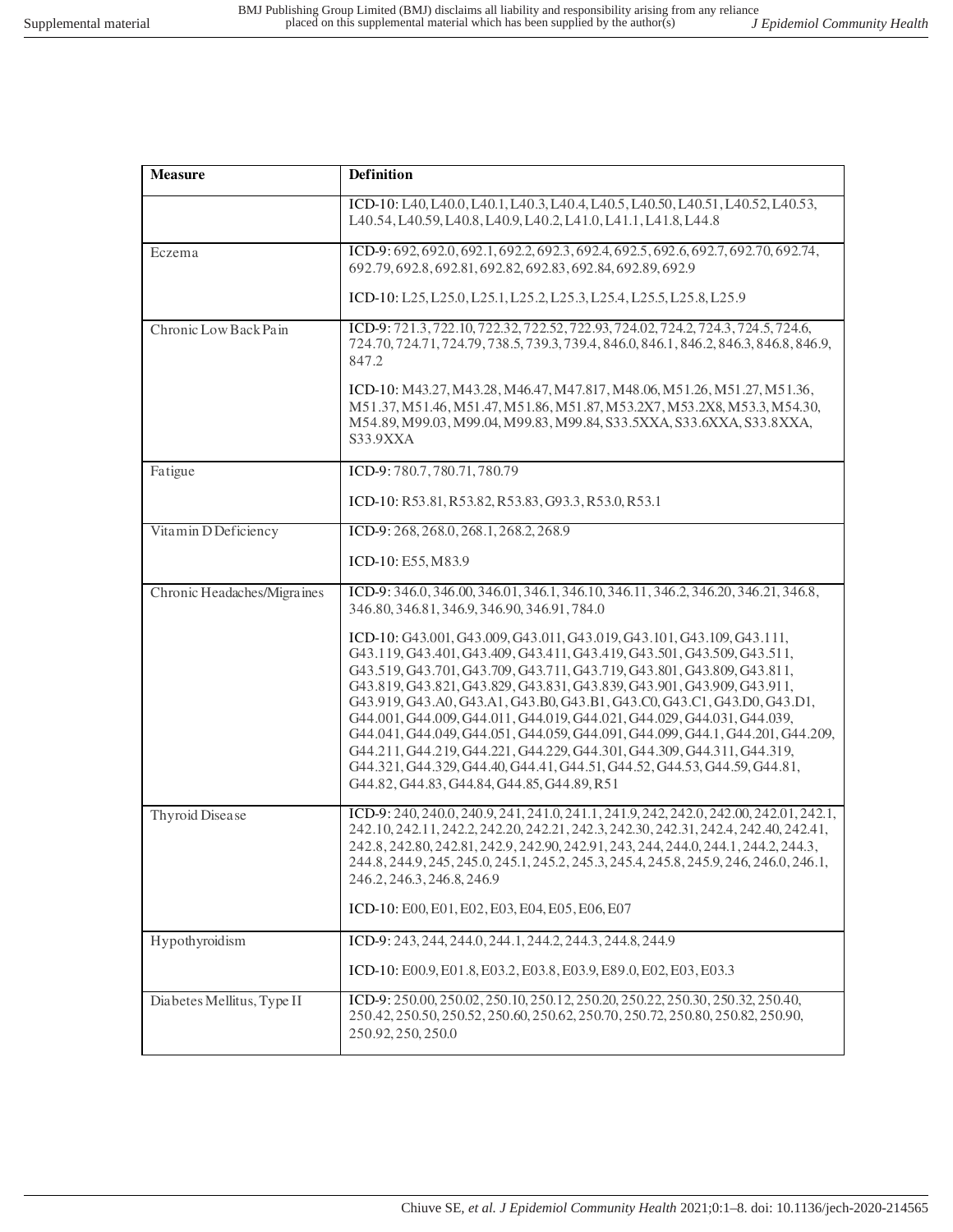| <b>Measure</b>                      | Definition                                                                                                                                                                                                                                                                                                                                                                                                                                                                                                                                                                                                                                                       |
|-------------------------------------|------------------------------------------------------------------------------------------------------------------------------------------------------------------------------------------------------------------------------------------------------------------------------------------------------------------------------------------------------------------------------------------------------------------------------------------------------------------------------------------------------------------------------------------------------------------------------------------------------------------------------------------------------------------|
|                                     | ICD-10: E11, E11.01, E11.21, E11.29, E11.311, E11.319, E11.36, E11.39, E11.40,<br>E11.51, E11.618, E11.620, E11.621, E11.622, E11.628, E11.630, E11.638, E11.641,<br>E11.649, E11.65, E11.69, E11.8, E11.9, E13.10, E11.00                                                                                                                                                                                                                                                                                                                                                                                                                                       |
| Hyperlipidemia                      | ICD-9: 272.0, 272.1, 272.2, 272.4                                                                                                                                                                                                                                                                                                                                                                                                                                                                                                                                                                                                                                |
|                                     | ICD-10: E78.1, E78.2, E78.4, E78.5                                                                                                                                                                                                                                                                                                                                                                                                                                                                                                                                                                                                                               |
|                                     | CPT/HCPCS: 0556F, G8585                                                                                                                                                                                                                                                                                                                                                                                                                                                                                                                                                                                                                                          |
| Hypertension                        | ICD-9: 401, 401.0, 401.1, 401.9, 402, 402.0, 402.00, 402.1, 402.10, 402.9, 402.90,<br>403, 403.0, 403.00, 403.01, 403.1, 403.10, 403.11, 403.9, 403.90, 403.91, 404, 404.0,<br>404.00, 404.01, 404.02, 404.03, 404.1, 404.10, 404.11, 404.12, 404.13, 404.9, 404.90,<br>404.91, 404.92, 404.93, 405, 405.0, 405.01, 405.09, 405.1, 405.11, 405.19, 405.9,<br>405.91,405.99                                                                                                                                                                                                                                                                                       |
|                                     | ICD-10: 110, I11, I11.0, I11.9, I12, I12.0, I12.9, I13, I13.0, I13.1, I13.10, I13.11,<br>113.2, 115, 115.0, 115.1, 115.2, 115.8, 115.9                                                                                                                                                                                                                                                                                                                                                                                                                                                                                                                           |
| Fibromyalgia                        | ICD-9:729.1                                                                                                                                                                                                                                                                                                                                                                                                                                                                                                                                                                                                                                                      |
|                                     | ICD-10: M79.7, M60.9, M79.1                                                                                                                                                                                                                                                                                                                                                                                                                                                                                                                                                                                                                                      |
| <b>Medication</b> use               |                                                                                                                                                                                                                                                                                                                                                                                                                                                                                                                                                                                                                                                                  |
| Combined Hormonal<br>Contraceptives | ICD-9: V25.01, V25.41                                                                                                                                                                                                                                                                                                                                                                                                                                                                                                                                                                                                                                            |
|                                     | ICD-10: Z30.41, Z30.011                                                                                                                                                                                                                                                                                                                                                                                                                                                                                                                                                                                                                                          |
|                                     | AHFSC Therapeutic Category: 68120000                                                                                                                                                                                                                                                                                                                                                                                                                                                                                                                                                                                                                             |
|                                     | NDC Generic Name: LEVONORGESTREL/ETHINYL ESTRADIOL/FERROUS<br>BISGLYCINATE, DESOGESTREL-ETHINYL ESTRADIOL/ETHINYL<br>ESTRADIOL, DROSPIRENONE/ETHINYL ESTRADIOL/LEVOMEFOLATE<br>CALCIUM, NORETHINDRONE-ETHINYL ESTRADIOL/FERROUS<br>FUMARATE, LEVONORGESTREL/ETHINYL ESTRADIOL AND ETHINYL<br>ESTRADIOL, NORGESTREL-ETHINYLESTRADIOL, ETHYNODIOL<br>DIACETATE-ETHINYL ESTRADIOL, ETHINYL<br>ESTRADIOL/DROSPIRENONE, DESOGESTREL-ETHINYL ESTRADIOL,<br>NORETHINDRONE ACETATE-ETHINYLESTRADIOL, NORETHINDRONE<br>ACETATE-ETHINYLESTRADIOL/FERROUS FUMARATE, NORGESTIMATE-<br>ETHINYL ESTRADIOL, LEVONORGESTREL-ETHINYL ESTRADIOL,<br>NORETHINDRONE-ETHINYLESTRADIOL |
|                                     | CPT/HCPCS: S4993                                                                                                                                                                                                                                                                                                                                                                                                                                                                                                                                                                                                                                                 |
| OralProgestin                       | NDC Generic Name: NORETHINDRONE, ESTRADIOL<br>VALERATE/DIENOGEST, NORGESTREL, ULIPRISTAL ACETATE,<br>LEVONORGESTREL, NORETHINDRONE-MESTRANOL                                                                                                                                                                                                                                                                                                                                                                                                                                                                                                                     |
|                                     | NDC BrandName: AYGESTIN, DEBLITANE, ERRIN, HEATHER, JENCYCLA,<br>JOLIVETTE, LYZA, NORETHINDRONE, NORLYDA, NORLYROC, ORTHO<br>MICRONOR, OVRETTE, SHAROBEL, TULANA                                                                                                                                                                                                                                                                                                                                                                                                                                                                                                 |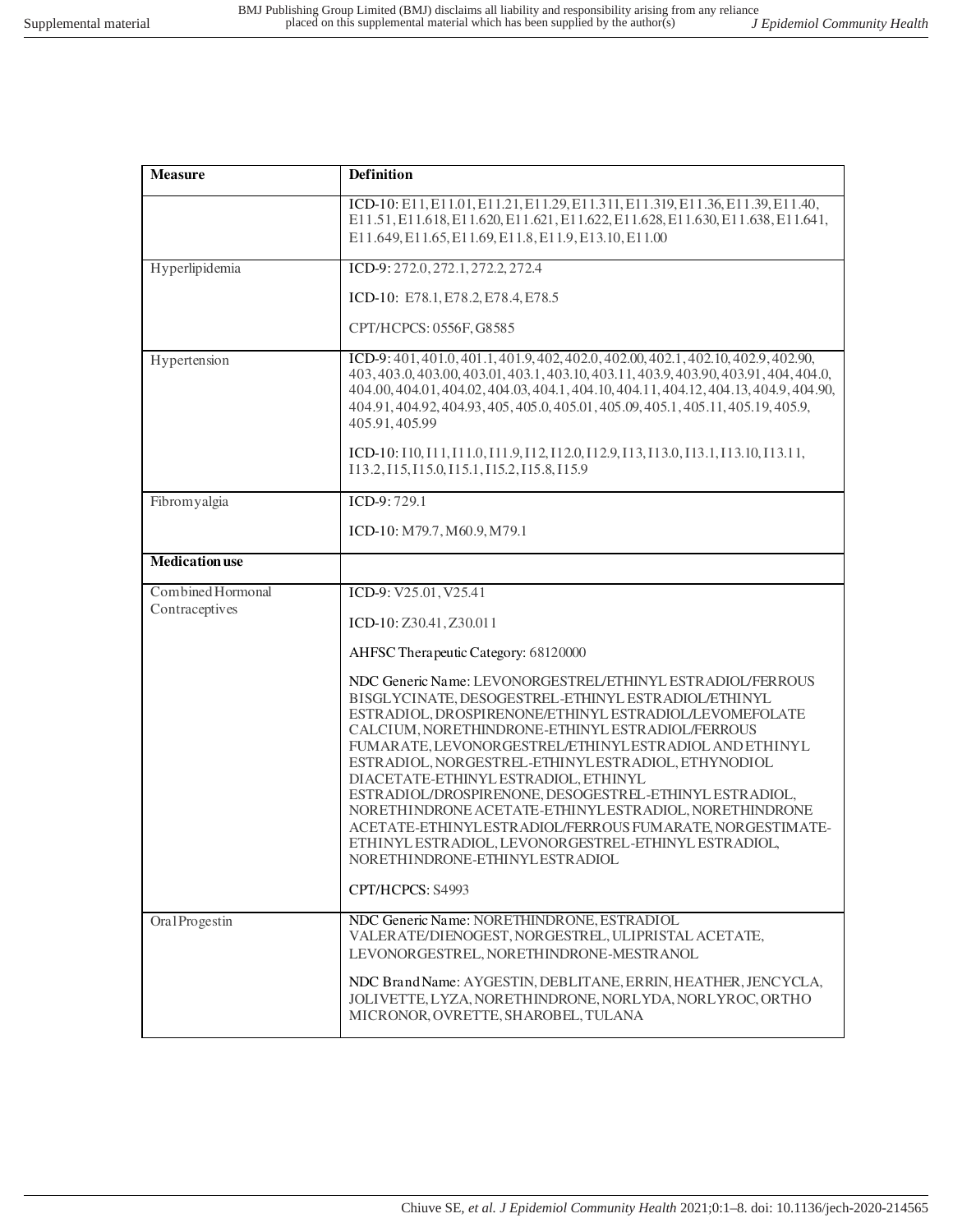| <b>Measure</b>            | <b>Definition</b>                                                                                                                                                                                                                                                                                                                                                                                                                                                                                                                                                                                                                                                                                                                                                                                                                                                                                                                                                                                                                                                                                                                                                                                                                                                                                                                                                                                                                                                                                                                                                                                                                                                                                                                                                                                                                                                                                                                                                                                                                                                                                                                                                                                                                                                                                                                                                                                                                                                                                                                                                                                                                                                                                                         |
|---------------------------|---------------------------------------------------------------------------------------------------------------------------------------------------------------------------------------------------------------------------------------------------------------------------------------------------------------------------------------------------------------------------------------------------------------------------------------------------------------------------------------------------------------------------------------------------------------------------------------------------------------------------------------------------------------------------------------------------------------------------------------------------------------------------------------------------------------------------------------------------------------------------------------------------------------------------------------------------------------------------------------------------------------------------------------------------------------------------------------------------------------------------------------------------------------------------------------------------------------------------------------------------------------------------------------------------------------------------------------------------------------------------------------------------------------------------------------------------------------------------------------------------------------------------------------------------------------------------------------------------------------------------------------------------------------------------------------------------------------------------------------------------------------------------------------------------------------------------------------------------------------------------------------------------------------------------------------------------------------------------------------------------------------------------------------------------------------------------------------------------------------------------------------------------------------------------------------------------------------------------------------------------------------------------------------------------------------------------------------------------------------------------------------------------------------------------------------------------------------------------------------------------------------------------------------------------------------------------------------------------------------------------------------------------------------------------------------------------------------------------|
| Depot Medroxyprogesterone | NDC Generic Name: MEDROXYPROGESTERONE ACETATE                                                                                                                                                                                                                                                                                                                                                                                                                                                                                                                                                                                                                                                                                                                                                                                                                                                                                                                                                                                                                                                                                                                                                                                                                                                                                                                                                                                                                                                                                                                                                                                                                                                                                                                                                                                                                                                                                                                                                                                                                                                                                                                                                                                                                                                                                                                                                                                                                                                                                                                                                                                                                                                                             |
| Acetate                   | NDC Brand Name: DEPO-PROVERA, DEPO-SUBQ PROVERA 104, PROVERA                                                                                                                                                                                                                                                                                                                                                                                                                                                                                                                                                                                                                                                                                                                                                                                                                                                                                                                                                                                                                                                                                                                                                                                                                                                                                                                                                                                                                                                                                                                                                                                                                                                                                                                                                                                                                                                                                                                                                                                                                                                                                                                                                                                                                                                                                                                                                                                                                                                                                                                                                                                                                                                              |
|                           | CPT/HCPCS: J1050, J1051, J1055                                                                                                                                                                                                                                                                                                                                                                                                                                                                                                                                                                                                                                                                                                                                                                                                                                                                                                                                                                                                                                                                                                                                                                                                                                                                                                                                                                                                                                                                                                                                                                                                                                                                                                                                                                                                                                                                                                                                                                                                                                                                                                                                                                                                                                                                                                                                                                                                                                                                                                                                                                                                                                                                                            |
| Intrauterine Device       | ICD-9: V25.11, V25.42, V45.51                                                                                                                                                                                                                                                                                                                                                                                                                                                                                                                                                                                                                                                                                                                                                                                                                                                                                                                                                                                                                                                                                                                                                                                                                                                                                                                                                                                                                                                                                                                                                                                                                                                                                                                                                                                                                                                                                                                                                                                                                                                                                                                                                                                                                                                                                                                                                                                                                                                                                                                                                                                                                                                                                             |
|                           | ICD-9 Proc: 69.7                                                                                                                                                                                                                                                                                                                                                                                                                                                                                                                                                                                                                                                                                                                                                                                                                                                                                                                                                                                                                                                                                                                                                                                                                                                                                                                                                                                                                                                                                                                                                                                                                                                                                                                                                                                                                                                                                                                                                                                                                                                                                                                                                                                                                                                                                                                                                                                                                                                                                                                                                                                                                                                                                                          |
|                           | ICD-10: Z30.430, Z30.431, Z97.5                                                                                                                                                                                                                                                                                                                                                                                                                                                                                                                                                                                                                                                                                                                                                                                                                                                                                                                                                                                                                                                                                                                                                                                                                                                                                                                                                                                                                                                                                                                                                                                                                                                                                                                                                                                                                                                                                                                                                                                                                                                                                                                                                                                                                                                                                                                                                                                                                                                                                                                                                                                                                                                                                           |
|                           | ICD-10 Proc: 0UHC8HZ, 0UH90HZ, 0UH97HZ, 0UH98HZ, 0UHC7HZ                                                                                                                                                                                                                                                                                                                                                                                                                                                                                                                                                                                                                                                                                                                                                                                                                                                                                                                                                                                                                                                                                                                                                                                                                                                                                                                                                                                                                                                                                                                                                                                                                                                                                                                                                                                                                                                                                                                                                                                                                                                                                                                                                                                                                                                                                                                                                                                                                                                                                                                                                                                                                                                                  |
|                           | NDC DrugCode: 00536114263, 43386062230, 50102021101, 50419042101,<br>50419042408, 51285094288, 54868489400, 68180085311, 68180085313,<br>50102011112,50102021111,51285008888,51285010388,51285014619,<br>51285094388,52544006554,52544047536,54569534300,63704000901,<br>64679005002, 71205012001, 45802084054, 50419042308, 50419042401,<br>51285010088,51285096319,52544027536,54569647000,55045283902,<br>62756072060, 64836000001, 69536014619, 69536016288, 00008256401,<br>16714080901, 21695044302, 43386062030, 50419042301, 51285016288,<br>52544028754,52959045002,55045378302,62756071860,68180085211,<br>68462012340, 00023585801, 00113200312, 21695097301, 50090114100,<br>50102011101,50102021116,50419042201,51285003820,51285003893,<br>51285076993,52544003554,63704001001,68180085212,69536010388,<br>69536020088,00008007501,00008007502,00008091202,00008111720,<br>00008111730,00008253301,00008253302,00008253303,00008253501,<br>00008253502,00008253503,00008253505,00008253601,00008253602,<br>00008253603,00008253605,00008257601,00008257602,00093313482,<br>00093313491,00093603182,00093603191,00093614882,00093614891,<br>00254203273,00254203280,00254203291,00378655053,00378655085,<br>00378728153,00378728485,00378728490,00378728590,00378728753,<br>00378728785,00378729853,00378731685,00555901458,00555901467,<br>00555901479,00555902058,00555902079,00555904558,00555904579,<br>00555904758,00555912366,00603762501,00603762517,00603762549,<br>00603763401,00603763417,00603763449,00781557515,00781558307,<br>00781558315,00781558336,00781558436,00781558491,00905027721,<br>00905027928,00905029128,16714034001,16714034004,16714035901,<br>16714035903, 16714035904, 16714036601, 16714036603, 21695028128,<br>21695051428, 21695085501, 21695099528, 42254026028, 50090138000,<br>50090139200,50090253400,50102012001,50102012003,50102012010,<br>50102012048, 50102013001, 50102013003, 50102013010, 50102013048,<br>50102013090, 50102022021, 50102022023, 50102023021, 50102023023,<br>50419040603,50419040803,50419040872,50419041021,50419041112,<br>50419041128, 50419043006, 50419043021, 50419043106, 50419043128,<br>50419043203, 50419043206, 50419043303, 50419043306, 50419043312,<br>50419049104, 51285001728, 51285005866, 51285008787, 51285009158,<br>51285009287,51285043165,51285043187,51285051428,51660057286,<br>51862002801.51862002806.51862004501.51862004591.51862004701.<br>51862004791,51862009701,51862009706,51862048965,51862051001,<br>51862051006, 51862054501, 51862054506, 52544022829, 52544022891,<br>52544026829,52544026884,52544027721,52544027928,52544029128,<br>52544029528, 52544029531, 52544094928, 52544096691, 52544096728, |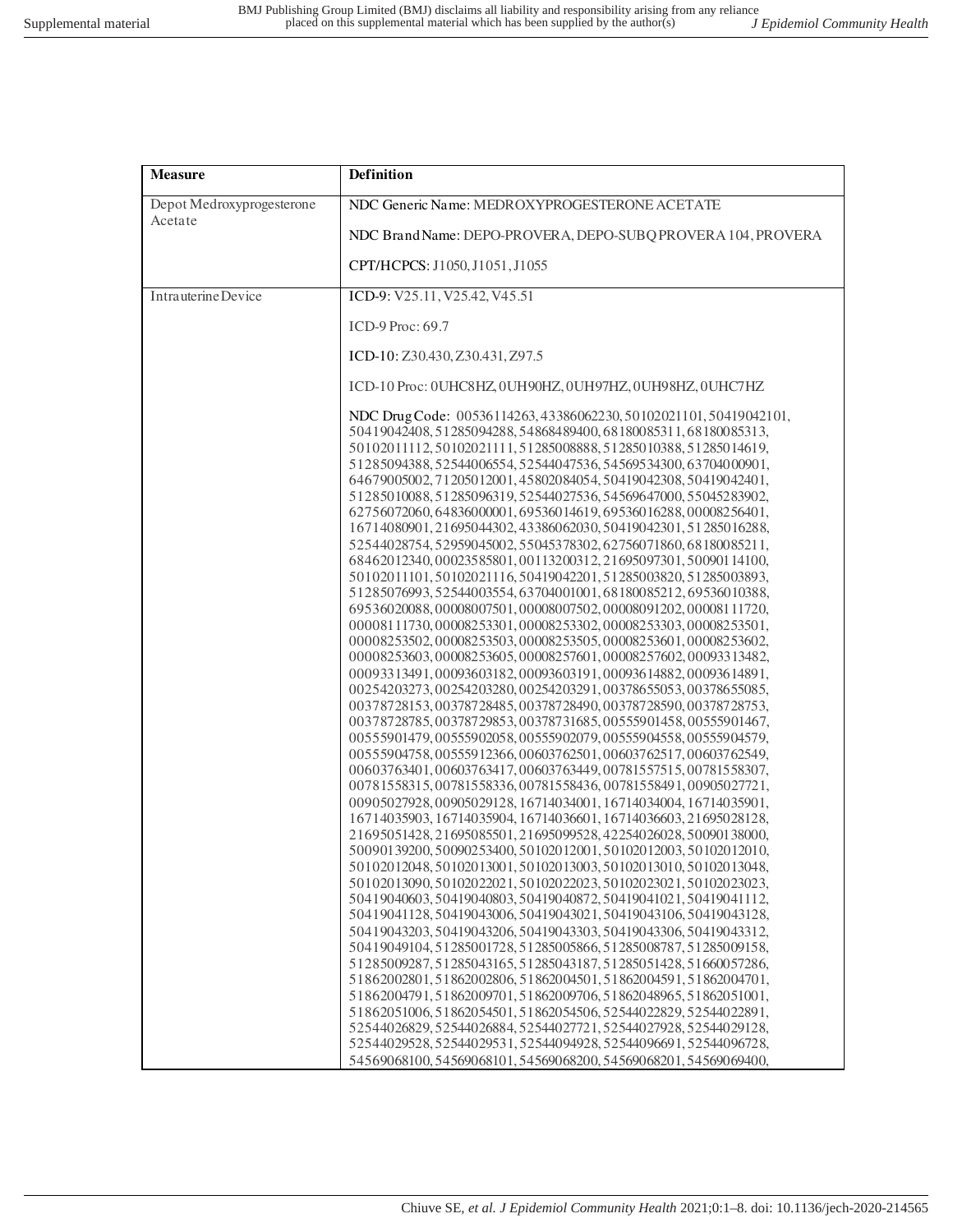| <b>Measure</b>        | Definition                                                                                                                                                                                                                                                                                                                                                                                                                                                                                                                                                                                                                                                                                                                                                                                                                                                                                                                                                                                                                                                                                                                                                                                |
|-----------------------|-------------------------------------------------------------------------------------------------------------------------------------------------------------------------------------------------------------------------------------------------------------------------------------------------------------------------------------------------------------------------------------------------------------------------------------------------------------------------------------------------------------------------------------------------------------------------------------------------------------------------------------------------------------------------------------------------------------------------------------------------------------------------------------------------------------------------------------------------------------------------------------------------------------------------------------------------------------------------------------------------------------------------------------------------------------------------------------------------------------------------------------------------------------------------------------------|
|                       | 54569069401,54569069500,54569069501,54569143800,54569143900,<br>54569384400, 54569471000, 54569499700, 54569511500, 54569579800,<br>54569645500, 54569662000, 54868050700, 54868051800, 54868051801,<br>54868156400, 54868231600, 54868332800, 54868395100, 54868423900,<br>54868436800, 54868460700, 54868486000, 54868535600, 54868557000,<br>54868604400, 54868621000, 54868627500, 54868627600, 55045378206,<br>55289024708,55289025308,60322014521,60322014728,63187088928,<br>63955001001,65862084828,65862084888,65862084928,65862084988,<br>65862086494, 65862086495, 68180084311, 68180084313, 68180084411,<br>68180084413,68180084611,68180084613,68180084811,68180084813,<br>68180085411, 68180085413, 68180085711, 68180085713, 68180086011,<br>68180086012,68462038829,68462038884,68462063729,68462063784,<br>68462064691,68462064693,68462067291,68462067295,69238153106,<br>69238155406, 70700011684, 70700011685, 70700011787, 70700011884,<br>70700011885,75854060203,75854060228                                                                                                                                                                                       |
|                       | NDC Generic Name: LEVONORGESTREL<br>NDC Brand Name: KYLEENA, LEVONORGESTREL, LILETTA, MIRENA,<br><b>SKYLA</b><br>CPT/HCPCS: J7298, J7297, J7300, J7302, 58300, J7301, J7296, Q9984                                                                                                                                                                                                                                                                                                                                                                                                                                                                                                                                                                                                                                                                                                                                                                                                                                                                                                                                                                                                        |
| Tranexamic Acid       | NDC Drug Code: 00013111401, 00013111408, 00013111410, 00013111415,<br>00013111420,00013111421,00016011400,00016111408,00517096001,<br>00517096010,00591372030,00601011400,00601011408,14789050010,<br>17478021710, 23155016631, 23155016641, 23155052431, 23155052441,<br>38779252002, 38779252004, 38779252005, 38779252008, 38779252009,<br>38779279402, 38779279404, 38779279405, 38779279408, 38779279409,<br>39822100001,39822100106,39822100107,42192060501,42192060510,<br>47781060122,47781060191,49452787602,49452787603,51552051305,<br>51552051307,51552051309,51552051350,51754010801,51754010803,<br>51927279300,51927435200,51927482200,55150018810,55566210001,<br>55566210002,55566211002,60429008430,60505363801,60505363803,<br>61990061100,61990061102,62991258101,62991258102,62991258103,<br>62991313101,62991313102,62991313103,63323056301,63323056310,<br>63323056397,63370028025,63370028035,66479065001,66479065030,<br>66993009030, 66993012130, 67457019700, 67457019710, 67457029300,<br>67457029310,67850004100,67850004110,67850004200,67850004210,<br>68084092932,68084092933,69543037613,69543037622,69543037623,<br>69918030130,70860040010,70860040041 |
| Non-Opioid Analgesics | AHFSC Therapeutic Category: 280804<br>NDC Generic Name: IBUPROFEN, IBUPROFENLYSINE/PF,<br>IBUPROFEN/CAFFEINE/VITAMINS B1, B2, B6, & B12, IBUPROFEN/DIETARY<br>SUPPLEMENT, MISC. CB.11, IBUPROFEN/FAMOTIDINE,<br>NAPROXEN/DIETARY SUPPLEMENT, MISC. CB.11, NAPROXEN, NAPROXEN<br>SODIUM, DICLOFENAC SODIUM, DICLOFENAC SODIUM, MICRONIZED,<br>DICLOFENAC SUBMICRONIZED, DICLOFENAC SODIUM/MISOPROSTOL,<br>KETOPROFEN, KETOPROFEN, MICRONIZED, FLURBIPROFEN,<br>FLURBIPROFEN SODIUM, MEFENAMIC ACID, MECLOFENAMATE SODIUM                                                                                                                                                                                                                                                                                                                                                                                                                                                                                                                                                                                                                                                                   |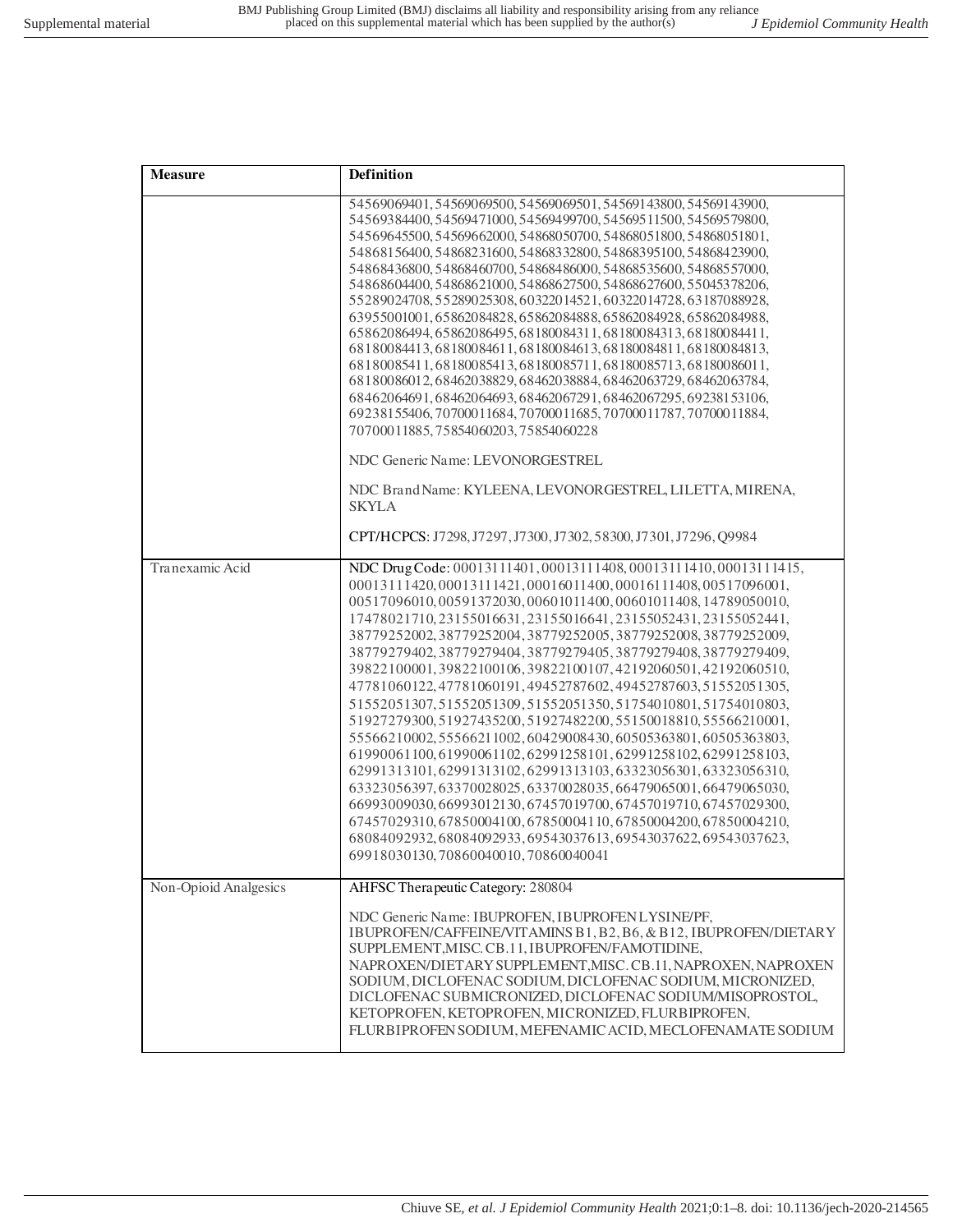| <b>Measure</b>    | <b>Definition</b>                                                                                                                                                                                                                                                                                                                                                                                                                                                                                                                                                                                                                                                                                                                                                                                                                                                                                                                                                                                                                                                                                                                                                                                                                                                                                                                                                                                                                                                                                                                                                                                                                                                                                                                                                                                                                                                                                                                                                                                                                                                                                                                                                                                                                                                                                                                                                                                                                                                                                                                             |
|-------------------|-----------------------------------------------------------------------------------------------------------------------------------------------------------------------------------------------------------------------------------------------------------------------------------------------------------------------------------------------------------------------------------------------------------------------------------------------------------------------------------------------------------------------------------------------------------------------------------------------------------------------------------------------------------------------------------------------------------------------------------------------------------------------------------------------------------------------------------------------------------------------------------------------------------------------------------------------------------------------------------------------------------------------------------------------------------------------------------------------------------------------------------------------------------------------------------------------------------------------------------------------------------------------------------------------------------------------------------------------------------------------------------------------------------------------------------------------------------------------------------------------------------------------------------------------------------------------------------------------------------------------------------------------------------------------------------------------------------------------------------------------------------------------------------------------------------------------------------------------------------------------------------------------------------------------------------------------------------------------------------------------------------------------------------------------------------------------------------------------------------------------------------------------------------------------------------------------------------------------------------------------------------------------------------------------------------------------------------------------------------------------------------------------------------------------------------------------------------------------------------------------------------------------------------------------|
| Opioid Analgesic  | NDC Generic Name: FENTANYL, METHADONE HCL, METHADONE<br>HYDROCHLORIDE IN 0.9 % SODIUM CHLORIDE, OXYCODONE HCL,<br>OXYCODONE HCL/ACETAMINOPHEN, OXYCODONE HCL/ASPIRIN,<br>OXYCODONE HCL/OXYCODONE TEREPHTHALATE/ASPIRIN,<br>OXYCODONE MYRISTATE, OXYCODONE/ASPIRIN,<br>IBUPROFEN/OXYCODONE HCL, CODEINEPHOSPHATE, CODEINE<br>PHOSPHATE/BROMODIPHENHYDRAMINE HCL, CODEINE<br>PHOSPHATE/BUTALBITAL/ASPIRIN/CAFFEINE, CODEINE<br>PHOSPHATE/GUAIFENESIN, CODEINE PHOSPHATE/PYRILAMINE<br>MALEATE, CODEINE POLISTIREX/CHLORPHENIRAMINE POLISTIREX,<br>CODEINE SULFATE, CODEINE/CALCIUM IODIDE, ACETAMINOPHEN WITH<br>CODEINE PHOSPHATE, ASPIRIN/CODEINE PHOSPHATE, MORPHINE<br>SULFATE, MORPHINE SULFATE IN 0.9 % SODIUM CHLORIDE, MORPHINE<br>SULFATE IN 0.9 % SODIUM CHLORIDE/PF, MORPHINE SULFATE IN<br>SODIUM CHLORIDE, ISO-OSMOTIC/PF, MORPHINE SULFATE<br>LIPOSOMAL/PF, MORPHINE SULFATE/DEXTROSE 5 % IN WATER,<br>MORPHINE SULFATE/DEXTROSE 5%-WATER/PF, MORPHINE<br>SULFATE/NALTREXONEHCL, MORPHINE SULFATE/PF,<br>HYDROMORPHONE HCL, HYDROMORPHONE HCL IN 0.9 % SODIUM<br>CHLORIDE, HYDROMORPHONE HCLIN0.9 % SODIUM CHLORIDE/PF,<br>HYDROMORPHONE HCL IN DEXTROSE 5 %-WATER/PF,<br>HYDROMORPHONE HCL/BUPIVACAINE HCL IN 0.9% SODIUM<br>CHLORIDE/PF, HYDROMORPHONE HCL/GUAIFENESIN,<br>HYDROMORPHONE HCL/PF, HYDROMORPHONE HCL/ROPIVACAINEIN0.9<br>% SODIUM CHLORIDE/PF, OXYMORPHONE HCL, LEVORPHANOL<br>TARTRATE, MEPERIDINEHCL, MEPERIDINEHCL IN 0.9 % SODIUM<br>CHLORIDE, MEPERIDINE HCLIN0.9 % SODIUM CHLORIDE/PF,<br>MEPERIDINE HCL/ATROPINE SULFATE, MEPERIDINE HCL/PF,<br>MEPERIDINE HCL/PROMETHAZINE HCL, OPIUM TINCTURE,<br>OPIUM/BELLADONNA ALKALOIDS, HYDROCODONE<br>BIT/CHLORPHENIRAMINE/PSEUDOEPHEDRINE/GUAIFENESIN,<br>HYDROCODONE BITART/BROMPHENIRAMINEMAL/PSEUDOEPHEDRINE<br>HCL, HYDROCODONE BITART/CHLORPHENIRAMINE<br>MALEATE/PSEUDOEPHEDRINE, HYDROCODONE BITARTRATE,<br>HYDROCODONE BITARTRATE/ACETAMINOPHEN, HYDROCODONE<br>BITARTRATE/ACETAMINOPHEN/DIETARY SUPPLEMENT #11,<br>HYDROCODONE BITARTRATE/ASPIRIN, HYDROCODONE<br>BITARTRATE/CARBINOXAMINE MAL/PSEUDOEPHEDRINE HCL,<br>HYDROCODONE BITARTRATE/CHLORPHENIRAMINEMALEATE,<br>HYDROCODONE BITARTRATE/HOMATROPINE, HYDROCODONE<br>BITARTRATE/HOMATROPINEMETHYLBROMIDE, HYDROCODONE<br>BITARTRATE/PSEUDOEPHEDRINEHCL/GUAIFENESIN, HYDROCODONE<br>POLISTIREX/CHLORPHENIRAMINE POLISTIREX, HYDROCODONE<br>TANNATE/CHLORPHENIRAMINE TANNATE, HYDROCODONE/IBUPROFEN,<br>TRAMADOL HCL, TRAMADOL HCL/ACETAMINOPHEN, TRAMADOL<br>HCL/DIETARY SUPPLEMENT, MISC. CB.11 |
| Antihypertensives | NDC Generic Name: ACEBUTOLOL HCL, AMILORIDE HCL, AMILORIDE<br>HCL/HYDROCHLOROTHIAZIDE, AMLODIPINE BESYLATE, AMLODIPINE<br>BESYLATE/ATORVASTATIN CALCIUM, AMLODIPINE<br>BESYLATE/BENAZEPRIL HCL, AMLODIPINE BESYLATE/OLMESARTAN<br>MEDOXOMIL, AMLODIPINE BESYLATE/VALSARTAN, AMLODIPINE<br>BESYLATE/VALSARTAN/HYDROCHLOROTHIAZIDE, ATENOLOL,<br>ATENOLOL/CHLORTHALIDONE, AZILSARTAN MEDOXOMIL,                                                                                                                                                                                                                                                                                                                                                                                                                                                                                                                                                                                                                                                                                                                                                                                                                                                                                                                                                                                                                                                                                                                                                                                                                                                                                                                                                                                                                                                                                                                                                                                                                                                                                                                                                                                                                                                                                                                                                                                                                                                                                                                                                 |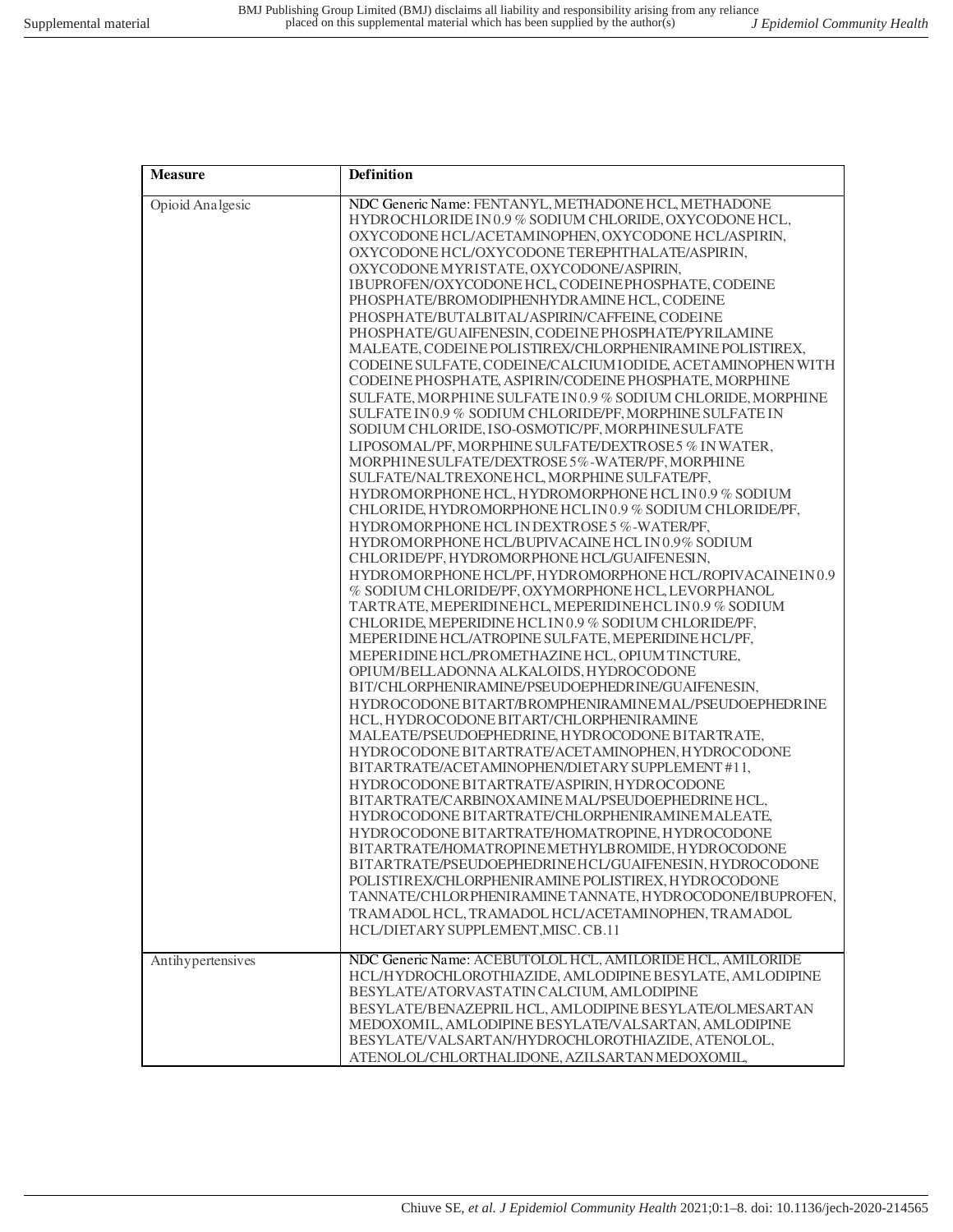| <b>Measure</b> | Definition                                                                                                                                                                                                                                                                                                                                                                                                                                                                                                                                                                                                                                                                                                                                                                                                                                                                                                                                                                                                                                                                                                                                                                                                                                                                                                                                                                                                                                                                                                                                                                                                                                                                                                                                                                                                                                                                                                                                                                                                                                                                                                                                                                                                                                                                                                                                                                                                                                                |
|----------------|-----------------------------------------------------------------------------------------------------------------------------------------------------------------------------------------------------------------------------------------------------------------------------------------------------------------------------------------------------------------------------------------------------------------------------------------------------------------------------------------------------------------------------------------------------------------------------------------------------------------------------------------------------------------------------------------------------------------------------------------------------------------------------------------------------------------------------------------------------------------------------------------------------------------------------------------------------------------------------------------------------------------------------------------------------------------------------------------------------------------------------------------------------------------------------------------------------------------------------------------------------------------------------------------------------------------------------------------------------------------------------------------------------------------------------------------------------------------------------------------------------------------------------------------------------------------------------------------------------------------------------------------------------------------------------------------------------------------------------------------------------------------------------------------------------------------------------------------------------------------------------------------------------------------------------------------------------------------------------------------------------------------------------------------------------------------------------------------------------------------------------------------------------------------------------------------------------------------------------------------------------------------------------------------------------------------------------------------------------------------------------------------------------------------------------------------------------------|
|                | AZILSARTAN MEDOXOMIL/CHLORTHALIDONE, BENAZEPRIL HCL,<br>BENAZEPRIL HCL/HYDROCHLOROTHI AZIDE, BEPRIDIL HCL, BETAXOLOL<br>HCL, BISOPROLOLFUMARATE, BISOPROLOL<br>FUMARATE/HYDROCHLOROTHIAZIDE, BUMETANIDE, CANDESARTAN<br>CILEXETIL, CANDESARTAN CILEXETIL/HYDROCHLOROTHIAZIDE,<br>CAPTOPRIL, CAPTOPRIL/HYDROCHLOROTHIAZIDE, CARTEOLOL HCL,<br>CARVEDILOL, CARVEDILOL PHOSPHATE, CHLOROTHIAZIDE,<br>CHLOROTHIAZIDE SODIUM, CHLORTHALIDONE, CLEVIDIPINE<br>BUTYRATE, CLONIDINE, DILTIAZEM HCL, DILTIAZEM HCL IN0.9%<br>SODIUM CHLORIDE, DILTIAZEM HCL/DEXTROSE 5 % IN WATER,<br>DILTIAZEM MALATE, DOXAZOSIN MESYLATE, ENALAPRIL MALEATE,<br>ENALAPRIL MALEATE/DILTIAZEM MALATE, ENALAPRIL<br>MALEATE/FELODIPINE, ENALAPRIL MALEATE/HYDROCHLOROTHIAZIDE,<br>ENALAPRILAT DIHYDRATE, EPLERENONE, EPROSARTAN MESYLATE,<br>EPROSARTAN MESYLATE/HYDROCHLOROTHIAZIDE, ESMOLOL HCL,<br>ETHACRYNATESODIUM, ETHACRYNIC ACID, FELODIPINE, FOSINOPRIL<br>SODIUM, FOSINOPRIL SODIUM/HYDROCHLOROTHIAZIDE, FUROSEMIDE,<br>FUROSEMIDE IN 0.9 % SODIUM CHLORIDE, HYDRALAZINE HCL,<br>HYDRALAZINE HCL/HYDROCHLOROTHIAZIDE, HYDRALAZINE<br>HCL/RESERPINE/HYDROCHLOROTHIAZIDE, HYDROCHLOROTHIAZIDE,<br>HYDROFLUMETHI AZIDE, INDAPAMIDE, IRBESARTAN, ISRADIPINE,<br>LABETALOL HCL, LISINOPRIL, LISINOPRIL/HYDROCHLOROTHIAZIDE,<br>LOSARTAN POTASSIUM, LOSARTAN<br>POTASSIUM/HYDROCHLOROTHIAZIDE, METHYCLOTHIAZIDE,<br>METHYLDOPA, METOLAZONE, METOPROLOL SUCCINATE, METOPROLOL<br>SUCCINATE/HYDROCHLOROTHIAZIDE, METOPROLOL TARTRATE,<br>METOPROLOL TARTRATE/HYDROCHLOROTHI AZIDE, MOEXIPRILHCL,<br>MOEXIPRIL HCL/HYDROCHLOROTHIAZIDE, NADOLOL,<br>NADOLOL/BENDROFLUMETHIAZIDE, NEBIVOLOL HCL, NICARDIPINE<br>HCL, NICARDIPINE IN DEXTROSE 5 %-WATER, NIFEDIPINE, NIMODIPINE,<br>OLMESARTAN MEDOXOMIL, OLMESARTAN MEDOXOMIL/AMLODIPINE<br>BESYLATE/HYDROCHLOROTHIAZIDE, OLMESARTAN<br>MEDOXOMIL/HYDROCHLOROTHIAZIDE, PENBUTOLOL SULFATE,<br>PERINDOPRILARGININE/AMLODIPINE BESYLATE, PERINDOPRIL<br>ERBUMINE, PINDOLOL, POLYTHIAZIDE, PRAZOSIN HCL, PRAZOSIN<br>HCL/POLYTHIAZIDE, PROPRANOLOL HCL, PROPRANOLOL<br>HCL/HYDROCHLOROTHIAZIDE, QUINAPRILHCL, QUINAPRIL<br>HCL/HYDROCHLOROTHIAZIDE, RAMIPRIL, SOTALOL HCL,<br>SPIRONOLACTONE, TELMISARTAN, TERAZOSIN HCL, TIMOLOL,<br>TIMOLOL MALEATE, TIMOLOL MALEATE/HYDROCHLOROTHIAZIDE,<br>TIMOLOL MALEATE/PF, TORSEMIDE, TRANDOLAPRIL,<br>TRANDOLAPRIL/VERAPAMILHCL, TRIAMTERENE,<br>TRICHLORMETHIAZIDE, VALSARTAN, VERAPAMIL HCL |
| <b>Statins</b> | NDC Generic Name: ATORVASTATIN CALCIUM, AMLODIPINE<br>BESYLATE/ATORVASTATIN CALCIUM, EZETIMIBE/ATORVASTATIN<br>CALCIUM, SIMVASTATIN, EZETIMIBE/SIMVASTATIN,<br>NIACIN/SIMVASTATIN, SITAGLIPTIN PHOSPHATE/SIMVASTATIN,<br>PRAVASTATIN SODIUM, ASPIRIN (CALCIUM CARB & MAGNESIUM<br>BUFFERS)/PRAVASTATIN, FLUVASTATIN SODIUM, LOVASTATIN,<br>NIACIN/LOVASTATIN, PITAVASTATIN CALCIUM, ROSUVASTATIN<br><b>CALCIUM</b>                                                                                                                                                                                                                                                                                                                                                                                                                                                                                                                                                                                                                                                                                                                                                                                                                                                                                                                                                                                                                                                                                                                                                                                                                                                                                                                                                                                                                                                                                                                                                                                                                                                                                                                                                                                                                                                                                                                                                                                                                                        |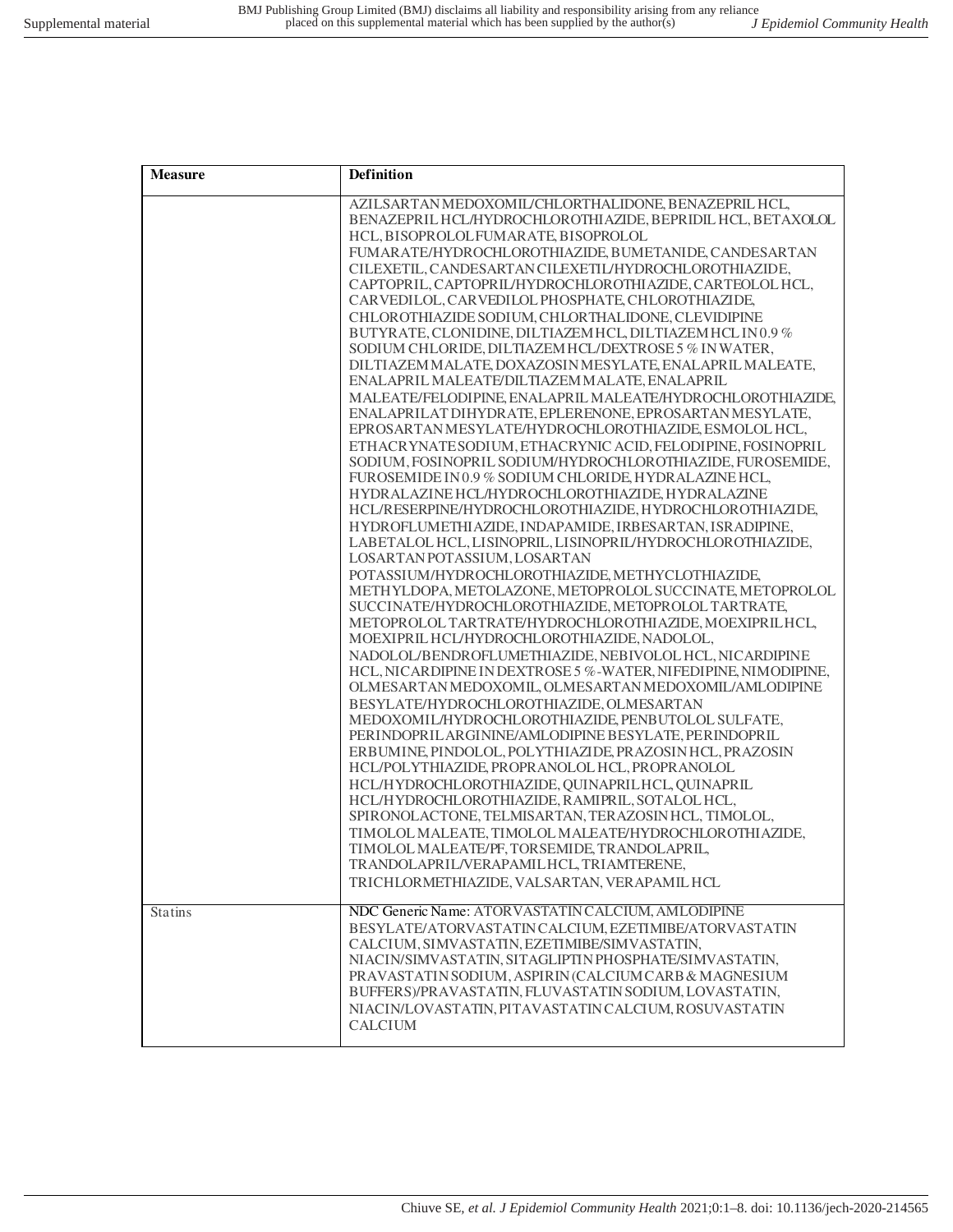| <b>Measure</b>  | Definition                                                                                         |
|-----------------|----------------------------------------------------------------------------------------------------|
|                 | NDC Brand Name: ALTOPREV, CRESTOR, LESCOL, LESCOL XL, LIPITOR,                                     |
|                 | LIVALO, MEVACOR, PRAVACHOL, ZOCOR                                                                  |
| Corticosteroids | AHFSC Therapeutic Category: 68040000                                                               |
|                 | NDC Generic Name: PREDNISONE, PREDNISONE MICRONIZED,                                               |
|                 | FLUTICASONE FUROATE, FLUTICASONE FUROATE/VILANTEROL                                                |
|                 | TRIFENATATE, FLUTICASONE PROPIONATE, FLUTICASONE PROPIONATE,                                       |
|                 | MICRONIZED, FLUTICASONE PROPIONATE/SALMETEROL XINAFOATE,                                           |
|                 | FLUTICASONE PROPIONATE/SODIUM CHLORIDE/SODIUM BICARBONATE,                                         |
|                 | AZELASTINE HCL/FLUTICASONE PROPIONATE,                                                             |
|                 | AZELASTINE/FLUTICASONE/SODIUM CHLORIDE/SODIUM BICARBONATE,                                         |
|                 | METHYLPREDNISOLONE, METHYLPREDNISOLONE ACETATE,<br>METHYLPREDNISOLONE ACETATE, MICRONIZED,         |
|                 | METHYLPREDNISOLONE ACETATE/BUPIVACAINE HCL,                                                        |
|                 | METHYLPREDNISOLONE ACETATE/NORFLURANE/HFC245FA,                                                    |
|                 | METHYLPREDNISOLONE SODIUM SUCCINATE, METHYLPREDNISOLONE                                            |
|                 | SODIUM SUCCINATE/PF, METHYLPREDNISOLONE, MICRONIZED,                                               |
|                 | BUDESONIDE, BUDESONIDE, MICRONIZED, BUDESONIDE/FORMOTEROL                                          |
|                 | FUMARATE, PREDNISOLONE, PREDNISOLONE ACETATE, PREDNISOLONE                                         |
|                 | ACETATE, MICRONIZED, PREDNISOLONE SOD PHOSPHATE,                                                   |
|                 | PREDNISOLONE SODIUM PHOSPHATE/PEAK FLOW METER,                                                     |
|                 | PREDNISOLONE, MICRONIZED, GENTAMICIN SULFATE/PREDNISOLONE<br>ACETATE, NEOMYCIN SULFATE/POLYMYXIN B |
|                 | SULFATE/PREDNISOLONE, SULFACETAMIDE SODIUM/PREDNISOLONE                                            |
|                 | ACETATE, SULFACETAMIDESODIUM/PREDNISOLONE SODIUM                                                   |
|                 | PHOSPHATE, DEXAMETHASONE, DEXAMETHASONE ACETATE,                                                   |
|                 | DEXAMETHASONE ACETATE, MICRONIZED, DEXAMETHASONE                                                   |
|                 | ISONICOTINATE, DEXAMETHASONE PHOSPHATE, DEXAMETHASONE                                              |
|                 | PHOSPHATE/LIDOCAINE HCL, DEXAMETHASONE SOD PHOSPHATE,                                              |
|                 | DEXAMETHASONE SODIUM PHOSPHATE IN 0.9 % SODIUM CHLORIDE,                                           |
|                 | DEXAMETHASONE SODIUM PHOSPHATE/PF, DEXAMETHASONE,                                                  |
|                 | MICRONIZED, DEXAMETHASONE/SALIVA COLLECTION DEVICE,<br>CIPROFLOXACINHCL/DEXAMETHASONE, NEOMYCIN    |
|                 | SULFATE/DEXAMETHASONE SOD PHOSPHATE, NEOMYCIN/POLYMYXIN                                            |
|                 | B SULFATE/DEXAMETHASONE, TOBRAMYCIN/DEXAMETHASONE,                                                 |
|                 | BECLOMETHASONE DIPROPIONATE, MOMETASONE FUROATE,                                                   |
|                 | MOMETASONE FUROATE/AMMONIUM LACTATE, MOMETASONE                                                    |
|                 | FUROATE/FORMOTEROL FUMARATE, FLUDROCORTISONE ACETATE,                                              |
|                 | HYDROCORTISONE, HYDROCORTISONE ACETATE, HYDROCORTISONE                                             |
|                 | ACETATE/ALOE POLYSACCHARIDE/IODOQUINOL, HYDROCORTISONE                                             |
|                 | ACETATE/ALOE VERA, HYDROCORTISONE ACETATE/IODOQUINOL/ALOE                                          |
|                 | POLYSACCHARIDES #2, HYDROCORTISONE                                                                 |
|                 | ACETATE/IODOQUINOL/ALOEVERA, HYDROCORTISONE<br>ACETATE/LIDOCAINE HCL/ALOEVERA, HYDROCORTISONE      |
|                 | ACETATE/LIDOCAINE HCL/SKIN CLEANSER NO.6, HYDROCORTISONE                                           |
|                 | ACETATE/PRAMOXINE HCL, HYDROCORTISONE ACETATE/PRAMOXINE                                            |
|                 | HCL/ALOE POLYSACCHARIDE, HYDROCORTISONE                                                            |
|                 | ACETATE/PRAMOXINE HCL/EMOLLIENT BASE, HYDROCORTISONE                                               |
|                 | ACETATE/PRAMOXINE HCL/SKIN CLEANSER NO.16, HYDROCORTISONE                                          |
|                 | ACETATE/PRAMOXINE/EMOLLIENT/PRAMOXINE CMB NO1,                                                     |
|                 | HYDROCORTISONE ACETATE/UREA, HYDROCORTISONE BUTYRATE,                                              |
|                 | HYDROCORTISONE BUTYRATE/EMOLLIENT BASE, HYDROCORTISONE                                             |
|                 | CYPIONATE, HYDROCORTISONE HEMISUCCINATE, HYDROCORTISONE                                            |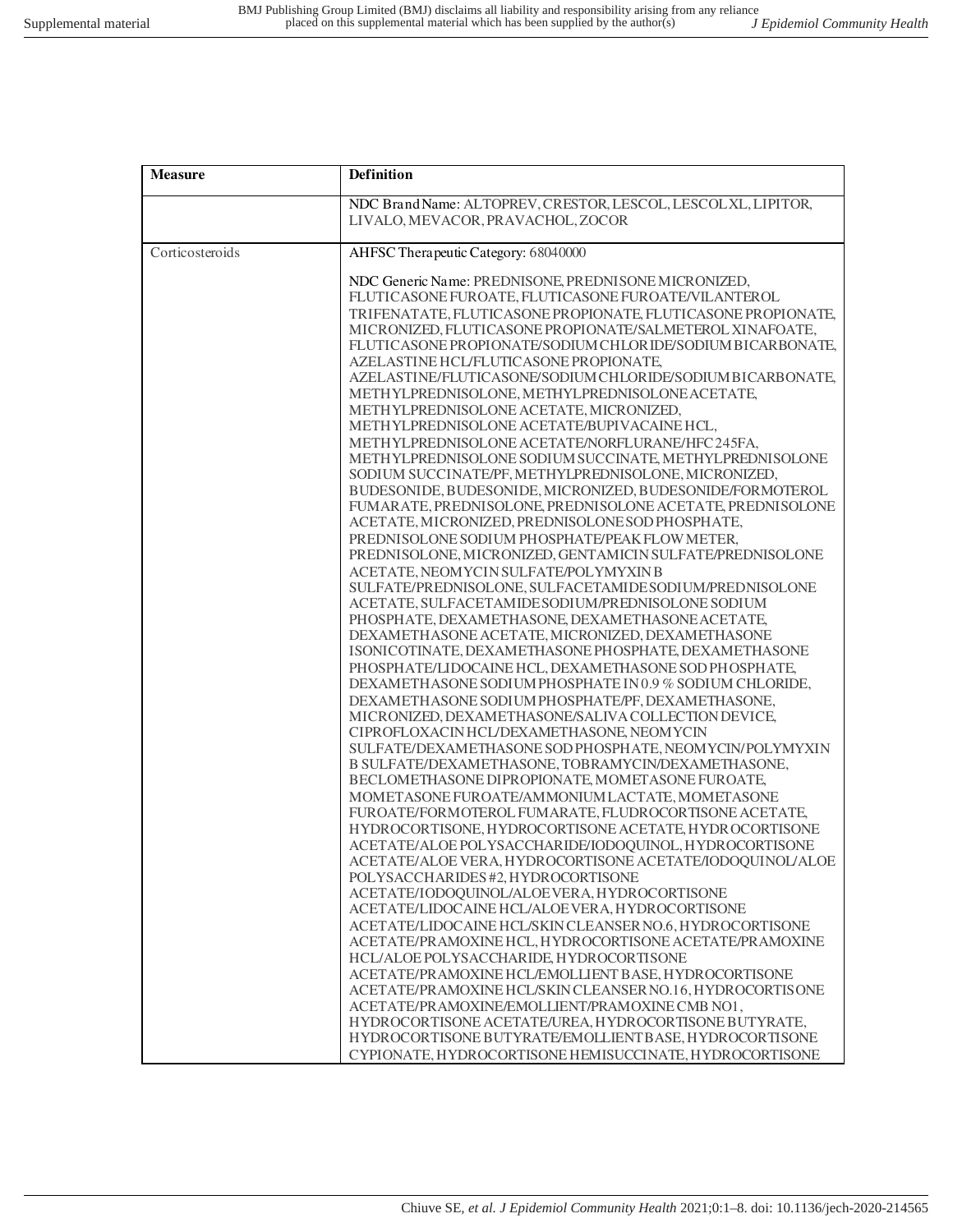| <b>Measure</b> | <b>Definition</b>                                                                                   |
|----------------|-----------------------------------------------------------------------------------------------------|
|                | PROBUTATE, HYDROCORTISONE SOD PHOSPHATE, HYDROCORTISONE                                             |
|                | SOD SUCCINATE, HYDROCORTISONE SODIUM SUCCINATE/PF,                                                  |
|                | HYDROCORTISONE VALERATE, HYDROCORTISONE/ALOE                                                        |
|                | POLYSACCHARIDE/IODOQUINOL, HYDROCORTISONE/ALOE VERA,                                                |
|                | HYDROCORTISONE/ALOE VERA/VITAMINE ACETATE/VITAMINS A AND                                            |
|                | D, HYDROCORTISONE/BENZOCAINE/CHLOROXYLENOL,                                                         |
|                | HYDROCORTISONE/COLLOIDAL OATMEAL/ALOE/VITAMINE,                                                     |
|                | HYDROCORTISONE/EMOLLIENT COMBINATION NO.45,<br>HYDROCORTISONE/IODOQUINOL, HYDROCORTISONE/MINERAL    |
|                | OIL/PETROLATUM, WHITE, HYDROCORTISONE/PRAMOXINE                                                     |
|                | HCL/CHLOROXYLENOL, HYDROCORTISONE/PRAMOXINE                                                         |
|                | HCL/CHLOROXYLENOL/WATER,                                                                            |
|                | HYDROCORTISONE/PRAMOXINE/CHLOROXYLENOL/BENZALKONIUM,                                                |
|                | HYDROCORTISONE/PRAMOXINE/DIOSMIN1/ALOEPOLYSAC                                                       |
|                | 1/POLICOSANOL, HYDROCORTISONE/RESORCINOL/BISMUTH                                                    |
|                | SUBGALLATE/ZINC OXIDE, HYDROCORTISONE/SALICYLIC ACID/SULFUR,                                        |
|                | HYDROCORTISONE/SALICYLIC ACID/SULFUR/SHAMPOO CMB 1.                                                 |
|                | HYDROCORTISONE/SKIN CLEANSER COMBINATION NO.25,                                                     |
|                | HYDROCORTISONE/SKIN CLEANSER COMBINATION NO.35,                                                     |
|                | HYDROCORTISONE/YERBA SANTA, ACETIC ACID/HYDROCORTISONE,                                             |
|                | ACYCLOVIR/HYDROCORTISONE, BENZOYL                                                                   |
|                | PEROXIDE/HYDROCORTISONE, BENZOYL                                                                    |
|                | PEROXIDE/HYDROCORTISONE/SKIN CLEANSER COMB NO.14,                                                   |
|                | CHLORCYCLIZINEHCL/HYDROCORTISONE ACETATE,                                                           |
|                | CHLOROXYLENOL/BENZOCAINE/HYDROCORTISONE ACETATE,                                                    |
|                | CIPROFLOXACINHCL/HYDROCORTISONE,                                                                    |
|                | CLIOQUINOL/HYDROCORTISONE,                                                                          |
|                | CLIOQUINOL/HYDROCORTISONE/EMOLLIENT COMBINATION NO.88,                                              |
|                | CLIOQUINOL/HYDROCORTISONE/PRAMOXINE, DIPHENHYDRAMINE                                                |
|                | HCL/HYDROCORTISONE, KETOCONAZOLE/HYDROCORTISONE,<br>LIDOCAINE HCL/HYDROCORTISONE ACETATE, LIDOCAINE |
|                | HCL/HYDROCORTISONE ACETATE/PSYLLIUM HUSK, NEOMYCIN                                                  |
|                | SULFATE/BACITRACINZINC/POLYMYXIN B/HYDROCORTISONE,                                                  |
|                | NEOMYCIN SULFATE/COLISTIN SULFATE/HYDROCORTISONE,                                                   |
|                | NEOMYCIN SULFATE/HYDROCORTISONE, NEOMYCIN                                                           |
|                | SULFATE/HYDROCORTISONE ACETATE, NEOMYCIN                                                            |
|                | SULFATE/POLYMYXINB SULFATE/BUFFERS/HYDROCORTISONE,                                                  |
|                | NEOMYCIN SULFATE/POLYMYXIN B SULFATE/HYDROCORTISONE,                                                |
|                | NEOMYCIN/BACITRACIN/POLYMYXIN B/HYDROCORTISONE,                                                     |
|                | OXYTETRACYCLINE HCL/HYDROCORTISONE ACETATE, POLYMYXIN B                                             |
|                | SULFATE/HYDROCORTISONE.                                                                             |
|                | PYRILAMINE/PHENIRAMINE/CHLORPHENIRAMINE/HYDROCORTISONE                                              |
|                |                                                                                                     |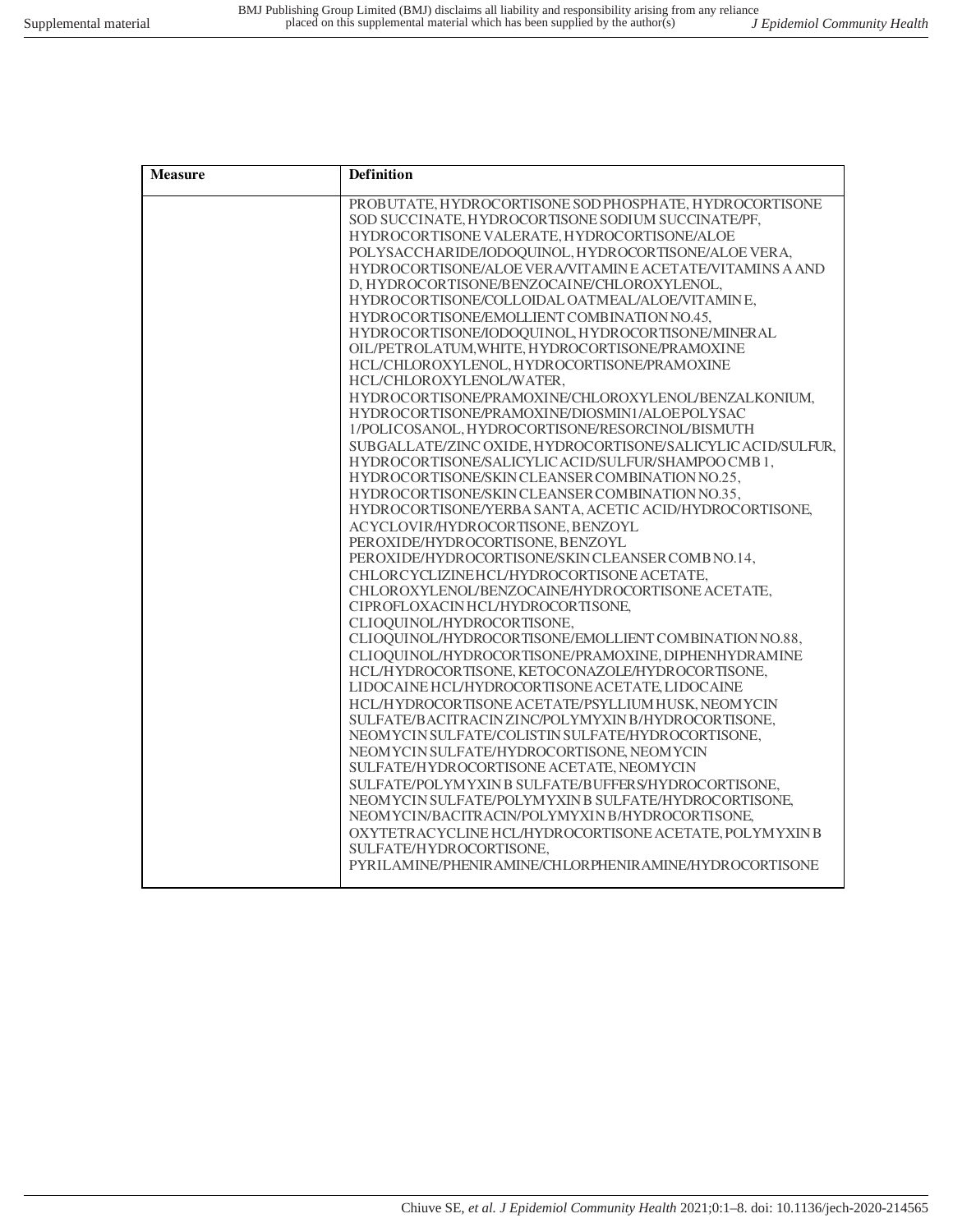Supplemental Table 2. Baseline characteristics in a cohort of women with UF aged 18-50 years with no prior diagnosis of cancer or hysterectomy, stratified by those with and without prevalent mental health

|                                         | <b>Without Prior</b> | <b>With Prior Mental</b><br><b>Health</b> |  |
|-----------------------------------------|----------------------|-------------------------------------------|--|
| <b>Variable</b>                         | <b>Mental Health</b> |                                           |  |
| ${\bf N}$                               | 313,754              | 515,665                                   |  |
| <b>Demographics</b>                     |                      |                                           |  |
| Age, mean (SD)                          | 40.3(6.5)            | 40.76(6.38)                               |  |
| Race, $n$ (%)                           |                      |                                           |  |
| White                                   | 168,479 (53.7%)      | 304,800 (59.1%)                           |  |
| Asian                                   | 23,776 (7.6%)        | 30,806 (6.0%)                             |  |
| <b>Black</b>                            | 74,601 (23.8%)       | 106,608 (20.7%)                           |  |
| Hispanic                                | 46,898 (14.9%)       | 73,451 (14.2%)                            |  |
| Region of Residence, $n(\%)$            |                      |                                           |  |
| Northeast                               | 41,689 (13.3%)       | 64,872 (12.6%)                            |  |
| Midwest                                 | 60,629 (19.3%)       | 106,113 (20.6%)                           |  |
| South                                   | 159,774 (50.9%)      | 258,036 (50.0%)                           |  |
| West                                    | 51,662 (16.5%)       | 86,644 (16.8%)                            |  |
| <b>Encounter with a mental health</b>   | 12,073 (3.8%)        | 73,948 (14.3%)                            |  |
| provider                                |                      |                                           |  |
| Mental Health Conditions, n (%)         |                      |                                           |  |
| Occurrence of depression, anxiety,      |                      |                                           |  |
| self-directed harm or use of anti-      | $0(0.0\%)$           | 199,601 (38.7%)                           |  |
| depressants or anti-anxiety medications |                      |                                           |  |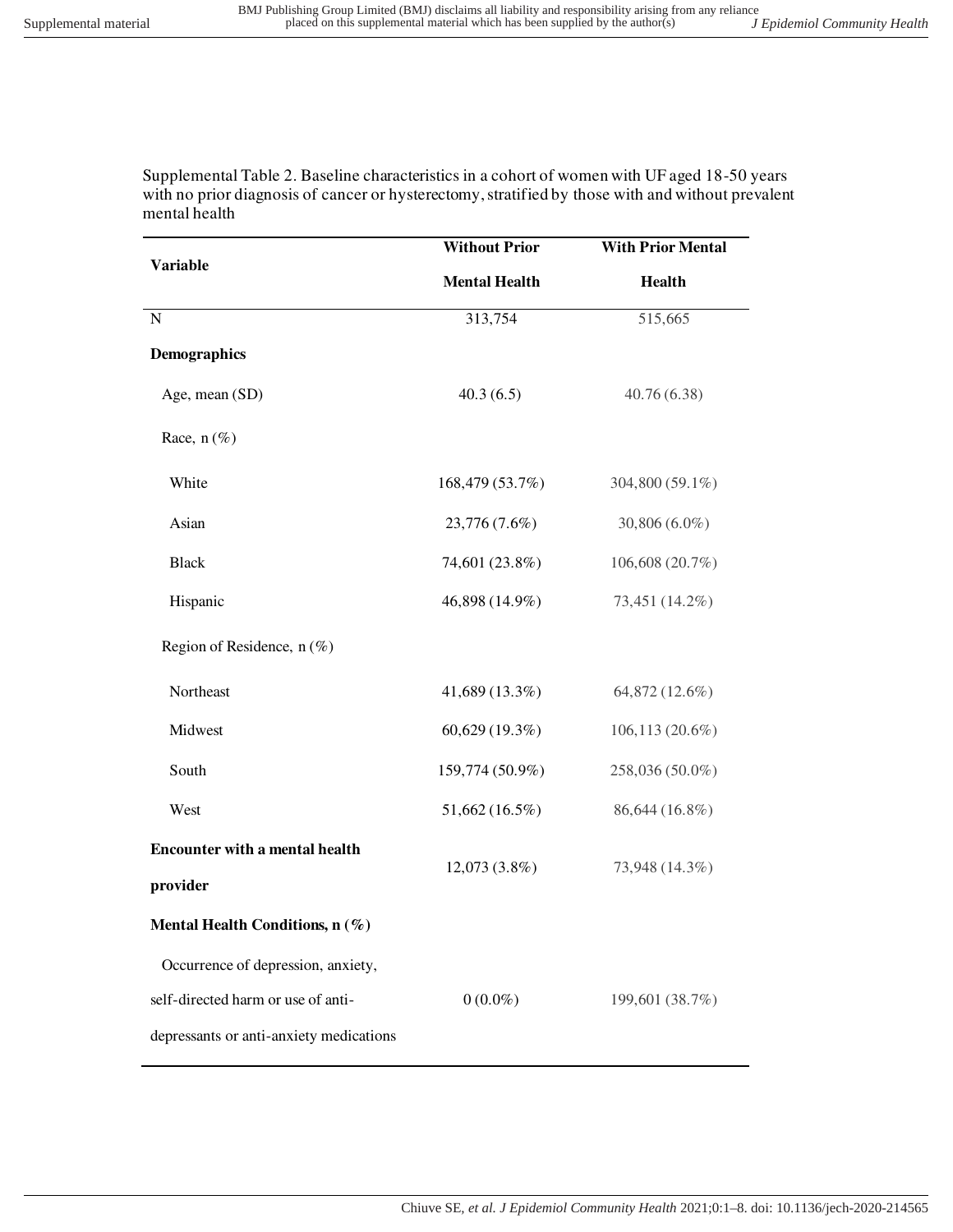| Occurrence of depression or use of<br>anti-depressants       | $0(0.0\%)$       | 140,386 (27.2%) |
|--------------------------------------------------------------|------------------|-----------------|
| Occurrence of anxiety or use of anti-<br>anxiety medications | $0(0.0\%)$       | 174,230 (33.8%) |
| Occurrence of self-directed harm                             | $0(0.0\%)$       | $1,744(0.3\%)$  |
| Symptoms, $n(\%)$                                            |                  |                 |
| Heavy Menstrual Bleeding                                     | 134, 103 (42.7%) | 236,028 (45.8%) |
| Anemia or Blood Transfusion                                  | $18,459(5.9\%)$  | 32,019 (6.2%)   |
| Dysmenorrhea                                                 | 36,067 (11.5%)   | 68,224 (13.2%)  |
| Dyspareunia                                                  | $6,768(2.2\%)$   | 14,023 (2.7%)   |
| Pelvic Pain                                                  | 107,601 (34.3%)  | 207,235 (40.2%) |
| Medical Conditions, n (%)                                    |                  |                 |
| Pregnancy                                                    | 44,055 (14.0%)   | 74,537 (14.5%)  |
| Live birth                                                   | 21,174(6.7%)     | 37,309 (7.2%)   |
| Infertility                                                  | 70,172 (22.4%)   | 133,023 (25.8%) |
| Allergic Rhinitis                                            | 49,945 (15.9%)   | 107,283 (20.8%) |
| Asthma                                                       | 22,044 (7.0%)    | 50,422 (9.8%)   |
| Irritable Bowel Syndrome                                     | $6,520(2.1\%)$   | 20,086 (3.9%)   |
| Psoriasis                                                    | $2,582(0.8\%)$   | $5,975(1.2\%)$  |
| Eczema                                                       | 26,217 (8.4%)    | 58,314 (11.3%)  |
| Chronic Low Back Pain                                        | 57,187 (18.2%)   | 131,086 (25.4%) |
| Fatigue                                                      | 63,534 (20.2%)   | 145,548 (28.2%) |
| Vitamin D Deficiency                                         | 12,289 (3.9%)    | 27,405 (5.3%)   |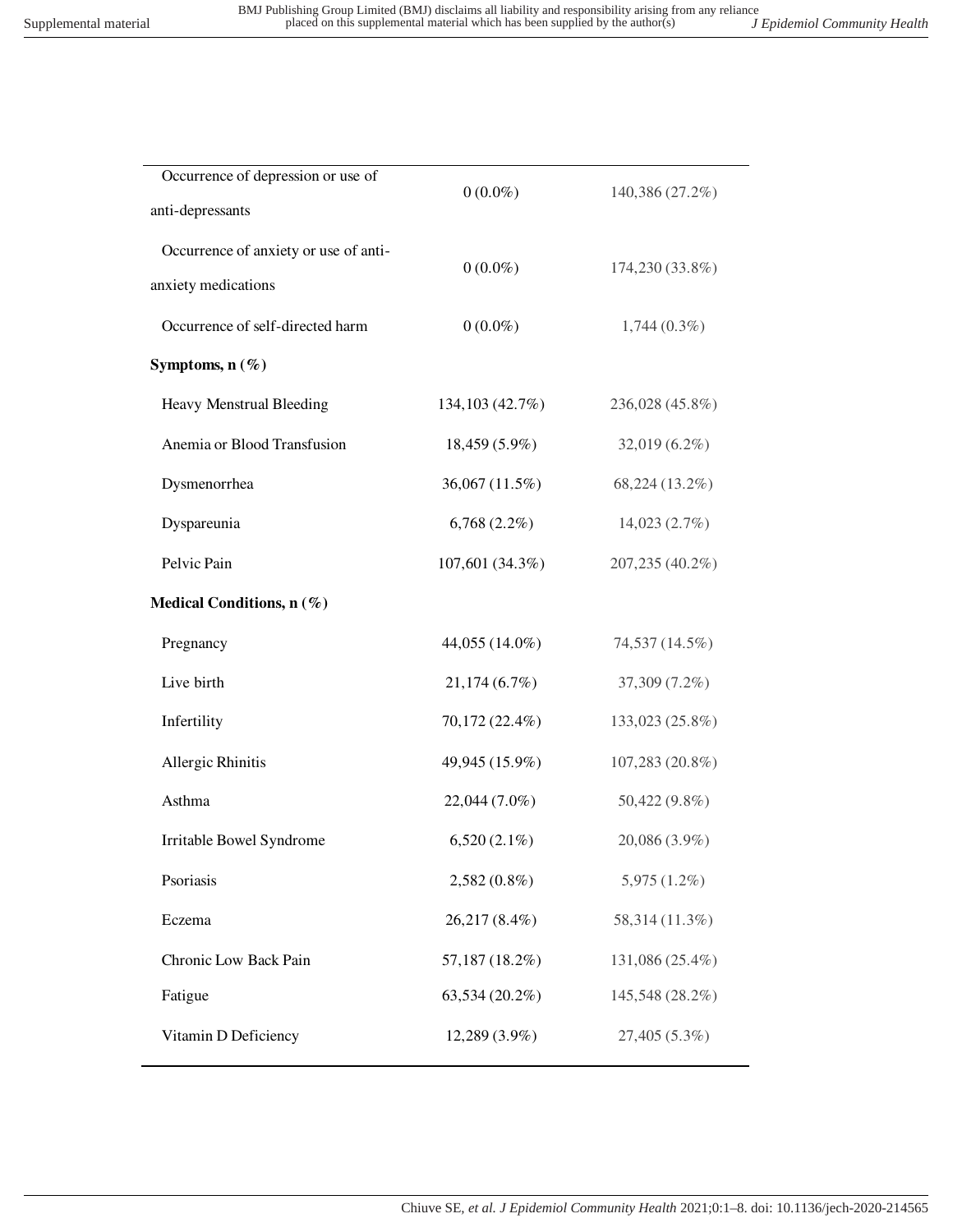| Chronic Headaches/Migraines             | 45,976 (14.7%)  | 114,533 (22.2%) |
|-----------------------------------------|-----------------|-----------------|
| <b>Thyroid Disease</b>                  | 38,741 (12.3%)  | 80,086 (15.5%)  |
| Hypothyroidism                          | 31,080 (9.9%)   | 66,368 (12.9%)  |
| Diabetes Mellitus, Type II              | $17,018(5.4\%)$ | 35,526 (6.9%)   |
| Hyperlipidemia                          | 57,158 (18.2%)  | 117,967 (22.9%) |
| Hypertension                            | 51,029 (16.3%)  | 106,336 (20.6%) |
| Fibromyalgia                            | $15,213(4.8\%)$ | 44,091 (8.6%)   |
| Medication Use, n (%)                   |                 |                 |
| <b>Combined Hormonal Contraceptives</b> | 68,719 (21.9%)  | 130,001 (25.2%) |
| Oral Progestin                          | $9,262(3.0\%)$  | 19,127 (3.7%)   |
| Depot Medroxyprogesterone Acetate       | 18,356 (5.9%)   | 36,591 (7.1%)   |
| <b>Intrauterine Device</b>              | 21,921 (7.0%)   | 44,234 (8.6%)   |
| Non-Opioid Analgesics                   | 85,557 (27.3%)  | 176,078 (34.1%) |
| Opioid Analgesic                        | 107,983 (34.4%) | 227,240 (44.1%) |
| Antihypertensives                       | 41,595 (13.3%)  | 100,761 (19.5%) |
| <b>Statins</b>                          | 11,546(3.7%)    | 28,481 (5.5%)   |
| Corticosteroids                         | 89,124 (28.4%)  | 193,731 (37.6%) |
| Tranexamic Acid                         | $1,821(0.6\%)$  | $3,533(0.7\%)$  |
| Prior Procedures, n (%)                 |                 |                 |
| Uterine Artery Embolization             | $36(0.0\%)$     | 63 (0.0%)       |
| Myomectomy                              | $6,612(2.1\%)$  | $10,537(2.0\%)$ |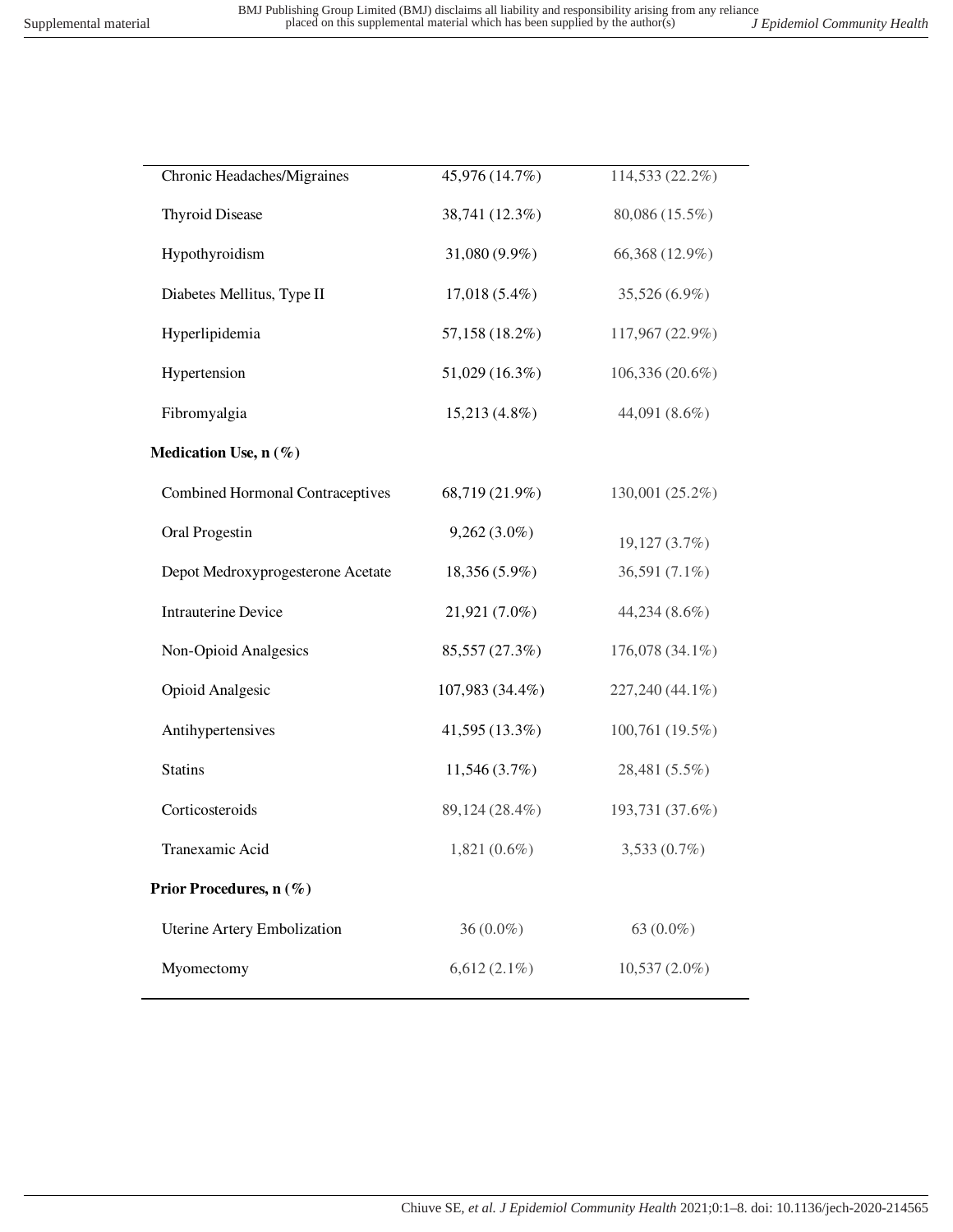| Supplemental Table 3. Diagnosing provider type for depression, anxiety and self-directed |
|------------------------------------------------------------------------------------------|
| violence                                                                                 |

|                    | Depression     |               | Anxiety        |              | Self-directed Violence |            |
|--------------------|----------------|---------------|----------------|--------------|------------------------|------------|
|                    | Uterine        | No Uterine    | Uterine        | No Uterine   | Uterine                | No Uterine |
|                    | Fibroids       | Fibroids      | Fibroids       | Fibroids     | Fibroids               | Fibroids   |
| N with outcome     | 26,167         | 46,094        | 33,991         | 60,672       | 509                    | 616        |
| Provider Type      |                |               |                |              |                        |            |
| Emergency          | 390 $(1\%)$    | 549 (1%)      | $1,408(4\%)$   | 1,794(3%)    | $80(16\%)$             | 99(16%)    |
| Medicine           |                |               |                |              |                        |            |
| <b>OBGYN</b>       | $1,044(4\%)$   | 1,407(3%)     | 1,097(3%)      | 1,702(3%)    | $3 ((1\%)$             | $3(51\%)$  |
| Primary Care,      | $10,541(40\%)$ | 19,932 (43%)  | $14,794(44\%)$ | 27,759 (46%) | 39 (8%)                | 45 (7%)    |
| Internal Medicine, |                |               |                |              |                        |            |
| Family Medicine    |                |               |                |              |                        |            |
| Psychologist,      | 6,546(25%)     | 11,854(26%)   | 6,576 (19%)    | 12,779 (21%) | 12(2%)                 | $9(1\%)$   |
| Psychiatrist or    |                |               |                |              |                        |            |
| Counselor          |                |               |                |              |                        |            |
| Social Worker      | 2,217(8%)      | 4,261 $(9\%)$ | 2,248(7%)      | 4,603(8%)    | $2(1\%)$               | $1(1\%)$   |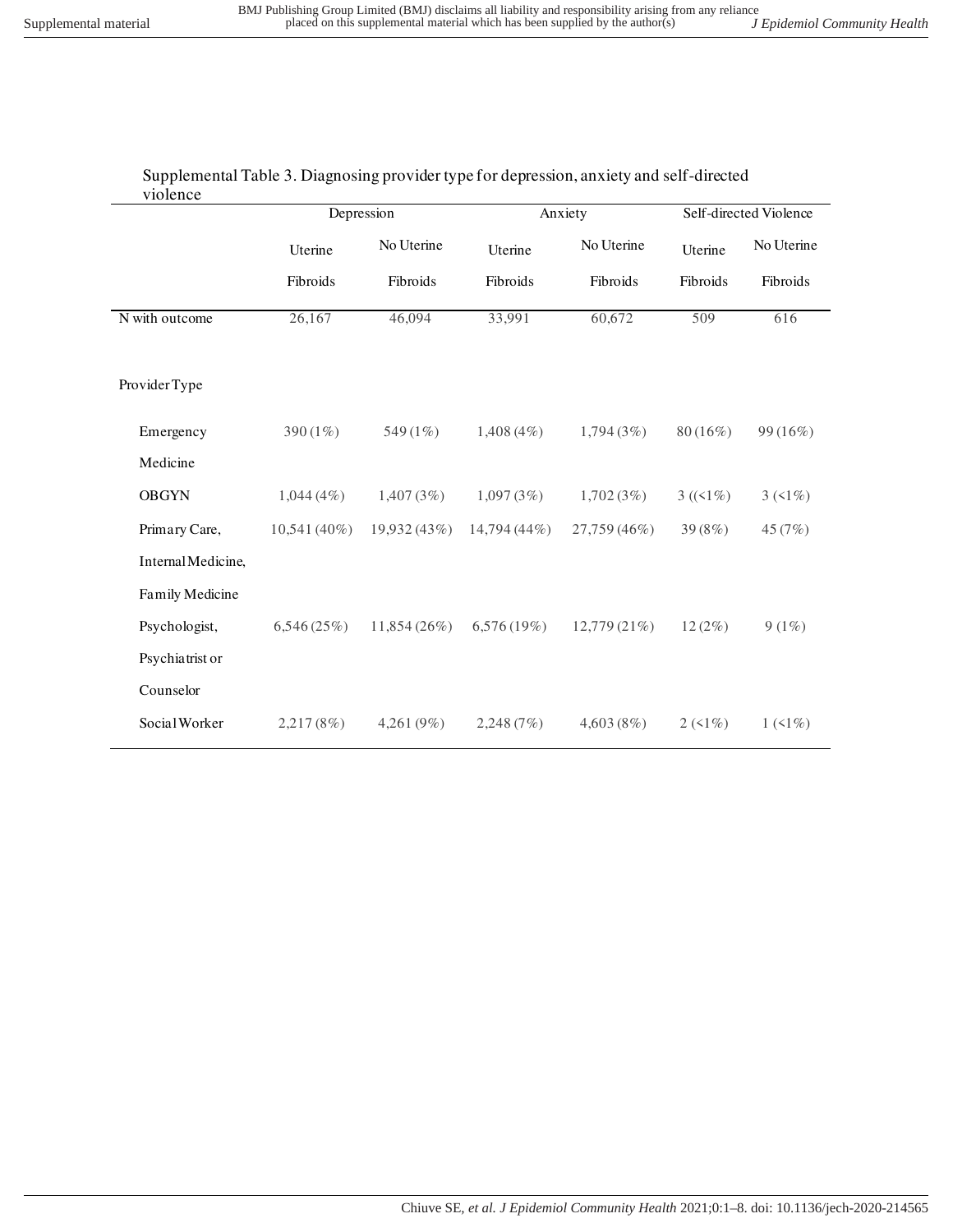|                                                       | Uterine Fibroids | No Uterine Fibroids |
|-------------------------------------------------------|------------------|---------------------|
| ${\bf N}$                                             | 313,754          | 627,539             |
| Depression*                                           |                  |                     |
| N events                                              | 43,992           | 81,527              |
| Rate per 1,000 person-years                           | 52.5             | 55.4                |
| Age-matched HR (95% CI) <sup>†</sup>                  | 1.06(1.05, 1.07) | $1.0$ (ref)         |
| Adjusted HR (95% CI) <sup>‡</sup>                     | 1.07(1.06, 1.08) | $1.0$ (ref)         |
| Anxiety*                                              |                  |                     |
| N events                                              | 71,170           | 123,967             |
| Rate per 1,000 person-years                           | 100.0            | 86.6                |
| Age-matched HR (95% CI)                               | 1.15(1.14, 1.17) | $1.0$ (ref)         |
| Adjusted HR (95% CI) <sup><math>\ddagger</math></sup> | 1.14(1.13, 1.15) | $1.0$ (ref)         |
| <b>Self-Directed Violence: Suicide Ideation</b>       |                  |                     |
| N events                                              | 421              | 518                 |
| Rate per 1,000 person-years                           | 0.5              | 0.3                 |
| Age-matched HR (95% CI)                               | 1.57(1.38, 1.78) | $1.0$ (ref)         |
| Adjusted HR (95% CI) <sup><math>\ddagger</math></sup> | 1.42(1.25, 1.63) | $1.0$ (ref)         |
| <b>Self-Directed Violence: Suicide Attempt</b>        |                  |                     |
| N events                                              | 136              | 152                 |
| Rate per 1,000 person-years                           | 0.15             | 0.08                |
| Age-matched HR (95% CI)                               | 1.74(1.38, 2.19) | $1.0$ (ref)         |
| Adjusted HR (95% CI) <sup><math>\ddagger</math></sup> | 1.66(1.31, 2.10) | $1.0$ (ref)         |

Supplemental Table 4. Association between uterine fibroids and incidence of adverse mental health outcomes, using alternative definitions of mental health outcomes

Abbreviations: CI, confidence interval; HR, hazard ratio

† Depression defined as presence of ICD diagnosis code OR prescription fill of anti-depressant medication and anxiety defined as presence of ICD diagnosis code OR prescription fill of anti-anxiety medication ‡HR adjusted for race, region of residence, allergic rhinitis, asthma, IBS, eczema, chronic low back pain, fatigue, vitamin D deficiency, chronic headaches/migraines, thyroid disease, hypothyroidism, diabetes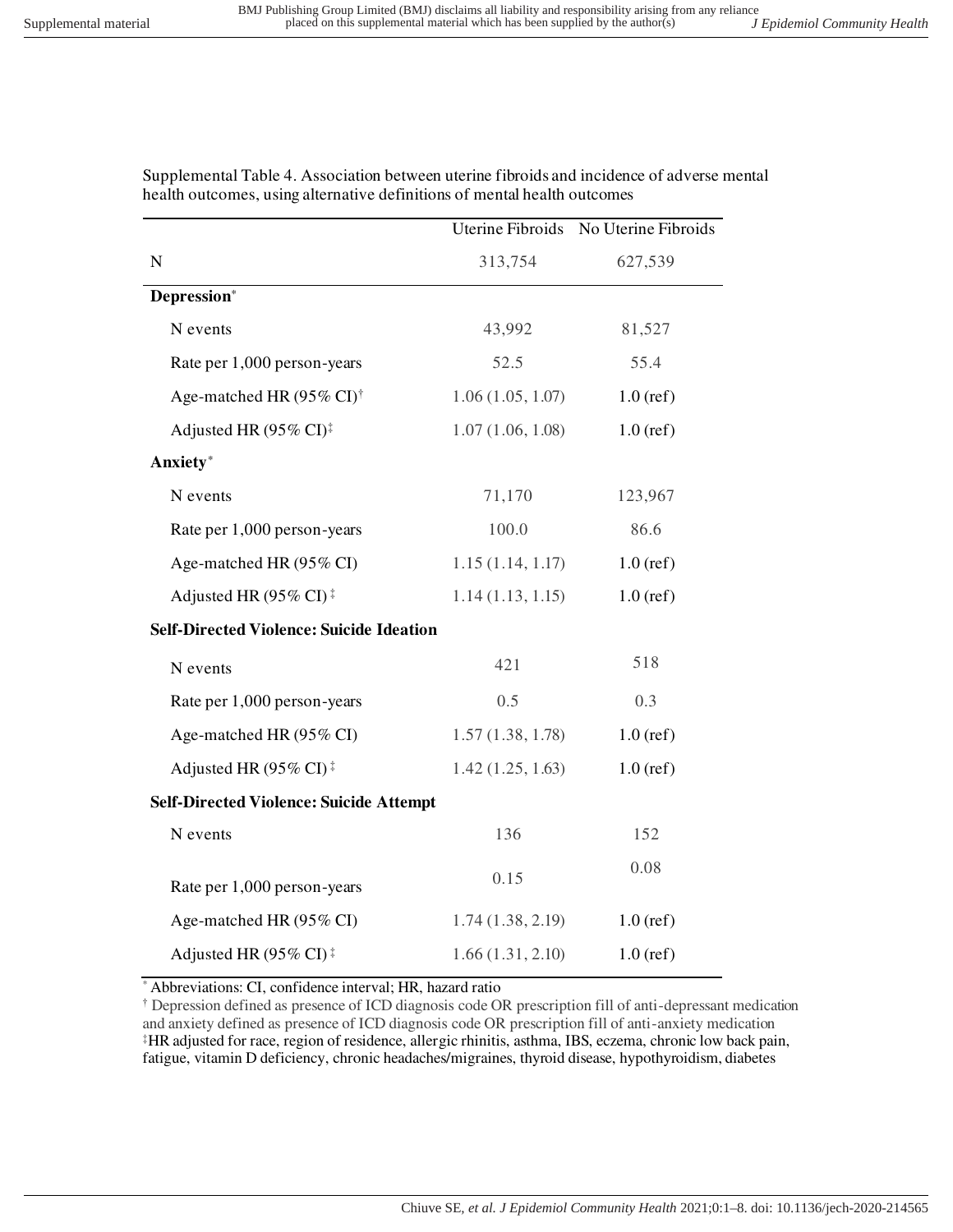mellitus type 2, hyperlipidemia, hypertension, fibromyalgia, live birth, and use of antihypertensives, corticosteroids, non-opioid analgesics, opioid analgesic, combined hormonal contraceptives, statins, antihypertensives, oral progestin, depot medroxyprogesterone acetate (DMPA), or progestogen-releasing intrauterine system (IUD).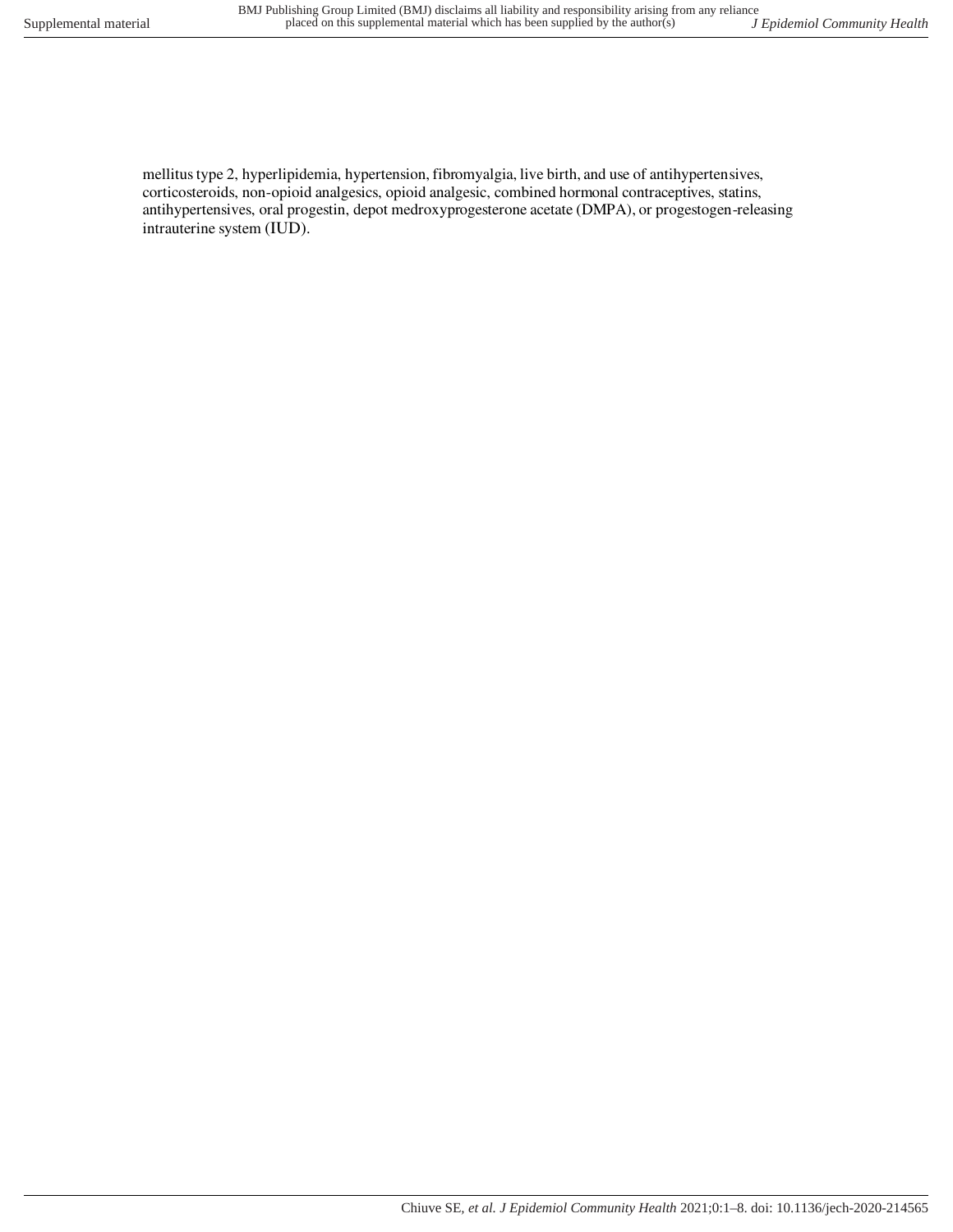Supplemental Table 5. Association between uterine fibroids and incidence of adverse mental health outcomes, alternative definition of uterine fibroids

|                                                                      | Depression       |             |                  | Anxiety     |                  | Self-Directed Violence |  |
|----------------------------------------------------------------------|------------------|-------------|------------------|-------------|------------------|------------------------|--|
|                                                                      | UF               | No UF       | UF               | No UF       | UF               | No UF                  |  |
| Women with image confirmed UF                                        |                  |             |                  |             |                  |                        |  |
| N                                                                    | 274,054          | 547,936     | 274,054          | 547,936     | 274,054          | 547,936                |  |
| Events, N                                                            | 22,775           | 40,070      | 29,897           | 53.394      | 455              | 550                    |  |
| Rate per 1,000 person-years                                          | 30.5             | 27.4        | 41.0             | 37.3        | 0.6              | 0.4                    |  |
| Adjusted HR (95% CI) <sup>*</sup>                                    | 1.11(1.10, 1.13) | $1.0$ (ref) | 1.11(1.10, 1.13) | $1.0$ (ref) | 1.44(1.27, 1.64) | $1.0$ (ref)            |  |
| Women with UF, no prior myomectomy or<br>uterine artery embolization |                  |             |                  |             |                  |                        |  |
| N                                                                    | 307,561          | 615,246     | 310,864          | 622,155     | 310,864          | 622,155                |  |
| Events, N                                                            | 25,683           | 45,429      | 33,354           | 59,578      | 491              | 630                    |  |
| Rate per 1,000 person-years                                          | 30.9             | 28.0        | 40.9             | 37.3        | 0.5              | 0.4                    |  |
| Adjusted HR (95% CI) <sup>*</sup>                                    | 1.11(1.10, 1.13) | $1.0$ (ref) | 1.11(1.10, 1.13) | $1.0$ (ref) | 1.35(1.20, 1.53) | $1.0$ (ref)            |  |

\*Abbreviations: CI, confidence interval; HR, hazard ratio; HR adjusted for race, region of residence, allergic rhinitis, asthma, IBS, eczema, chronic low back pain, fatigue, vitamin D deficiency, chronic headaches/migraines, thyroid disease, hypothyroidism, diabetes mellitus type 2, hyperlipidemia, hypertension, fibromyalgia, live birth, and use of antihypertensives, corticosteroids, non-opioid analgesics, opioid analgesic, combined hormonal contraceptives, statins, oral progestin, depot medroxyprogesterone acetate (DMPA), or progestogen-releasing intrauterine system (IUD).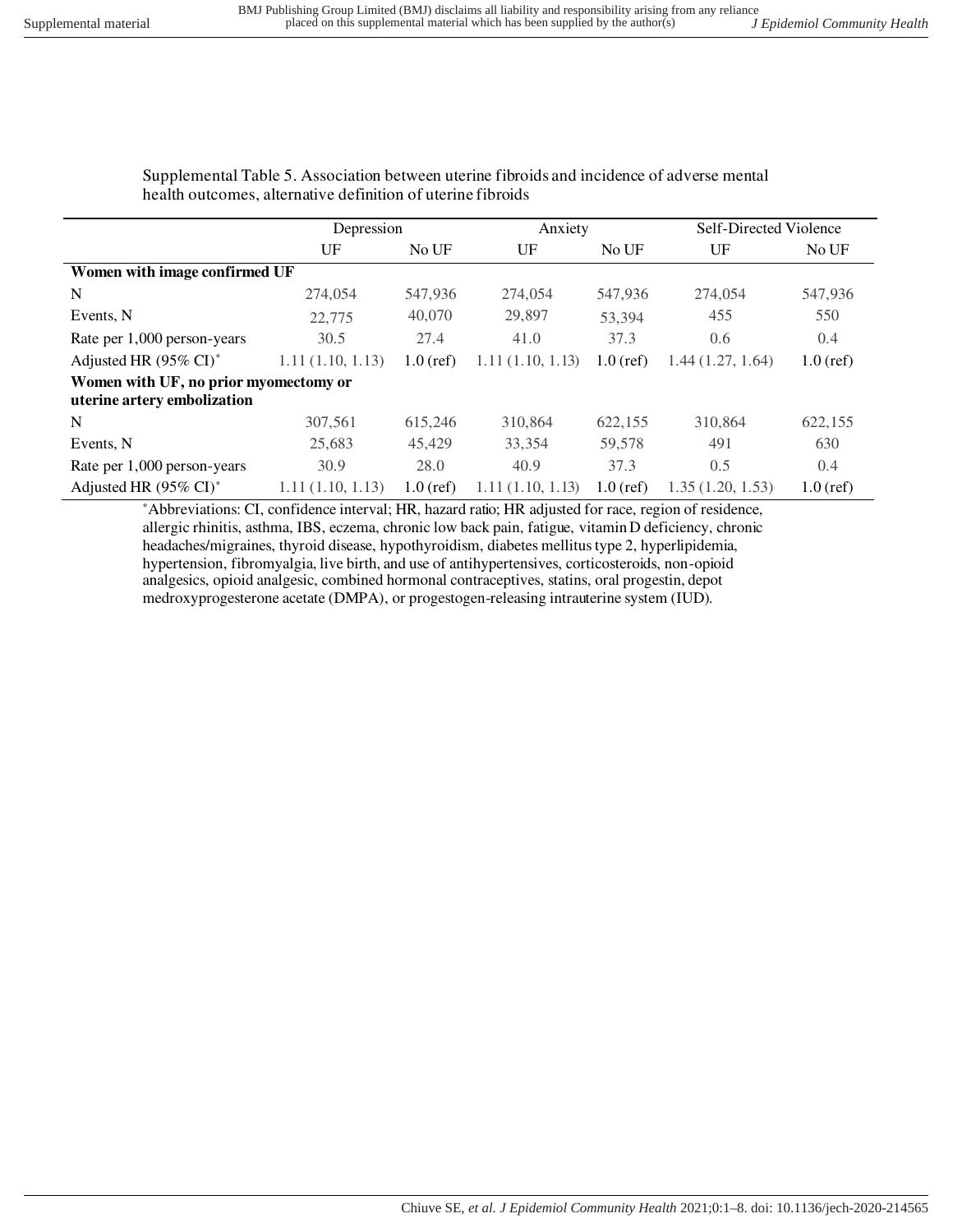|                                         | Depression              |                        | Anxiety                 |                        | <b>Self-Directed Violence</b> |                        |
|-----------------------------------------|-------------------------|------------------------|-------------------------|------------------------|-------------------------------|------------------------|
|                                         | <b>Uterine Fibroids</b> | No Uterine<br>Fibroids | <b>Uterine Fibroids</b> | No Uterine<br>Fibroids | <b>Uterine Fibroids</b>       | No Uterine<br>Fibroids |
| <b>Age &lt;30</b>                       |                         |                        |                         |                        |                               |                        |
| $\mathbf N$                             | 21,272                  | 38,667                 | 21,272                  | 38,667                 | 21,272                        | 38,667                 |
| Events, N                               | 1,751                   | 2,828                  | 2,169                   | 3,960                  | 44                            | 48                     |
| Rate per 1,000<br>person-years          | 39.1                    | 33.7                   | 49.3                    | 48.3                   | 0.9                           | 0.5                    |
| Age-matched HR<br>$(95\% \text{ CI})^*$ | 1.16(1.09, 1.23)        | $1.0$ (ref)            | 1.02(0.97, 1.07)        | $1.0$ (ref)            | 1.71(1.14, 2.57)              | $1.0$ (ref)            |
| Adjusted HR (95%<br>$CI)$ <sup>†</sup>  | 1.17(1.10, 1.24)        | $1.0$ (ref)            | 1.05(1.00, 1.11)        | $1.0$ (ref)            | 1.47(0.96, 2.27)              | $1.0$ (ref)            |
| Age 30-39                               |                         |                        |                         |                        |                               |                        |
| N                                       | 107,845                 | 207,887                | 107,845                 | 207,887                | 107,845                       | 207,887                |
| Events, N                               | 9,263                   | 16,076                 | 11,893                  | 21,495                 | 197                           | 221                    |
| Rate per 1,000<br>person-years          | 34.3                    | 30.4                   | 45.0                    | 41.6                   | 0.7                           | 0.4                    |
| Age-matched HR<br>$(95\% \text{ CI})$   | 1.13(1.10, 1.16)        | $1.0$ (ref)            | 1.08(1.06, 1.11)        | $1.0$ (ref)            | 1.73(1.43, 2.09)              | $1.0$ (ref)            |
| Adjusted HR (95%<br>$CI)$ <sup>†</sup>  | 1.11(1.08, 1.14)        | $1.0$ (ref)            | 1.09(1.07, 1.12)        | $1.0$ (ref)            | 1.48(1.21, 1.81)              | $1.0$ (ref)            |
| Age $\geq 40$                           |                         |                        |                         |                        |                               |                        |
| $\mathbf N$                             | 184,637                 | 380,985                | 184,637                 | 380,985                | 184,637                       | 380,985                |
| Events, N                               | 15,157                  | 27,199                 | 19,941                  | 35,228                 | 268                           | 347                    |
| Rate per 1,000<br>person-years          | 28.5                    | 26.1                   | 38.3                    | 34.3                   | 0.5                           | 0.3                    |
| Age-matched HR<br>$(95\% \text{ CI})$   | 1.10(1.08, 1.13)        | $1.0$ (ref)            | 1.12(1.10, 1.14)        | $1.0$ (ref)            | 1.50(1.28, 1.76)              | $1.0$ (ref)            |
| Adjusted HR (95%<br>$CI)$ <sup>†</sup>  | 1.11(1.08, 1.13)        | $1.0$ (ref)            | 1.13(1.11, 1.15)        | $1.0$ (ref)            | 1.39(1.18, 1.64)              | $1.0$ (ref)            |

Supplemental Table 6. Association between uterine fibroids and incidence of adverse mental health outcomes, stratified by age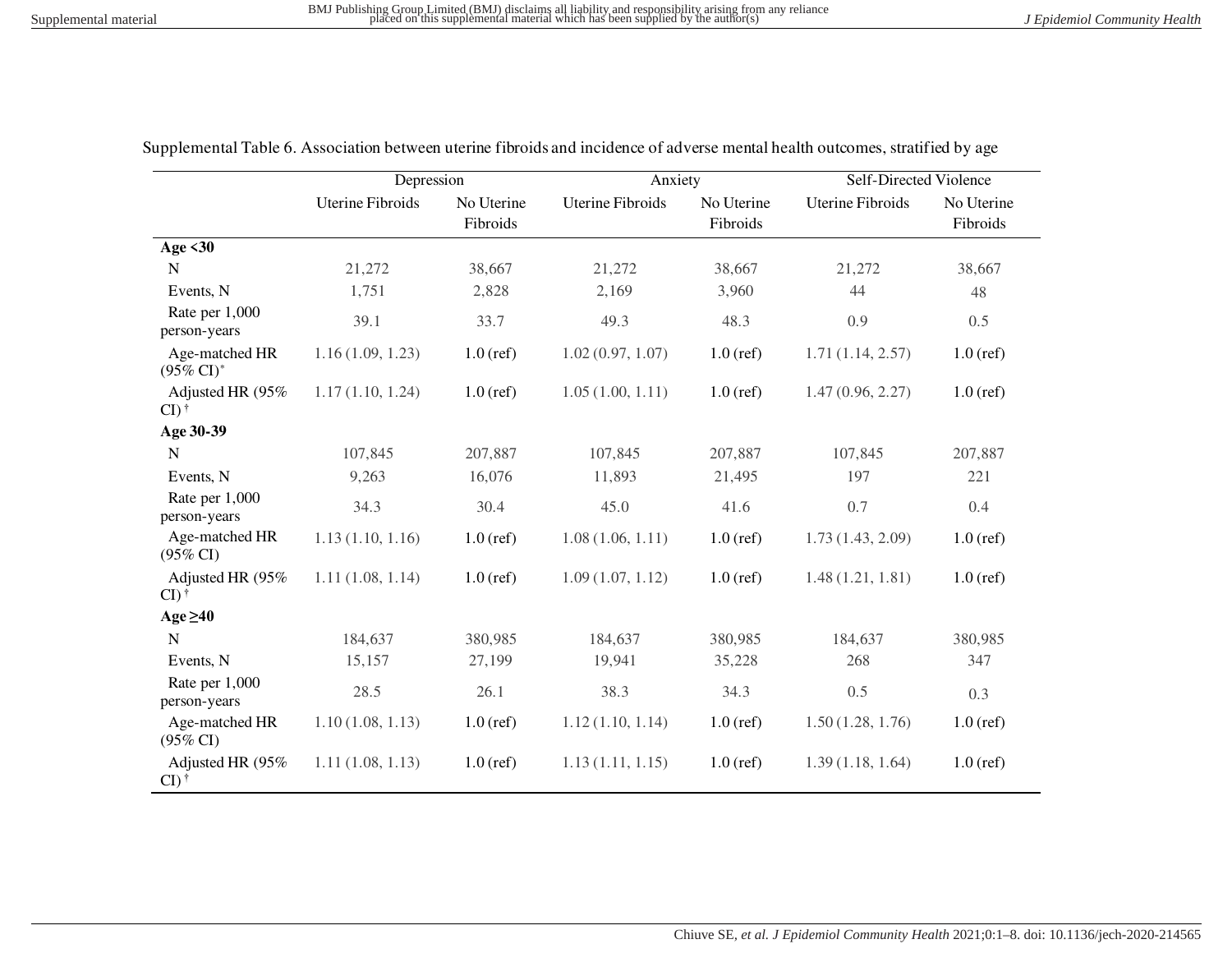\*Abbreviations: CI, confidence interval; HR, hazard ratio

†HR adjusted for race, region of residence, allergic rhinitis, asthma, IBS, eczema, chronic low back pain, fatigue, vitamin D deficiency, chronic headaches/migraines, thyroid disease, hypothyroidism, diabetes mellitus type 2, hyperlipidemia, hypertension, fibromyalgia, live birth, and use of antihypertensives, corticosteroids, non-opioid analgesics, opioid analgesic, combined hormonal contraceptives, statins, oral progestin, depot medroxyprogesterone acetate (DMPA), or progestogen-releasing intrauterine system (IUD).